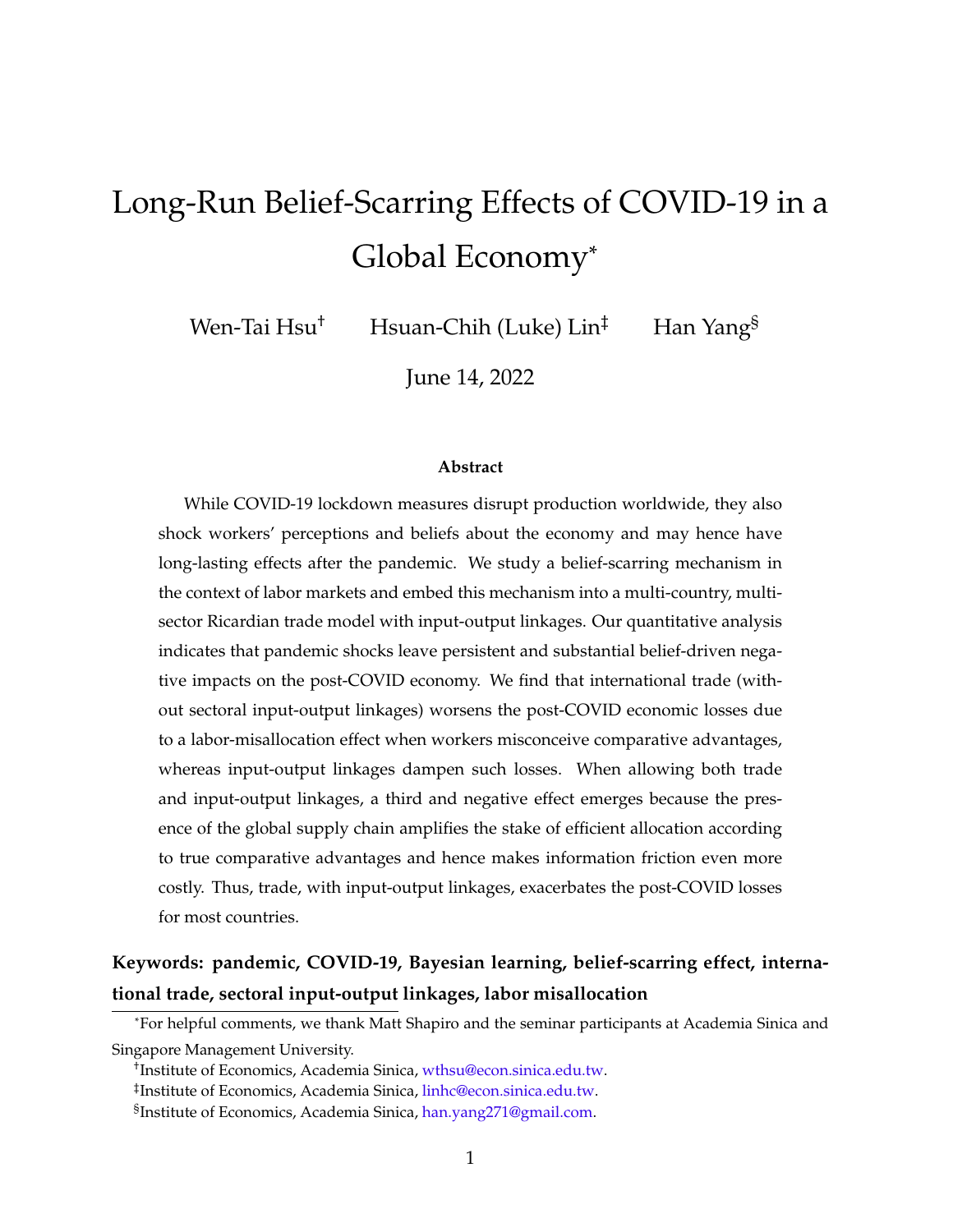### **1 Introduction**

The COVID-19 pandemic is one of the largest disruptions to the global economy in modern times. During 2020–2021, countries around the globe went through waves of rapid infections and various degrees of containment/lock-down measures in order to "flatten the curve". As a result, global production and supply chains were severely shocked by these containment measures. One important approach to coping with such containment measures is to encourage workers to work from home (henceforth WFH) as much as possible. With the mass vaccination, cumulative infections, and recently available cures in 2022, most countries have adopted a "living with COVID-19" policy, but COVID's economic aftermath may endure long after all containment measures have been lifted.

Based on the idea that the economic shocks of COVID vary across sectors and countries and that such shocks may persist through workers' imperfect adjustment in their beliefs about the economy, in this paper we study a *belief-scarring* mechanism of sectoral labor markets and investigate its properties and quantitative relevance. In particular, when workers are shocked during the pandemic, their beliefs about sectoral real wages change, therefore affecting their sectoral choices. In a Bayesian learning process, the larger the shock, the longer it takes to recover the original belief even when the economy is similar to the pre-COVID situation.

Sectors differ in their WFH capacities; sectors with larger WFH capacities are shocked less. Countries differ in their stringency in containing COVID; countries with more stringent containment measures are more adversely impacted. These factors interact, and shocks transmit across countries and sectors through the system of international trade. Thus, it is essential to study the belief-scarring mechanism in a general-equilibrium model of international trade with sectoral input-output linkages. To do so, we embed the belief-scarring mechanism into the model of [Caliendo and Parro](#page-35-0) [\(2015](#page-35-0)), which extends the Ricardian model of [Eaton and Kortum](#page-36-0) [\(2002\)](#page-36-0) to incorporate input-output linkages.

We briefly explain the Bayesian learning process and how sectoral labor supply is determined. Workers have idiosyncratic preferences towards working in different sectors. With Type-I extreme value distribution, sectoral labor shares are determined by a standard logistic formula in which the key determinants are workers' forecasts of sectoral real wages. At period 0 and for each country and sector, there is a distribution of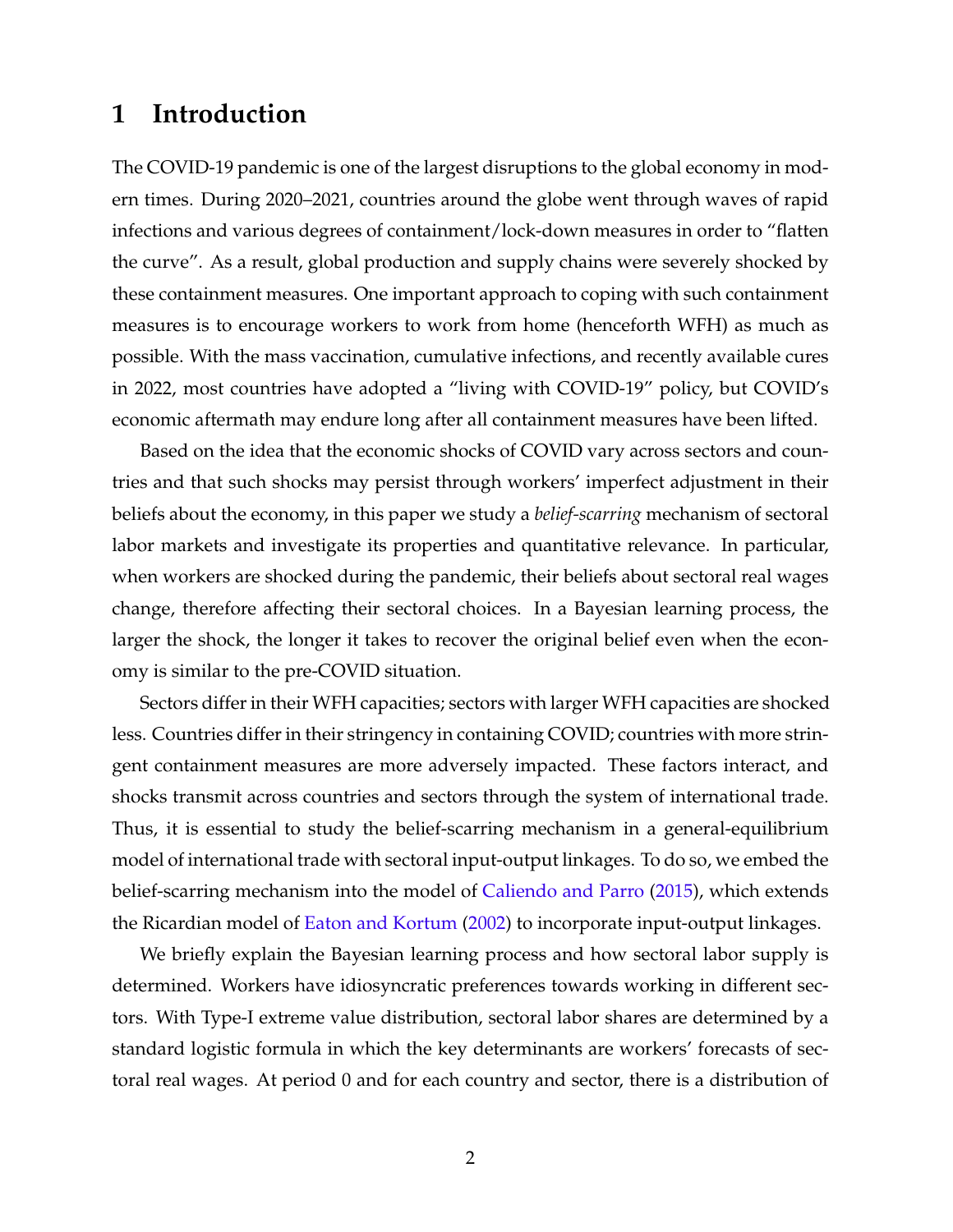beliefs about the sector's real wages centered around the forecasted sectoral real wages. At the end of each period, workers learn about the realized real wages, and interpret these as unbiased pieces of data that inform them about the underlying changes in the economy. The Bayesian updating implies that the mean of the posterior distribution (the forecasted sectoral real wages for the next period) is a convex combination of the mean of the prior distribution (the forecasted sectoral real wages for the current period) and the realized real wages in the current period. This captures the scarring effect, because past information always carries weight. Even when the pandemic is over and there are no new shocks, workers do not fully adjust to the new situation.

Next, we describe how pandemic shocks are modeled. We first use information from [Dingel and Neiman](#page-35-1) [\(2020\)](#page-35-1) to derive a country's sectoral WFH capacity  $\mu_i^j$  $\frac{\partial}{\partial i}$  for each sector  $j$  and country  $i$ . Let the containment measure be denoted  $\eta_{i,t}.$  Then,  $\eta_{i,t}$   $\left(1-\mu_{i}^{j}\right)$  $i$ <sup>*j*</sup>) fraction of workers in sector *j* is locked away, and the effective labor supplied per worker is reduced to  $B_{i,t}^j \equiv 1 - \eta_{i,t} \left( 1 - \mu_i^j \right)$  $\binom{d}{i} < 1.$  In our trade model that features constant returns to scale and Hicks-neutral productivity, the pandemic shocks  $B_{i,t}^j$  can also be interpreted as productivity shocks. As such, the pandemic shocks reshape the comparative advantages across sectors and countries. Sectoral labor shares and real wages change accordingly.

Using the World Input-Output Database (WIOD), the model is calibrated to the pre-COVID economy. The stringency of the containment measures is derived from the Stringency Index by the Oxford COVID-19 Government Response Tracker (OxCGRT) constructed by [Hale et al.](#page-36-1) [\(2021](#page-36-1)). We scale this index so that the model-generated reduction of world GDP matches the data counterpart during 2020. As most countries had adopted a "living with COVID-19" policy at the time of writing this paper in 2022, in our simulation we assume that by the first quarter of 2022 all countries in our sample have abolished all of the containment measures. We simulate the model for 50 years starting from 2022 and evaluate the economic loss by contrasting the path with that from a perfect-information equilibrium in which agents correctly anticipate the realized real wages.

In our baseline scenario, post-pandemic real income does not bounce back to the prepandemic level upon termination of the containment measures. Across countries, the cumulative post-COVID losses due to the belief-scarring mechanism range from 0.68% to 2.42% of the pre-COVID annual real income. These post-COVID losses are substantial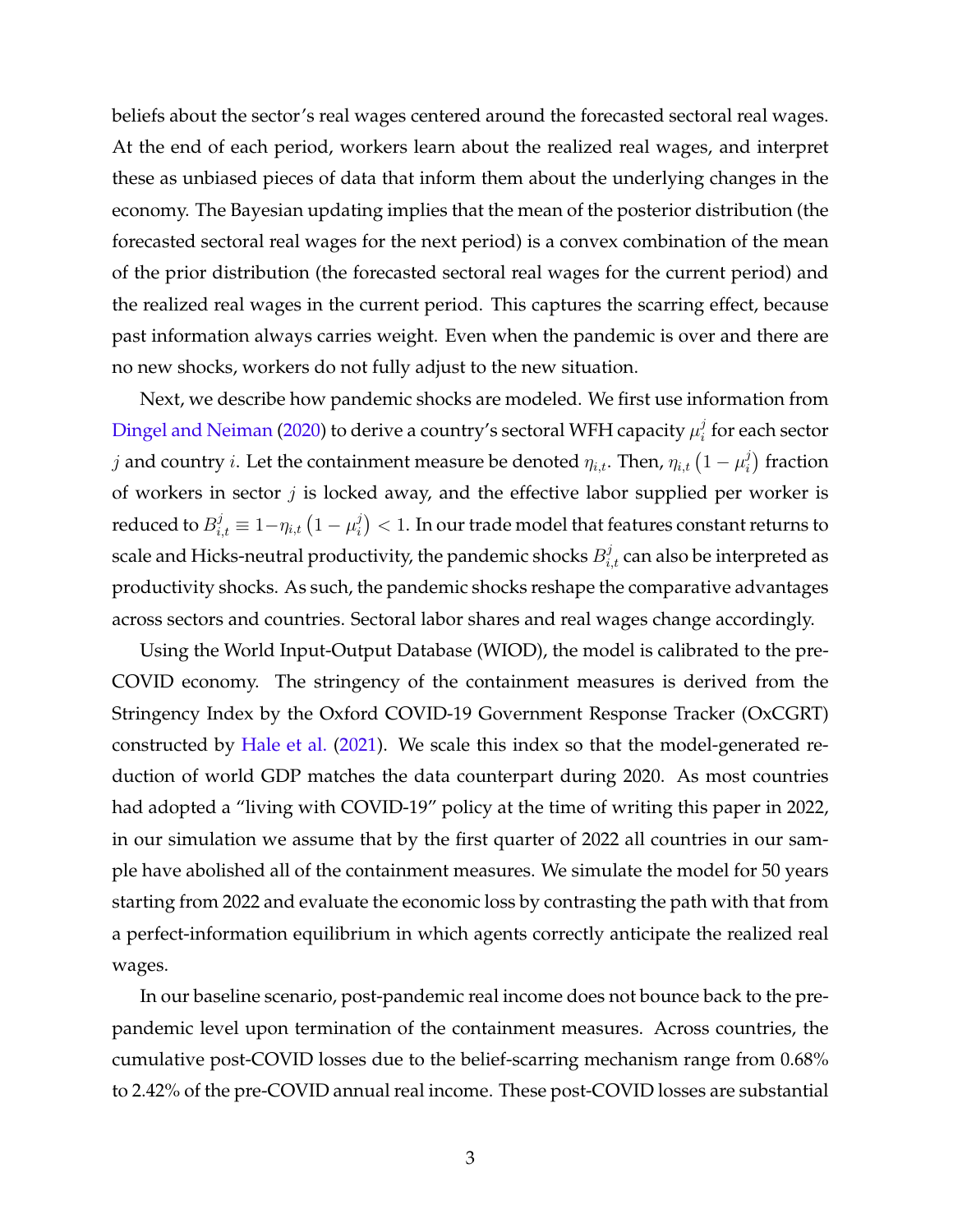because they are 14.0–61.7% of the economic losses during the pandemic. When these post-COVID losses are combined globally, they are 21.9% of the global economic losses during the pandemic.

We investigate the roles of international trade and input-output linkages by comparing the baseline economy with those in alternative settings. First, to highlight the role of trade, we abstract away input-output linkages and compare the economic after-effects under trade and those under autarky. Contrary to [Bonadio et al.](#page-35-2) [\(2021](#page-35-2)) and [Hsu, Lin](#page-36-2) [and Yang](#page-36-2) [\(2020](#page-36-2)) who show that trade can mitigate the impact of containment measures, we find that trade worsens the post-pandemic long-run losses for most countries. The key difference is the role of information. In Eaton and Kortum's (2002) Ricardian framework, the sectoral allocation of labor is efficient in the perfect-information equilibrium, but this is not the case under our belief-scarring mechanism. As workers make their sectoral choices based on misperceived comparative advantages, there is labor misallocation in each country. Also, as the stakes of efficient allocation are larger in an open economy than in an autarkic world, trade openness exacerbates the effects of such labor misallocation.

To highlight the role of input-output linkages, we compare two autarkic worlds in which every country is an autarky, one with such linkages and one without. We find that the existence of domestic supply chains mitigates the post-pandemic long-run losses for most countries. This is because the opportunities for sourcing allow firms to indirectly tap the resources of the most efficient producers while reducing the role of labor.

Finally, we compare post-pandemic economic losses under open economy and under autarky when input-output linkages are present. Compared with an autarkic world, most countries suffer greater long-run losses under open economy, while only four countries suffer less. As explained, trade worsens long-run economic losses by a *labor misallocation effect* in the case without input-output linkages. Such an effect is still present here, albeit to a lesser degree because the use of intermediate inputs lowers the importance of labor in the production process. However, trade can amplify the abovementioned sourcing benefits because the opportunities to source from the best input suppliers *worldwide* enhances production compared with the case in which only domestic sourcing is allowed under autarky. We shall refer to this effect as the *international sourcing effect*. Furthermore, there emerges a new and negative effect due to the combi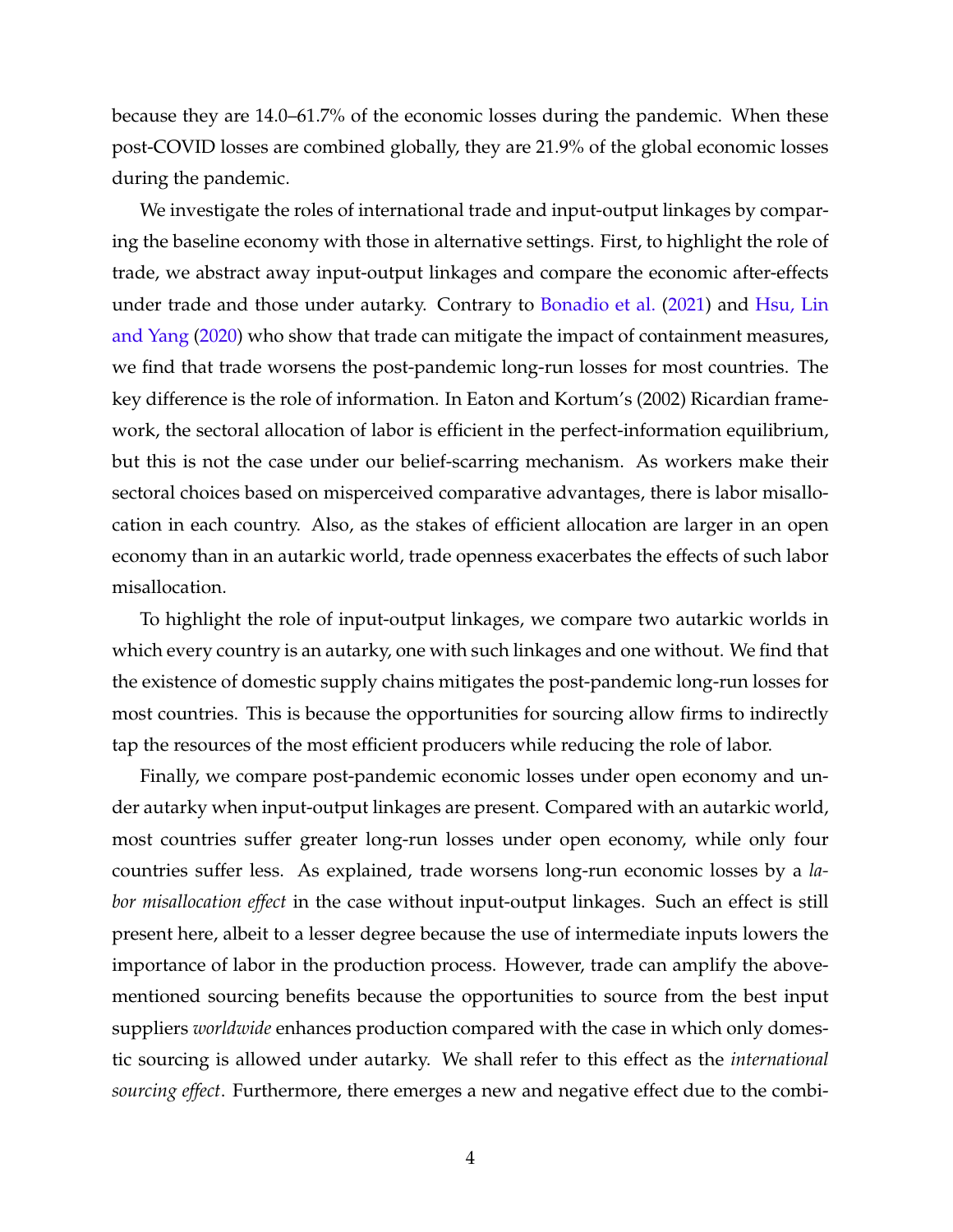nation of international trade and input-output linkages because the existence of global supply chains amplifies the stake of efficient allocation according to comparative advantages. It turns out the two negative effects dominate the positive international sourcing effect for all but four countries. Thus, when input-output linkages are present, trade amplifies global post-COVID losses in the pre-COVID global real income by a larger magnitude than when input-output linkages are absent.

#### **Related Literature**

There has been a surge of research from macroeconomic perspectives studying the effects of the pandemic. Most of these studies focus on the tradeoff between lives and the economy during the pandemic by embedding variants of the classic SIR model proposed by [Kermack, McKendrick and Walker](#page-36-3) ([1927](#page-36-3)) into macroeconomic models.<sup>[1](#page-4-0)</sup> Therefore, the vast majority of these recent studies concern the short-run effects. In this paper, we emphasize the long-run impacts due to the belief-scarring mechanism after the containment measures have been completely lifted. The most related study is by [Kozlowski,](#page-37-0) [Veldkamp and Venkateswaran](#page-37-0) [\(2020](#page-37-0)) who first studied the long-run belief-scarring effect of COVID-19 via a neoclassical model with information friction on the default rate in the capital market. Our work differs from theirs in that we focus on the information friction in sectoral labor markets and study the role of international trade and input-output linkages. Also closely related is the work by [Elenev, Landvoigt and Van Nieuwerburgh](#page-36-4) ([2022\)](#page-36-4) who also study the long-run aftermath of COVID-19 by using financial frictions to analyze the balance-sheet effect.

In the literature of international trade, [Bonadio et al.](#page-35-2) ([2021\)](#page-35-2) study the role of international input-output linkages in transmitting foreign pandemic shocks on domestic economies. [Hsu, Lin and Yang](#page-36-2) [\(2020](#page-36-2)) study optimal containment policies on the tradeoff between lives and the economy in a multi-country multi-sector model with disease dynamics. More broadly related are the studies by [Antrás, Redding and Rossi-Hansberg](#page-35-3) ([2020\)](#page-35-3), [Fajgelbaum et al.](#page-36-5) [\(2021](#page-36-5)), and [Argente, Hsieh and Lee](#page-35-4) ([2022\)](#page-35-4) who all consider the interaction between disease dynamics and the economy in general equilibrium models

<span id="page-4-0"></span><sup>&</sup>lt;sup>1</sup>See, for examples, [Acemoglu et al.](#page-35-5) [\(2021](#page-35-5)), [Alvarez, Argente and Lippi](#page-35-6) ([2021\)](#page-35-6), [Atkeson](#page-35-7) ([2020\)](#page-35-7), [Eichenbaum, Rebelo and Trabandt](#page-36-6) ([2021\)](#page-36-6), [Farboodi, Jarosch and Shimer](#page-36-7) ([2021\)](#page-36-7), [Jones, Philippon and](#page-36-8) [Venkateswaran](#page-36-8) [\(2021](#page-36-8)), [Krueger, Uhlig and Xie](#page-37-1) ([2022\)](#page-37-1), and [Piguillem and Shi](#page-37-2) ([2022](#page-37-2)).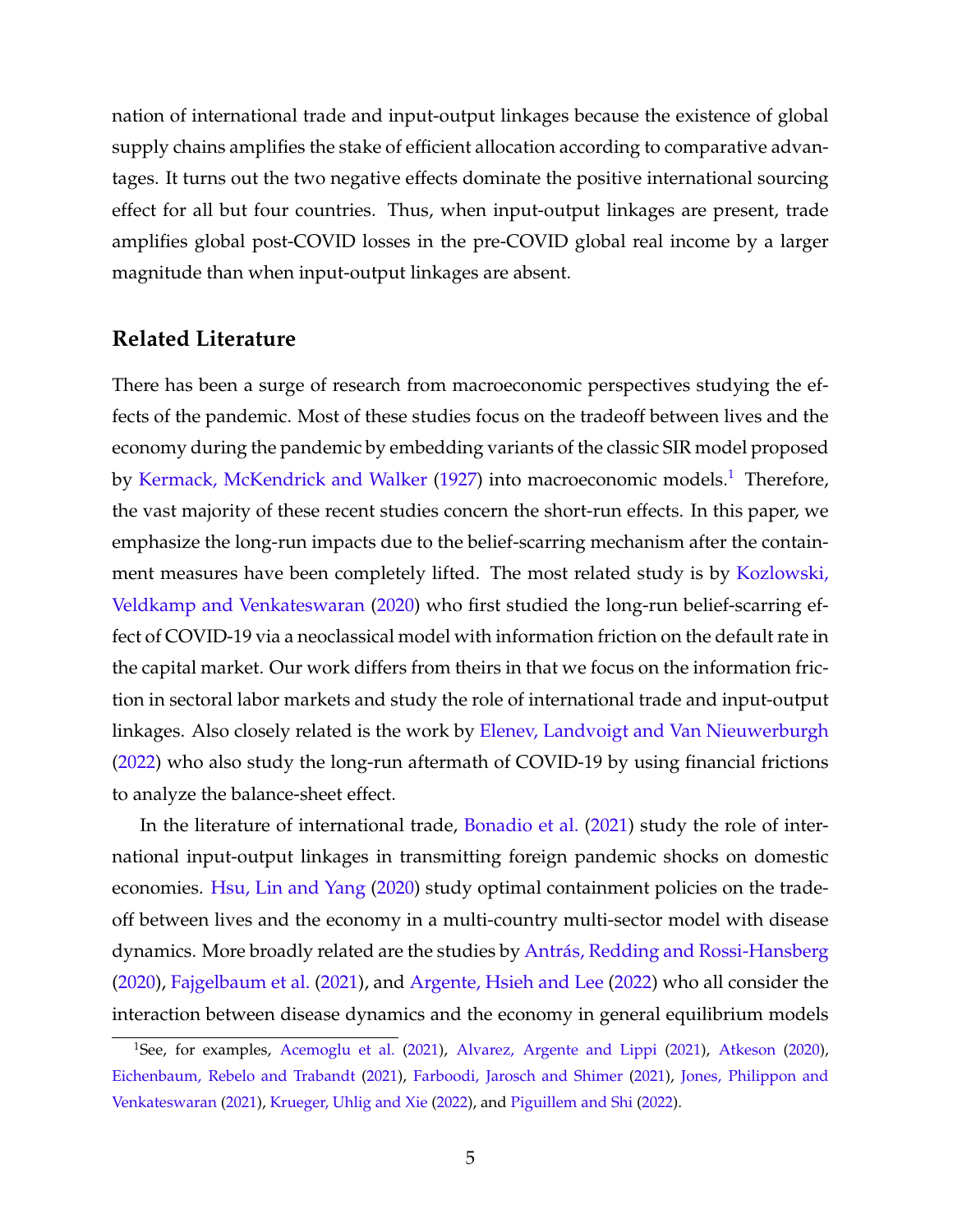in the context of international trade or cities.

The rest of the paper is organized as follows. Section 2 lays out the model, defines equilibrium conditions, and describes the algorithm. Section 3 details how the model is parameterized. Section 4 conducts a quantitative analysis on post-COVID economic losses and investigates the roles of international trade and sectoral input-output linkages. Section 5 concludes.

### **2 Model**

This section introduces the model, which embeds pandemic shocks, worker's sectoral choices, and the Bayesian learning process into a [Caliendo and Parro](#page-35-0) ([2015\)](#page-35-0) trade model.

#### **2.1 Preference**

There are *K* countries, each of which has a population of  $N_i, i \in \{1, 2, ..., K\}$ . There are *J* sectors, each of which consists of a unit continuum of varieties. The instantaneous utility of an individual in country *i* in period *t*, *qi,t*, consists of a Cobb–Douglas bundle of sectoral goods  $q_{i,t}^{F,j}$ :

$$
q_{i,t} = \prod_{j=1}^{J} (q_{i,t}^{F,j})^{\alpha_i^j},
$$

and each sectoral good is made of a CES composite:

<span id="page-5-0"></span>
$$
q_{i,t}^{F,j} = \left[ \int_0^1 q_{i,t}^{F,j} (\omega)^{\frac{\kappa - 1}{\kappa}} d\omega \right]^{\frac{\kappa}{1 - \kappa}}, \tag{1}
$$

where  $q_{i,t}^{F,j}(\omega)$  is the amount of variety  $\omega$  used for final consumption, and  $\kappa > 1$  is the elasticity of substitution. Suppose the time horizon is  $\bar{t}$ , which can be either finite or infinite. The life time utility of the representative consumer in country *i* is given by  $U_i = \sum_{t=0}^{\bar{t}} \rho^t q_{i,t}$ , where  $\rho$  is the discount factor.

#### **2.2 Production**

Labor is the fundamental input for production, and the production in each sector potentially uses intermediate inputs from all sectors. Countries differ in their productivities across sectors and varieties. Production technology exhibits constant returns to scale.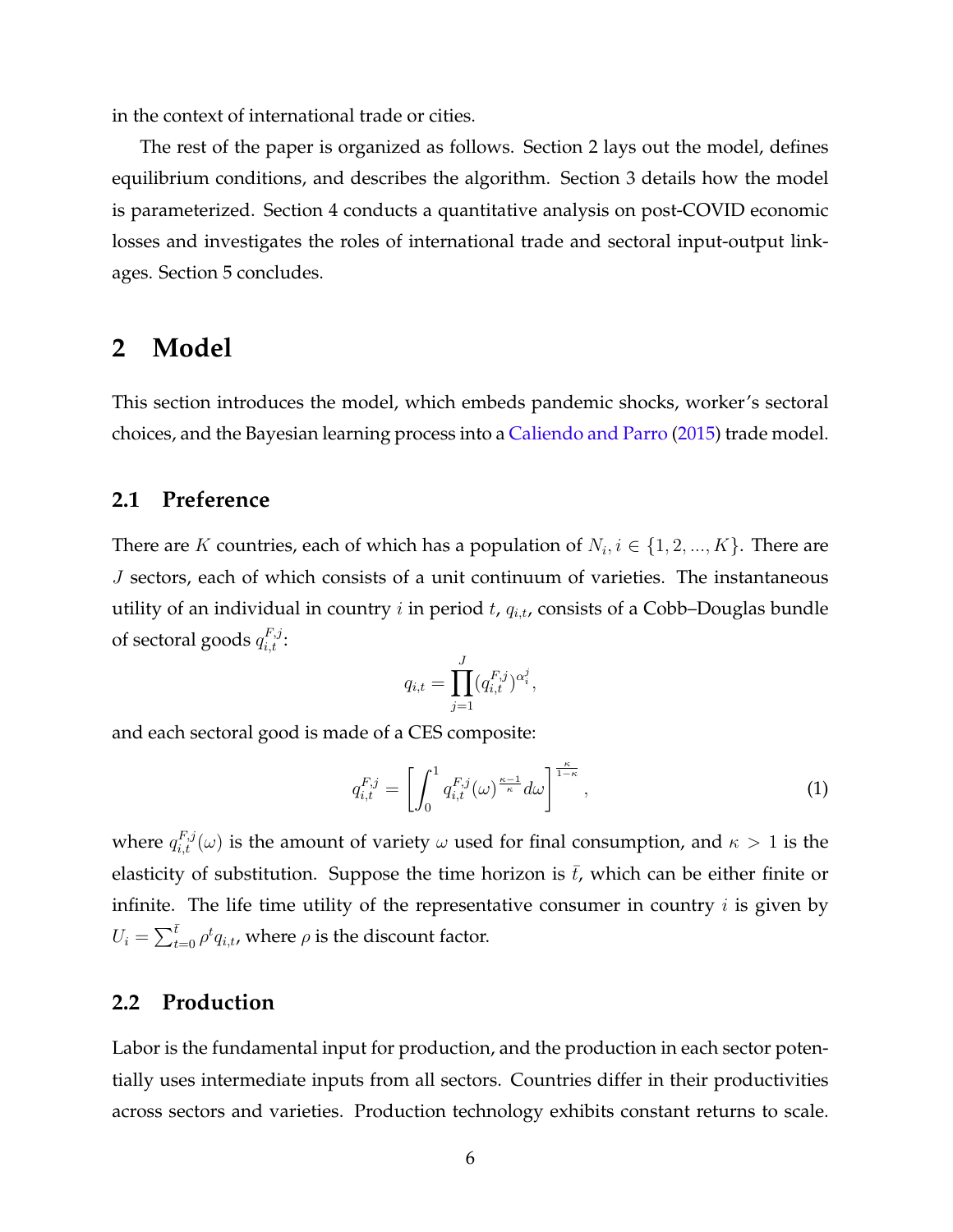Both the goods and factor markets are perfectly competitive. Let  $M_{i,t}^j(\omega)$  denote the use of the composite intermediate goods by the firms producing variety  $\omega$  in sector *j* and country *i*; it is made of a Cobb–Douglas composite:

$$
M_{i,t}^j = \prod_{l=1}^J (q_{i,t}^{M,l})^{\gamma_i^{j,l}},
$$
\n(2)

where the sectoral good  $q_{i,t}^{M,l}$  is made by the same CES aggregator across varieties as in [\(1](#page-5-0)) with the inputs being  $q_{i,t}^{M,j}(.)$ . Note that each sector  $j$ 's intermediate composite's expenditure share on sector *l*'s good, *γ j,l*  $i^{j,l}$ , is country-specific.

Denote a country-sector-time-specific pandemic shock parameter on the production function by  $B_{i,t}^j$ , which will be specified later; for the pre-COVID economy, this term drops out as  $B_{i,t}^j = 1$ . The production function of a variety  $\omega$  in sector  $j$  and country  $i$  is given by

<span id="page-6-0"></span>
$$
y_{i,t}^j(\omega) = \frac{z_i^j(\omega) \left[ B_{i,t}^j L_{i,t}^j(\omega) \right]^{\beta_i^j} M_{i,t}^j(\omega)^{1-\beta_i^j}}{(\beta_i^j)^{\beta_i^j} (1-\beta_i^j)^{1-\beta_i^j}},
$$
\n(3)

where  $L_{i,t}^j(\omega)$  is the labor hired for this variety,  $\beta_i^j$  $\mathbf{F}_i^j$  is the labor share, and the Hicksneutral productivity *z j*  $\hat{f}_i^j(\omega)$  is drawn *i.i.d.* from a Frechet distribution:  $\Pr(x \, < \, z)$  =  $\exp(-T_i^j)$  $\sigma_i^{j} z^{-\theta}$ ), where  $T_i^j > 0$  is the country-sector-specific scaling parameter and  $\theta > 1$  is the shape parameter. The draws are also independent across countries and sectors. The denominator of the production function ([3\)](#page-6-0) is simply a normalizing constant for a clean expression of the unit cost.

The trade cost is of the standard iceberg-cost form: to deliver one unit of sector-*j* variety from country *i* to country  $n, \tau_{i,n}^j \geq 1$  units are required to ship. Trade is balanced. The unit cost of delivering a good from country *i* to country *n* is  $c^j_{i,t}\tau^j_{i,n}/z^j_{i,t}(\omega)$ , where

$$
c_{i,t}^j = \left(\frac{w_{i,t}^j}{B_{i,t}^j}\right)^{\beta_i^j} \left(P_{i,t}^{M,j}\right)^{1-\beta_i^j},\tag{4}
$$

where  $w_{i,t}^j$  and  $P_{i,t}^{M,j}$  are sector  $j$ 's wages and its price for obtaining the intermediate input bundle, respectively. Here,  $c_{i,t}^j$  is indeed the unit cost to produce a sector  $j$  variety under unit productivity in country *i*.

In this environment with perfect competition and constant returns to scale, prices equal the (delivered) marginal costs, and each country *n* buys from the cheapest source: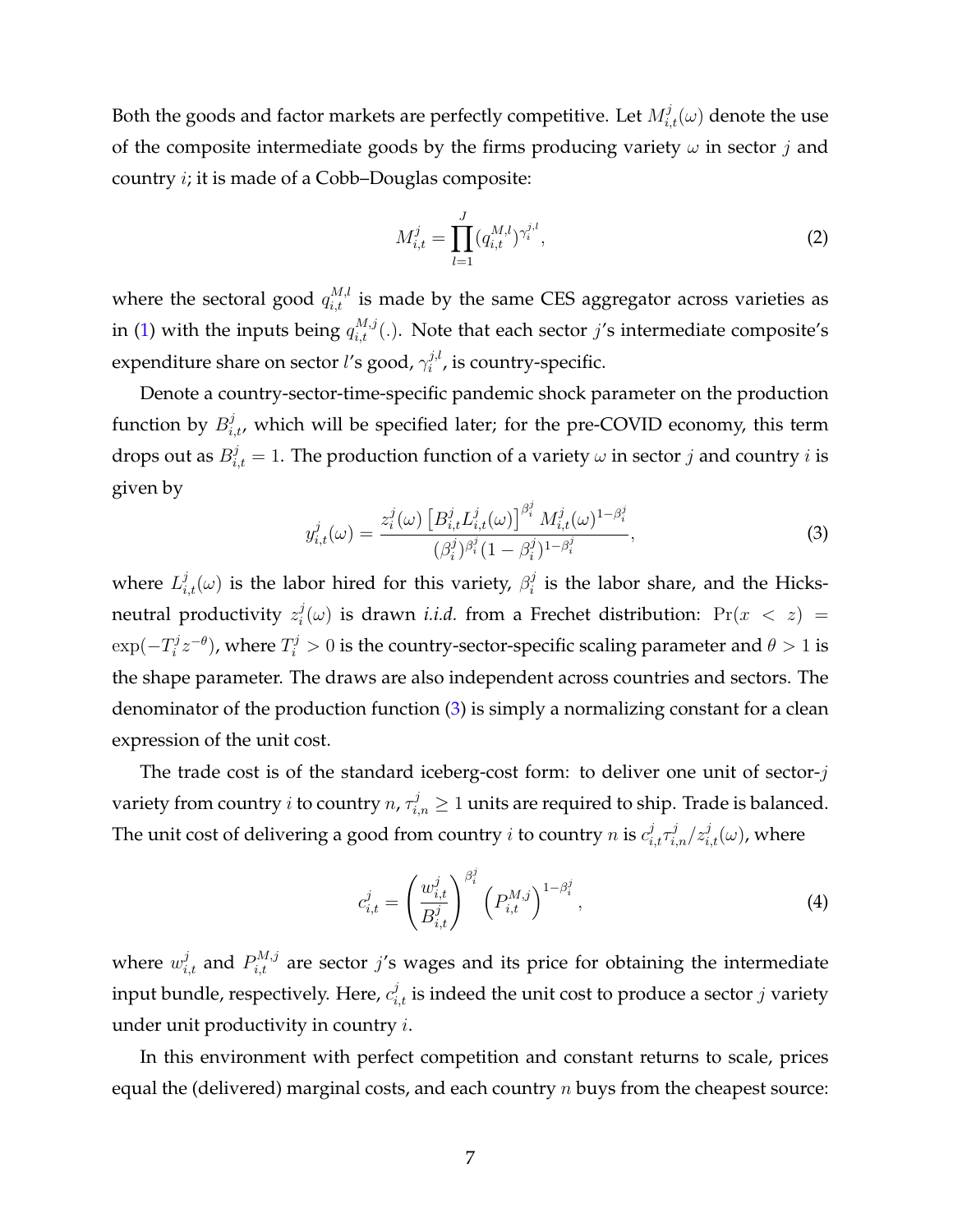$p^j_{n,t}(\omega) = \min_i \big\{ c^j_{i,t} \tau^j_{i,n}/z^j_{i,t}(\omega) \big\}.$  Standard derivation yields the price indices:

<span id="page-7-1"></span>
$$
P_{i,t}^j = \left(\int_0^1 p_{i,t}^j(\omega)^{1-\kappa}\right)^{\frac{1}{1-\kappa}}, \quad P_{i,t}^{M,j} = \prod_{l=1}^J \left(P_{i,t}^l\right)^{\gamma_i^{j,l}}, \quad P_{i,t} = \prod_{j=1}^J \left(P_{i,t}^j\right)^{\alpha_i^j}.
$$
 (5)

#### **2.3 Belief Formation and Sectoral Labor Supply**

At the end of period *t −* 1, a worker chooses which sector to work at period *t*. Assume that in addition to caring about the sectoral real wages  $\omega_{i,t}^j \, \equiv \, w_{i,t}^j/P_{i,t}$ , workers have idiosyncratic preferences toward working in different sectors. That is, given workers' forecast of sectoral real wages  $\{\bar{\omega}_{i,t}^j\}_{j=1}^J$  and realized values of the idiosyncratic preferences  $\{\epsilon_{i,t}^j\}_{j=1}^J$ , the optimal sectoral choice for this worker is determined by

$$
V_{i,t} \equiv \max_{j} \left\{ \bar{\omega}_{i,t}^{j} + \phi \epsilon_{i,t}^{j} \right\},\tag{6}
$$

where  $\phi$  is the parameter controlling for the effect of these idiosyncratic preferences. Assume that  $\epsilon_{i,t}^j$  is *i.i.d.* across individuals, sectors, and periods, and is drawn from a Type-I extreme value distribution  $F(\epsilon) = \exp[-\exp(-\epsilon - \bar{\gamma})]$ , where  $\bar{\gamma}$  is the Euler constant. Then, the ex ante expected utility of a worker is given by

$$
\mathbf{E}_{\epsilon}[V_{i,t}] = \phi \ln \left( \sum_{j=1}^{J} \exp \left( \bar{\omega}_{i,t}^{j} \right)^{\frac{1}{\phi}} \right).
$$

Consequently, the sectoral labor employment share is given by

<span id="page-7-0"></span>
$$
\ell_{i,t}^j = \frac{\exp\left(\bar{\omega}_{i,t}^k\right)^{1/\phi}}{\sum_{k=1}^J \exp\left(\bar{\omega}_{i,t}^k\right)^{1/\phi}}.\tag{7}
$$

We now specify how agents' forecasts on real wages evolve over time. At period 0, workers in country *i* have initial prior belief about the real wage for each sector *j* given by

$$
\ln(\widetilde{\omega}_{i,0}^j) \sim N\left(\ln(\bar{\omega}_{i,0}^j), (\widetilde{\sigma}_{i,0}^j)^2\right), \ \forall i, j.
$$

Assume that the workers do not fully understand the workings of the economy and cannot project the correct realization of real wages  $\{\omega_{i,t}^j\}_{j,t}$ . At the end of period  $t-1$ , workers receive a signal which is the observed real wages  $\{\omega_i^j\}$ *i,t−*1 *} J <sup>j</sup>*=1. Workers interpret this signal as an unbiased piece of data about  $ln(\widetilde{\omega}_i^j)$  $\sum_{i,t-1}^{j}$  with precision  $1/\sigma_i^2$ . Namely,

$$
\ln(\omega_{i,t-1}^j) = \ln(\widetilde{\omega}_{i,t-1}^j) + \varepsilon_{i,t-1}^j,
$$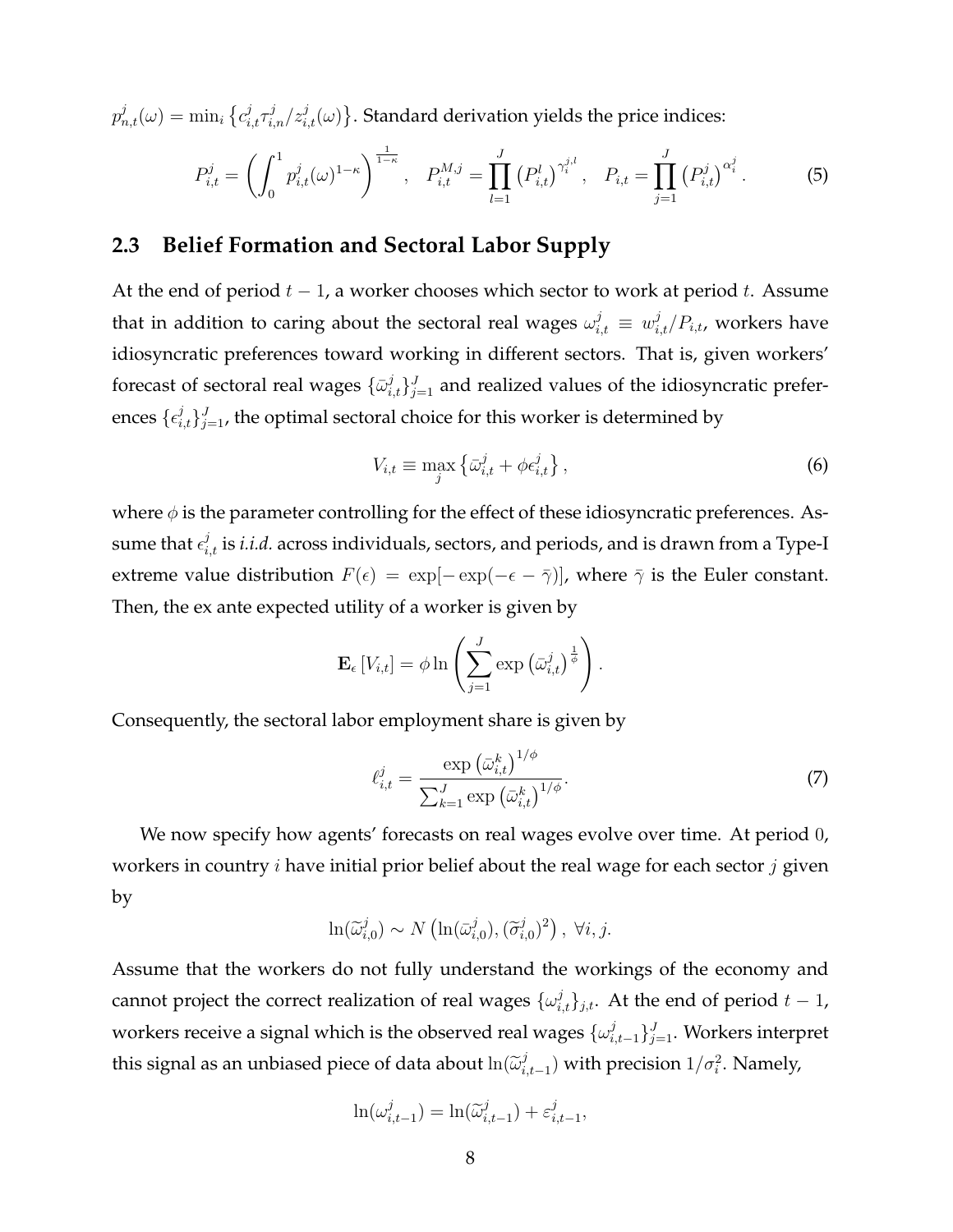where  $\varepsilon_{i,t-1}^j \sim N(0, \sigma_i^2)$ .

With the new signal/data  $\{\omega_i^j\}$ *i,t−*1 *} J <sup>j</sup>*=1, workers then update their beliefs using Bayes' rule. Standard procedure entails that workers form the posterior mean as a linear combination of the mean of the prior and the signal, where the weight of each component is the relative precision given by the inverse of the corresponding variance:

<span id="page-8-0"></span>
$$
\ln(\bar{\omega}_{i,t}^j) = \frac{\frac{1}{(\bar{\sigma}_{i,t-1}^j)^2} \times \ln(\bar{\omega}_{i,t-1}^j) + \frac{1}{\sigma_i^2} \times \ln(\omega_{i,t-1}^j)}{\frac{1}{(\bar{\sigma}_{i,t-1}^j)^2} + \frac{1}{\sigma_i^2}}.
$$
\n
$$
(8)
$$

The posterior variance is the inverse of the sum of the prior precision and the signal precision:

$$
(\tilde{\sigma}_{i,t}^j)^2 = \left[ (\tilde{\sigma}_{i,t-1}^j)^{-2} + \sigma_i^{-2} \right]^{-1}.
$$

The so-formed posterior at the end of period *t−*1 then becomes the prior at the beginning of period *t*. That is,  $\ln(\widetilde{\omega}_{i,t}^j) \sim N(\ln(\bar{\omega}_{i,t}^j), (\widetilde{\sigma}_{i,t}^j)^2)$ .

#### **2.4 Pandemic Shocks**

Let  $\mu_i^j \in [0,1]$  be the capacity to work from home for sector  $j$  in country  $i$ , and let  $\eta_{i,t} \in$  $[0, 1]$  be the degree of the containment measure in country *i* at time *t*. Note that  $\eta_{i,t} = 1$ means a total lockdown whereas  $\eta_{i,t} = 0$  means totally laissez-faire, but a containment policy can be anywhere in between. During a pandemic, workers who can work from home (the fraction of such workers is  $\mu_i^j$  $\mathcal{C}_i^{\jmath}$ ) work from home regardless of the containment policy, but workers who are unable to work from home must still meet in workplaces if allowed. If a country's containment measure is  $\eta_{i,t}$ , then  $\eta_{i,t}(1-\mu_i^j)$ *i* ) fraction of workers are locked away. Only those who are not locked away still meet; the fraction of such workers is  $(1 - \eta_{i,t})(1 - \mu_i^j)$  $\binom{j}{i}$ .

As the effective labor in sector *j* and country *i* is reduced to  $\mu_i^j + (1 - \eta_{i,t})(1 - \mu_i^j)$  $\binom{J}{i}$  $1 - \eta_{i,t} (1 - \mu_i^j)$  $\hat{p}_i^j$ ), the employers can choose to lay off workers or freeze pay to workers who are locked away; or, the employers can pay the full wage even when a worker's effective time supplied is reduced. In the former case, workers absorb the shocks directly, whereas it is employers who absorb the shocks in the latter case. Both scenarios are present in reality, but to keep the model tractable, we focus on the latter case. Thus, the pandemic-shock parameter in the production function [\(3](#page-6-0)) is  $B_{i,t}^j \equiv 1 - \eta_{i,t}(1-\mu_i^j)$  $\binom{J}{i}$  ∈ [0, 1].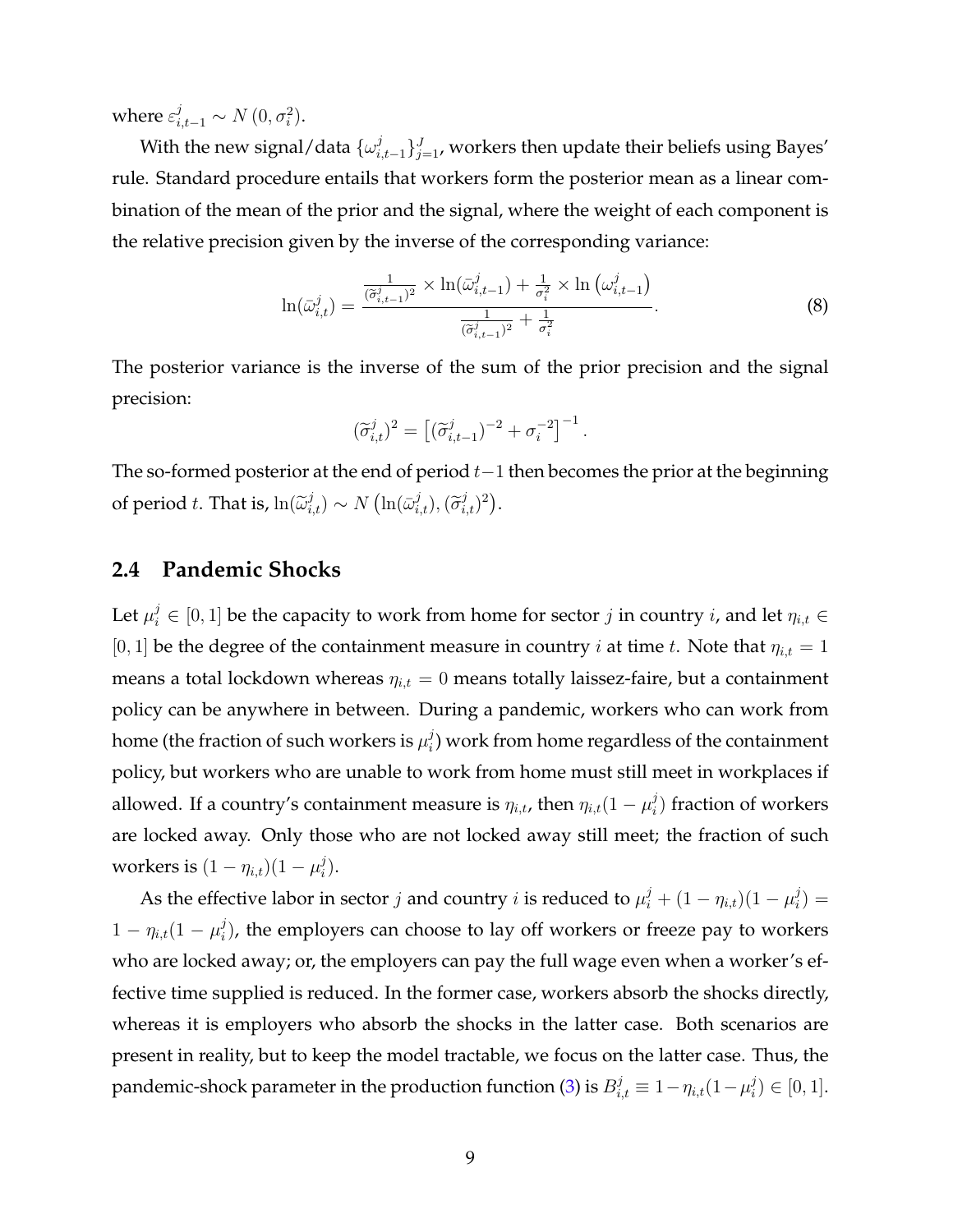In the case where  $\eta_{i,t} = 0$  (as would be the case when there is no pandemic or when a laissez-faire policy is adopted)*,*  $B_{i,t}^j = 1$ .

Observing [\(3](#page-6-0)), a more stringent containment measure (higher *ηi,t*) can be interpreted as productivity shock; these effects are mitigated if the sector of concern has a larger WFH capacity (higher *µ j i* ). Both dimensions differ by country. Assuming *κ < θ* + 1, the price index of a sectoral good is given by

<span id="page-9-0"></span>
$$
P_{n,t}^{j} = \zeta \left( \sum_{k=1}^{K} T_{k}^{j} \left[ \left( w_{k,t}^{j} / B_{k,t}^{j} \right)^{\beta_{k}^{j}} \left( P_{k,t}^{M,j} \right)^{1-\beta_{k}^{j}} \tau_{k,n}^{j} \right]^{-\theta} \right)^{-\frac{1}{\theta}}, \tag{9}
$$

where  $\zeta \equiv \left[\Gamma\left(\frac{\theta+1-\kappa}{\theta}\right)\right]^{1/(1-\kappa)}$ , and the expenditure share of sector-*j* goods that country  $n$ purchases from country *i* is given by

<span id="page-9-2"></span>
$$
\pi_{i,n,t}^{j} = \frac{T_i^j \left[ \left( w_{i,t}^j / B_{i,t}^j \right)^{\beta_i^j} \left( P_{i,t}^{M,j} \right)^{1-\beta_i^j} \tau_{i,n}^j \right]^{-\theta}}{\sum_{k=1}^K T_k^j \left[ \left( w_{k,t}^j / B_{k,t}^j \right)^{\beta_k^j} \left( P_{k,t}^{M,j} \right)^{1-\beta_k^j} \tau_{k,n}^j \right]^{-\theta}}.
$$
\n(10)

The pandemic shocks  $B_{i,t} = 1 - \eta_{i,t} (1 - \mu_i^j)$  $\binom{1}{i}$  reshape comparative advantages. If all countries adopt the same containment policy, a country *i* gains a comparative advantage in those high  $\mu_i^j$  $\hat{J}_i$  sectors if it has a larger presence in these sectors due to higher  $T_i^j$  or lower  $\tau^j_{i,n}$  on average. Such comparative advantages are strengthened (dampened) when country *i*'s containment measures become less (more) stringent.

#### **2.5 Equilibrium**

Let  $R_{i,t}^j$  denote the total revenue of country *i*'s sector *j*, and let  $X_{n,t}^j$  denote the total expenditure of country  $n$  on the goods in sector  $j$ , and  $X_{n,t}$  denote the total expenditure of country *n*. Given sectoral labor supply  $L_{i,t}^j = N_i \ell_{i,t}^j$  (where  $\ell_{i,t}^j$  is given by [[7\]](#page-7-0)), the labor market clearing condition for sector *j* in country *i* is

$$
w_{i,t}^j L_{i,t}^j = \beta_i^j R_{i,t}^j = \beta_i^j \sum_{n=1}^K \pi_{i,n,t}^j X_{n,t}^j.
$$

By the definition of  $X_{i,t}^j$ ,

<span id="page-9-1"></span>
$$
X_{i,t}^j = \alpha_i^j \sum_{k=1}^J w_{i,t}^k L_{i,t}^k + \sum_{l=1}^J \gamma_i^{l,j} (1 - \beta_i^l) \sum_{n=1}^K \pi_{i,n,t}^l X_{n,t}^l
$$
\n(11)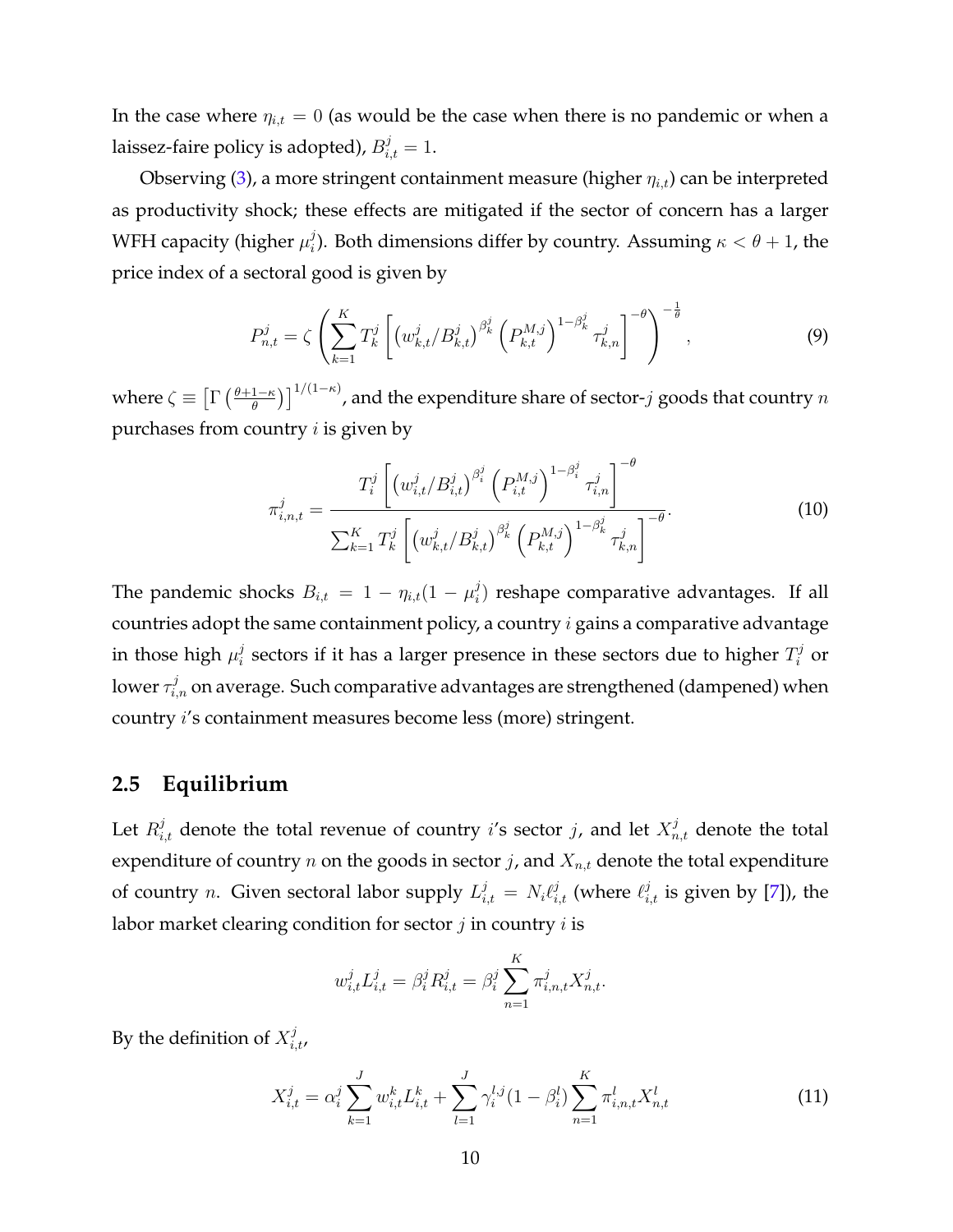where the first term on the right-hand side is the final consumption of sector-*j* goods in country *i*, and the second term on the right-hand side is the total consumption of sector*j* goods as intermediates. These two terms together are the total expenditure toward sector-*j* goods in country *i*. This is indeed a system of linear equations of  $\{X_{i,t}^j\}_{i,j}$  with the intercepts being the final-good expenditures.

We briefly describe the equilibrium algorithm as follows, and leave the full details to Appendix [A](#page-22-0). First, given realized real wages at period *t −* 1, *ω j i,t−*1 , the forecast for real wages at period  $t$ ,  $\bar{\omega}^j_{i,t}$ , is determined by ([8\)](#page-8-0), sectoral labor shares  $\ell^j_{i,t}$  by [\(7](#page-7-0)), and sectoral labor force by  $L^j_{i,t}=\ell^j_{i,t}N_i$ . Then, given  $L^j_{i,t}$ ,  $\{w^j_{i,t},P^{M,j}_{i,t},P_{i,t},P^j_{i,t},\pi^j_{i,n,t},X^j_{k,t}\}$  are obtained from  $(5)$  $(5)$  and  $(9)$  $(9)$ – $(11)$  $(11)$ .

The model mechanism can be briefly summarized as follows. The adverse effects of pandemic shocks differ across countries and sectors and generally shock the non-WFH sectors more than than the WFH sectors. These reshape the comparative advantages. Sectoral real incomes change drastically during the pandemic, subsequently changing the sectoral employment shares  $ℓ_{i,t}^j$ . Such effects linger even after the pandemic is over because of the imperfect adjustments on beliefs of real wages across sectors that affect workers' sectoral choices.

### **3 Parameterization**

Our model consists of three sets of parameters: economic, pandemic, and information parameters. We briefly describe how they are calibrated and estimated. Details on the data and calibration are given in Appendix [B.](#page-25-0)

#### **3.1 Economic Parameters**

We calibrate the economic environment to the world economy prior to the COVID pandemic using the World Input-Output Database (WIOD) and Centre d'Etudes Prospectives et d'Informations Internationales (CEPII) data. The country of Malta is dropped as it is not included in the data on containment measures; this leaves us with 42 countries from the WIOD. We aggregate these industries to a degree that is roughly comparable to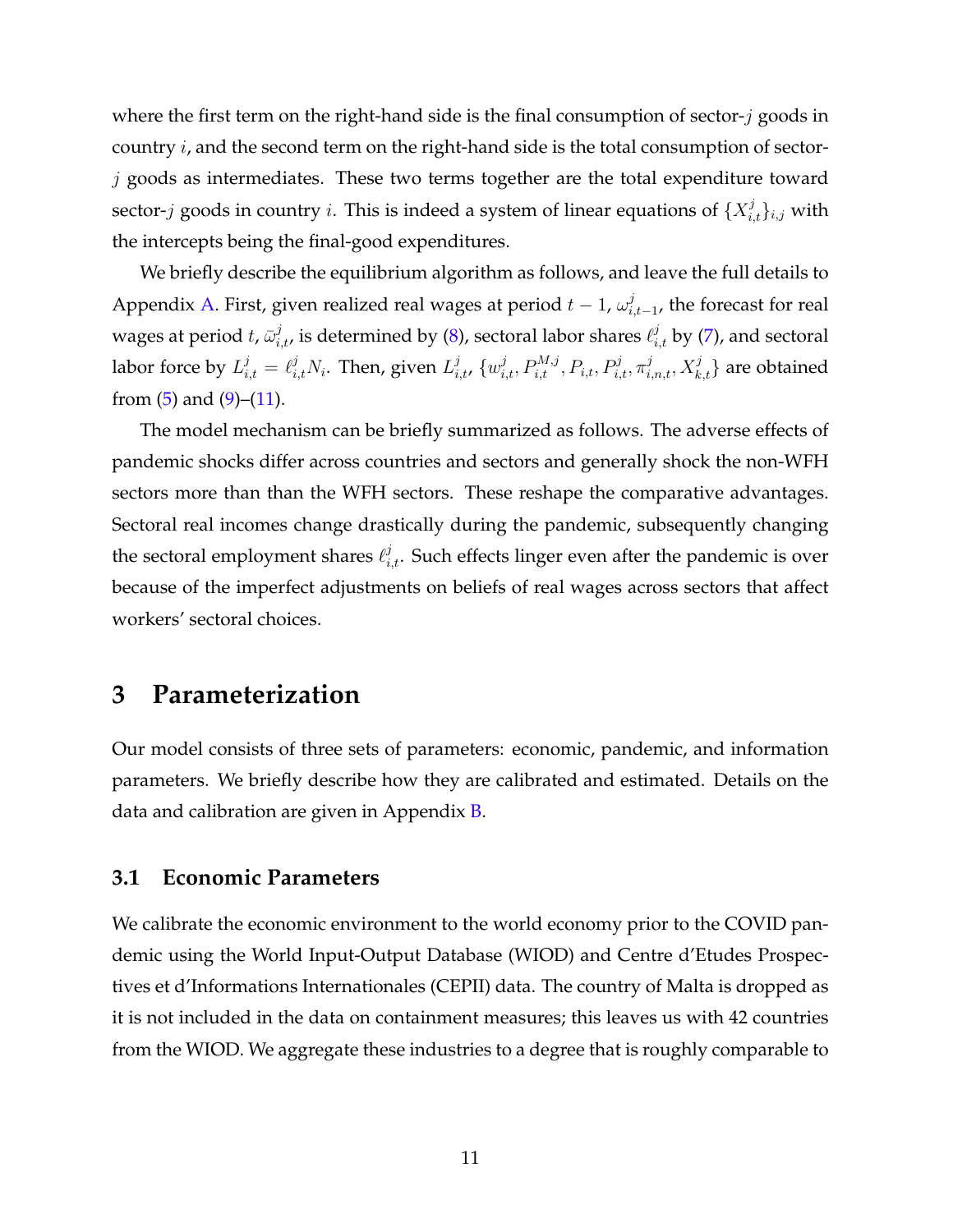the aggregation by [Caliendo, Dvorkin and Parro](#page-35-8) [\(2019](#page-35-8)). This results in fifteen sectors;<sup>[2](#page-11-0)</sup> Appendix Table [C.2](#page-31-0) shows the concordance of our industry aggregation.

WIOD provides data on the gross output across countries and sectors, as well as each sector's use of intermediates across countries and sectors. The data also include sectoral final consumption across countries. We can therefore compute  $\{\gamma_i^{j,l}\}$  $\{a_i^{j,l}\}$  as the shares of total intermediate use by sector *j* on goods from sector *l* for each country. The final consumption shares  $\{\alpha_i^j\}$  $\mathcal{I}^j_i$  are computed by total sector- $j$  final consumption over the total final consumption. The shares of intermediates in gross output,  $\{1 - \beta_i^j\}$ *i }*, are calculated by the fraction of total intermediate use in the gross output.

Following [Simonovska and Waugh](#page-37-3) [\(2014](#page-37-3)), we set the value of trade elasticity  $\theta = 4$ , and following [Caliendo, Dvorkin and Parro](#page-35-8) ([2019\)](#page-35-8), we set the labor supply elasticity  $\phi = 5.34$ . By ([10\)](#page-9-2), the gravity equation holds in our model at the sectoral level. Thus, trade costs  $\{\tau_{i,n}^j\}$  can be estimated using standard gravity-equation estimation, given the value of trade elasticity *θ*, data on bilateral trade shares from the WIOD, and information about geography from CEPII. For the full details, see Appendix [B.2](#page-27-0).

Following [Fieler](#page-36-9) ([2011\)](#page-36-9) and [Ravikumar, Santacreu and Sposi](#page-37-4) [\(2019](#page-37-4)), the productivity parameters  $\{T_i^j\}$  $\mathcal{P}_i^j$  can be uncovered by utilizing estimates from the gravity regression and the model structure, given trade and labor-supply elasticities, estimated trade costs, various share parameters *{α j*  $j^{j}_{i}, \beta^{j}_{i}, \gamma^{j,l}_{i}$  $\{a_i^{j,t}\}$ , and data on sectoral wages obtained from the Social Economic Account in the WIOD. See Appendix [B.2](#page-27-0) for the full details of this procedure.

#### **3.2 Pandemic Parameters**

The WFH capacity  $\{\mu_i^j\}$ *i }* values are obtained from [Dingel and Neiman](#page-35-1) ([2020\)](#page-35-1), who compute this capacity by occupation and then aggregate to NAICS industries. We map their 3-digit NAICS results to WIOD industries and our aggregate sectors. The containment measures  $\{\eta_{i,t}^{data}\}$  are obtained from the *Stringency Index* of the Oxford COVID-19 Government Response Tracker (OxCGRT; [\(Hale et al.](#page-36-1), [2021\)](#page-36-1)) at a daily frequency. This index

<span id="page-11-0"></span><sup>&</sup>lt;sup>2</sup>We have fewer sectors than the 22 sectors in [Caliendo, Dvorkin and Parro](#page-35-8) [\(2019](#page-35-8)) because we further aggregate service sectors to avoid numerous zero international trade flows. Note that the focus of [Caliendo, Dvorkin and Parro](#page-35-8) ([2019\)](#page-35-8) is on labor movements between sectors in the US and is less concerned with international trade flows.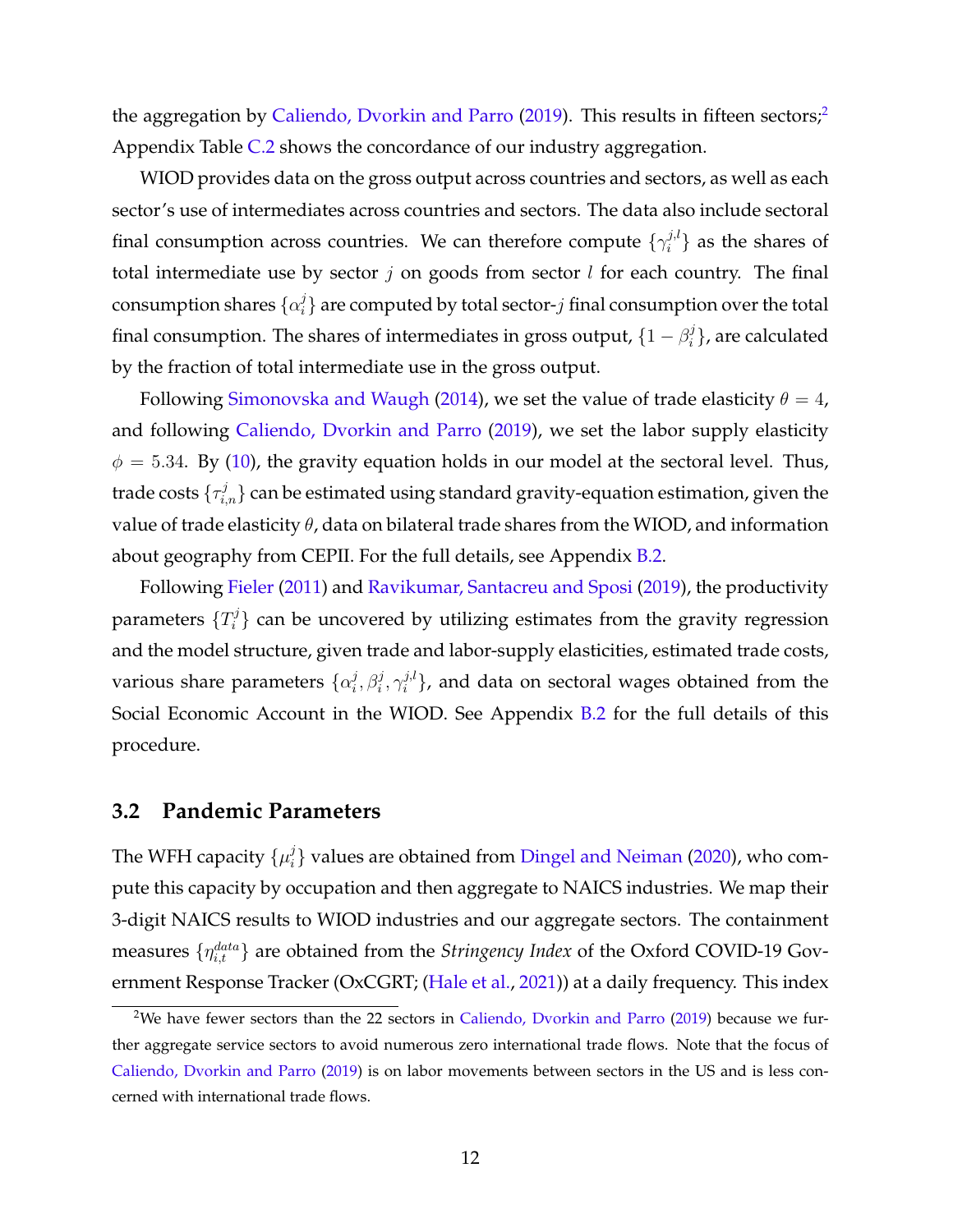summarizes government responses in terms of various closures and containment, including school or workplace closures, stay-at-home requirements, border controls, and restrictions on gathering, public events, public transport, and internal movements, as well as public information campaigns. The time unit of our analysis is set to quarters; thus we calculate the average of the daily stringency index for each quarter from 2020Q1 to 2021Q4.

Recall that the pandemic shock is  $B_{i,t} = 1 - \eta_{i,t} (1 - \mu_i^j)$  $\binom{J}{i}$ . If the above-mentioned stringency index  $\{\eta_{i,t}^{data}\}$  were directly used as the containment measure  $\{\eta_{i,t}\}$ , the resulting real GDP reductions would be much larger than the actual reductions during this period. Therefore, we assume that the true and effective containment measure is given by  $\eta_{i,t} = (\eta_{i,t}^{data})^{\delta}$  for some  $\delta > 0$ . We set  $\delta = 7.93$  so that the percentage reduction in world real GDP generated by the model matches the data counterpart in our sample countries.[3](#page-12-0)

#### **3.3 Information Parameters**

We now describe how the information parameters are calibrated. First, the means of the initial prior distributions of sectoral real wages  $\{\bar{\omega}_i^j\}$  $\left\{ \left. \begin{array}{c} j \ j_{i,j} \end{array} \right\} _{i,j}$  are assumed to be the sectoral real wages in the steady-state equilibrium, in which the realized real wages are the same as the forecasted real wages. Then, ([8\)](#page-8-0) implies that these steady-state real wages can be computed without knowing the precision parameters. Absent pandemic shocks and using the calibrated model (although the precision parameters are unknown at this point), steady-state equilibrium sectoral real wages  $\left\{w_i^{j*}/P_i^*\right\}_{i,j}$  are computed, and we  $\operatorname{set} \bar{\omega}_{i,0}^j = w_i^{j*}/P_i^*.$ 

Next, we retrieve the sectoral nominal wages  $\{w_{i,t}^{j,data}\}$  from the WIOD, for the years spanning 2000 to 2014. Then, for each year during 2000–2014, we compute the corresponding sectoral real wages  $\omega_{i,t}^j = w_{i,t}^{j,data} / P_{i,t}$ , where  $P_{i,t}$  is calculated by plugging  $w_{i,t}^{j,data}$  into [\(5](#page-7-1)) and [\(9](#page-9-0)). Using these sectoral real wages, we run the regression

$$
\ln\left(\omega_{i,t}^j\right) = D_i^j + D_{i,t} + e_{i,t}^j,
$$

where  $D_i^j$  $\mathcal{I}_i^j$  is a sector-country dummy, and  $D_{i,t}$  is a country-year dummy. We collect the

<span id="page-12-0"></span><sup>&</sup>lt;sup>3</sup>As the 2021 GDP data was not available at the time of writing, only the four quarters of GDP data in 2020 were used. Also, only the pandemic shocks in 2020 were used in the model simulation.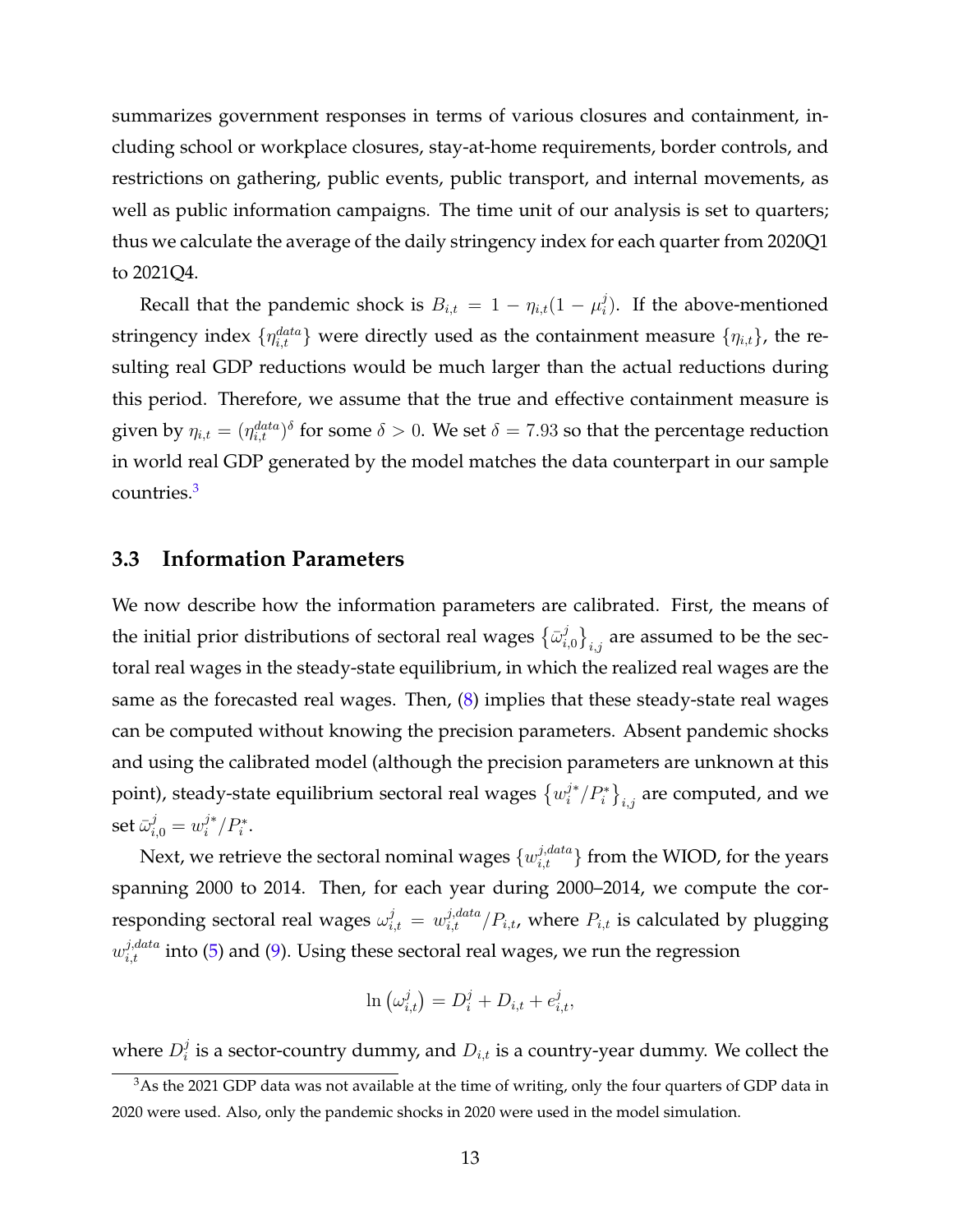prediction error of the regression  $\hat{e}^j_{i,t}$ . The precision of initial prior belief  $(\tilde{\sigma}^2_{i,0})$  and the precision of signals (*σ j*  $i^j)^2$  are set to

$$
\left(\widetilde{\sigma}_{i,0}^{j}\right)^{2} = s^{2} \left(\{\hat{e}_{i,t}^{j}\}_{t=2000,\dots,2014}\right)
$$

$$
\sigma_{i}^{2} = s^{2} \left(\{\hat{e}_{i,t}^{j}\}_{t=2000,\dots,2014}^{j=1,\dots,J}\right).
$$

Namely, we use the sample variance of the prediction error for each (*j, i*) across the time horizon as the precision of the initial prior belief and the sample variance of the prediction error for each country *i* across sectors *j* and time horizon *t* as the precision of the signal. In other words, we assume that workers base their Bayesian learning process on this over-time and cross-sector volatility and the above-mentioned steady-state real wages.

### **4 The Long-run Economic After-Effects of COVID-19**

Using the calibrated model, this section quantifies the long-run economic after-effects of COVID-19 containment measures due to the belief-scarring mechanism and analyzes the roles of international trade and input-output linkages.

#### **4.1 Setting Up the Simulation Environment**

As the Omicron variant spreads around the world in 2022, the pandemic has not yet finished. However, with mass vaccinations, cumulative infections, and the recently available cures, most countries have adopted a "living with COVID-19" policy. The fact that the Omicron variant is less lethal and much more contagious than previous variants makes it more difficult for the few "COVID-zero" countries to insist on strong containment measures; as a result, these countries have also relaxed their containment measures.<sup>[4](#page-13-0)</sup>

For our purpose, we will simulate the evolution of the global economy starting from a pre-COVID economy which went through the pandemic shocks in the eight quarters of 2020–2021; subsequently, we assume that all containment measures are lifted ( $\eta_{i,t} = 0$ ) in the first quarter of 2022, and the economy evolves for 50 years from 2022. Note that

<span id="page-13-0"></span><sup>&</sup>lt;sup>4</sup>The only exception is China, as of June 2022 when this paper is written.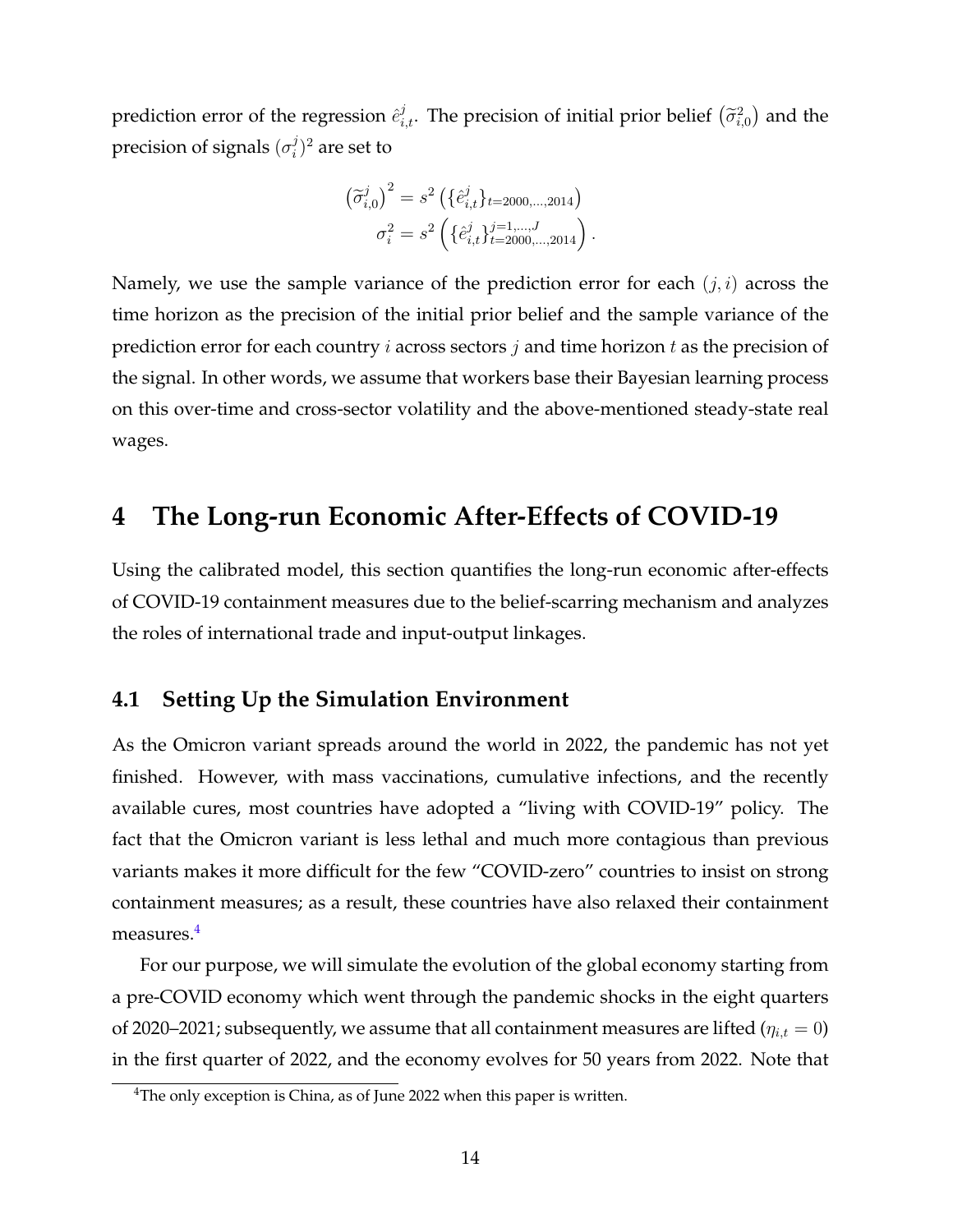<span id="page-14-0"></span>

the Stringency Index is available at a daily frequency, but we choose to take the quarterly average of the index and conduct the simulation at a quarterly frequency for the following reasons. First, it takes time for workers to switch sectors. Second, our elasticity of labor supply is taken from [Caliendo, Dvorkin and Parro](#page-35-8) ([2019](#page-35-8)), who estimate this elasticity using quarterly data. Third, this reduces the computational burden of simulating 52 years of the global economy. We simulate a total of 209 quarters, as the first quarter is the pre-COVID baseline period.

#### **4.2 The Long-Run Economic After-Effects**

Let  $W_{i,t} = \left( \sum_{j=1}^J w_{i,t}^j L_{i,t}^j \right)/P_{i,t}$  be country  $i$ 's real income at quarter  $t.$  Figure [1a](#page-14-0) shows the time path of real income relative to the pre-COVID level in the US from the pre-COVID situation to the last quarter of year 2022. Upon the elimination of containment measures in the first quarter of 2022, the US still suffers a 0.30% real income loss relative to the pre-COVID level. The real income does not fully recover to the pre-COVID level because agents' beliefs still carry information about past economic outcomes during the pandemic. In contrast, in the setting where agents have perfect information, i.e. agents' expected sectoral real wages are exactly the same as realized wages, the real income bounces right back to the pre-COVID level upon the elimination of containment measures.[5](#page-14-1)

<span id="page-14-1"></span><sup>&</sup>lt;sup>5</sup>See Appendix [A.2](#page-25-1) for the characterization and computation of the perfect-information equilibrium. Briefly, note the model feature that sectoral labor supply is determined by perceived wages, and realized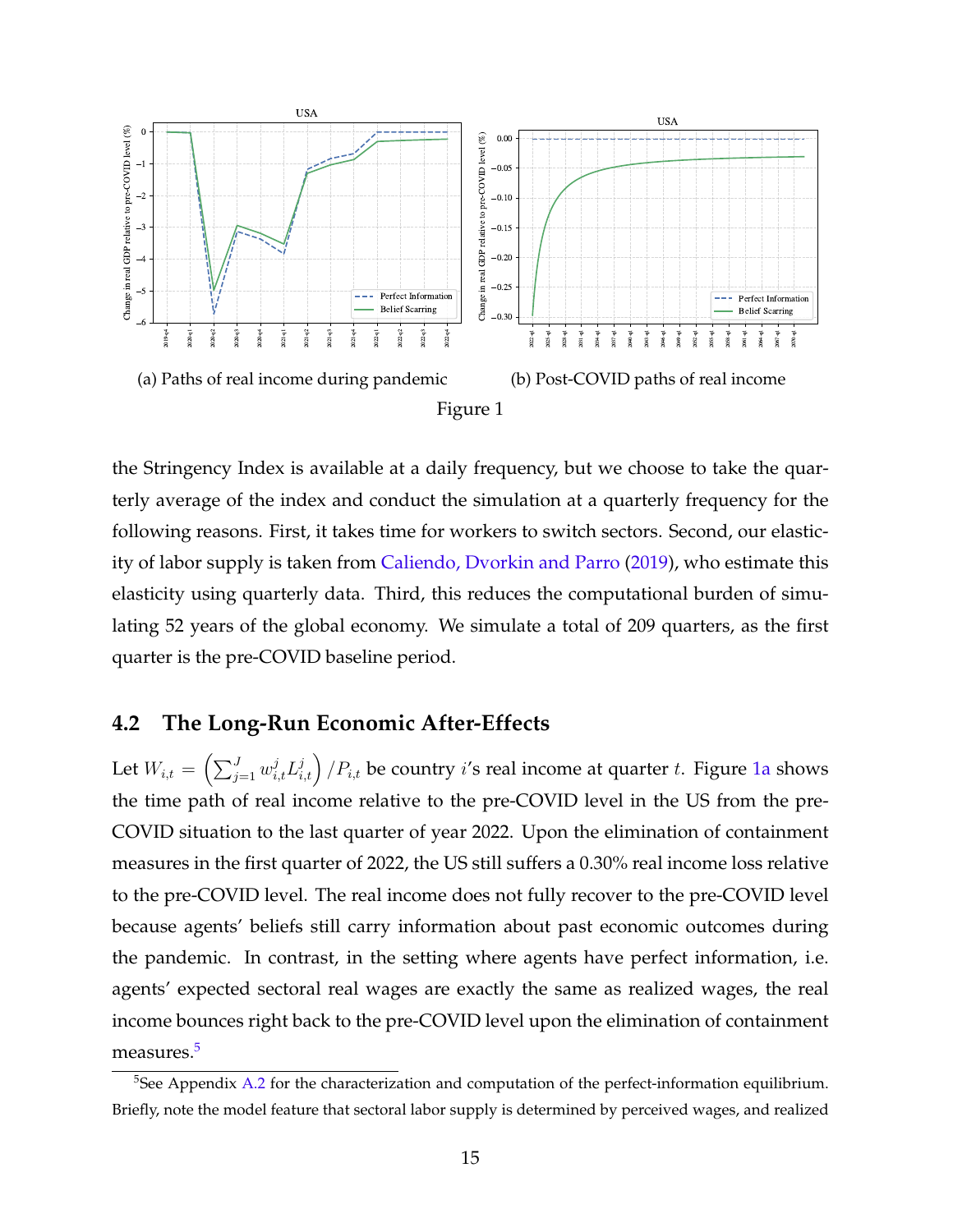As we simulate the post-COVID economy for 50 years from 2022, Figure [1b](#page-14-0) shows the US' paths of the percentage changes in real income during the 50 years from 2022 for both the belief-scarring and perfect-information equilibria. Under the perfect-information equilibrium, the US real income stays at the pre-COVID level throughout. For each quarter, the economic loss of a country due to the belief-scarring mechanism is therefore the gap between the two income levels shown in Figure [1b](#page-14-0). The after-effects are persistent — even 50 years after the conclusion of COVID, there is still around 0.03% of real income loss in the US resulting from the two years of pandemic. The qualitative patterns for other countries are similar, but the quantitative magnitudes vary.

To evaluate the cumulative economic losses due to scarred beliefs, we compute the discounted sum of the quarterly losses relative to the pre-COVID annual real income,  $W_{i,t}^{\text{scarred}} - W_{i,t}^{\text{perfect}}$  for each quarter *t*. The annual discount factor is set to 0.96; thus the quarterly discount factor is  $\rho=0.96^{\frac{1}{4}}.$  Formally, the *belief-scarring cumulative loss* (henceforth BCL) in terms of the pre-COVID annual real income is calculated by

$$
\frac{\sum_{t\geq t^*}\rho^{t-t^*}\left(W^{\text{scarred}}_{i,t}-W^{\text{perfect}}_{i,t}\right)}{W^{\text{pre-COVID}}_i\times\frac{1}{4}\times 100\%,}
$$

where *t*<sup>\*</sup> = 9 is the time when the containment measures are lifted. Figure [2a](#page-16-0) summarizes the BCL in the pre-COVID annual real income. Across countries this varies from 0.68% to 2.42%, and the (unweighted) average is 1.21%.

Figure [2b](#page-16-0) shows the BCL relative to the economic losses during the pandemic, which is calculated by

$$
\frac{\sum_{t \ge t^*} \rho^{t-t^*} \left( W_{i,t}^{\text{scarred}} - W_{i,t}^{\text{perfect}} \right)}{\sum_{t=1}^8 \rho^{t-1} \left( W_{i,t}^{\text{scarred}} - W_i^{\text{pre-COVID}} \right)} \times 100\%,
$$

where *t* = 1*, . . . ,* 8 corresponds to the eight quarters during 2020–2021. The BCLs are 14.0–61.7% of the economic losses during the pandemic. When these post-COVID losses are combined globally, they are 21.9% of the global economic losses during the pandemic. Here, the global real income is simply defined by the sum of the real income across countries,  $\sum_{i=1}^K W_{i,t} \ = \ \sum_{i=1}^K \left(\sum_{j=1}^J w_{i,t}^j L_{i,t}^j\right)/P_{i,t}$ ; this is indeed proportional to the population-weighted average of real income per capita.

wages are consequently determined by sectoral labor supply. Thus, the perfect-information equilibrium involves finding the fixed point of wages so that perceived wages and realized wages are the same.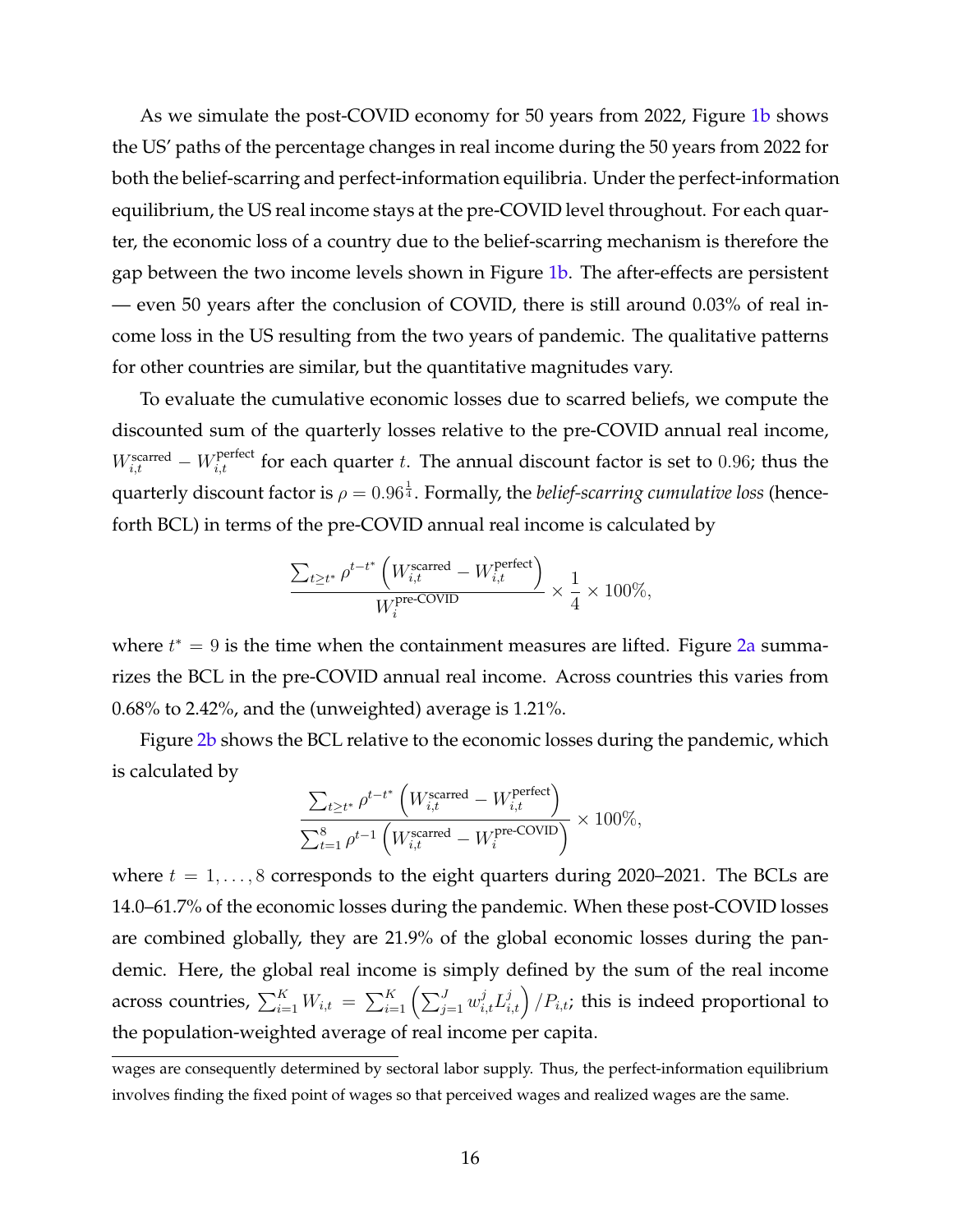<span id="page-16-0"></span>

(a) BCL in pre-COVID annual real income (%) (b) BCL relative to loss during pandemic (%) Figure 2

Define  $\bar{B}_i$  to be the simple average of the  $\bar{B}_{i,t}$  across the eight quarters of 2020–2021, where  $\bar{B}_{i,t} = \sum_j \left[1 - \eta_{i,t}(1-\mu_i^j)\right]$  $\left[\ell_i^j\right]$  $\hat{p}_{i,0}^j$  is quarter  $t$ 's average pandemic shock weighted by the pre-COVID sectoral employment share. As a sanity check, Figure [3a](#page-17-0) plots the BCLs (in the pre-COVID annual real income) against the average pandemic shocks  $\bar{B}_i$ . Note that  $\bar{B}_i$  is actually an inverse measure of the pandemic shock, as the larger the  $\bar{B}_i$ , the smaller the shock. Indeed, we see a strong positive correlation (0.86) between BCLs and pandemic shocks. More specifically, Figure [3b](#page-17-0) plots the BCLs against average contain-ment measures during the pandemic.<sup>[6](#page-16-1)</sup> Indeed, countries that impose more severe containment measures during the pandemic such as India, Greece, and Ireland experience greater BCLs. In contrast, countries such as Luxembourg, Estonia, and Slovakia, which implement relatively more lenient containment policies during the pandemic, incur less BCL.

#### **4.3 The Roles of International Trade and Input-Output Linkages**

This subsection examines the roles of international trade and input-output linkages in the long-run economic loss due to the belief-scarring mechanism. We will visualize the results in this subsection by figures and report a few key numbers. Detailed results are given in Appendix Table [C.3.](#page-32-0)

<span id="page-16-1"></span>To study the role of international trade, we disentangle the effect of international

<sup>&</sup>lt;sup>6</sup>The average containment measure for each country is calculated by the simple average of  $\eta_{i,t}$  across the eight quarters of 2020–2021.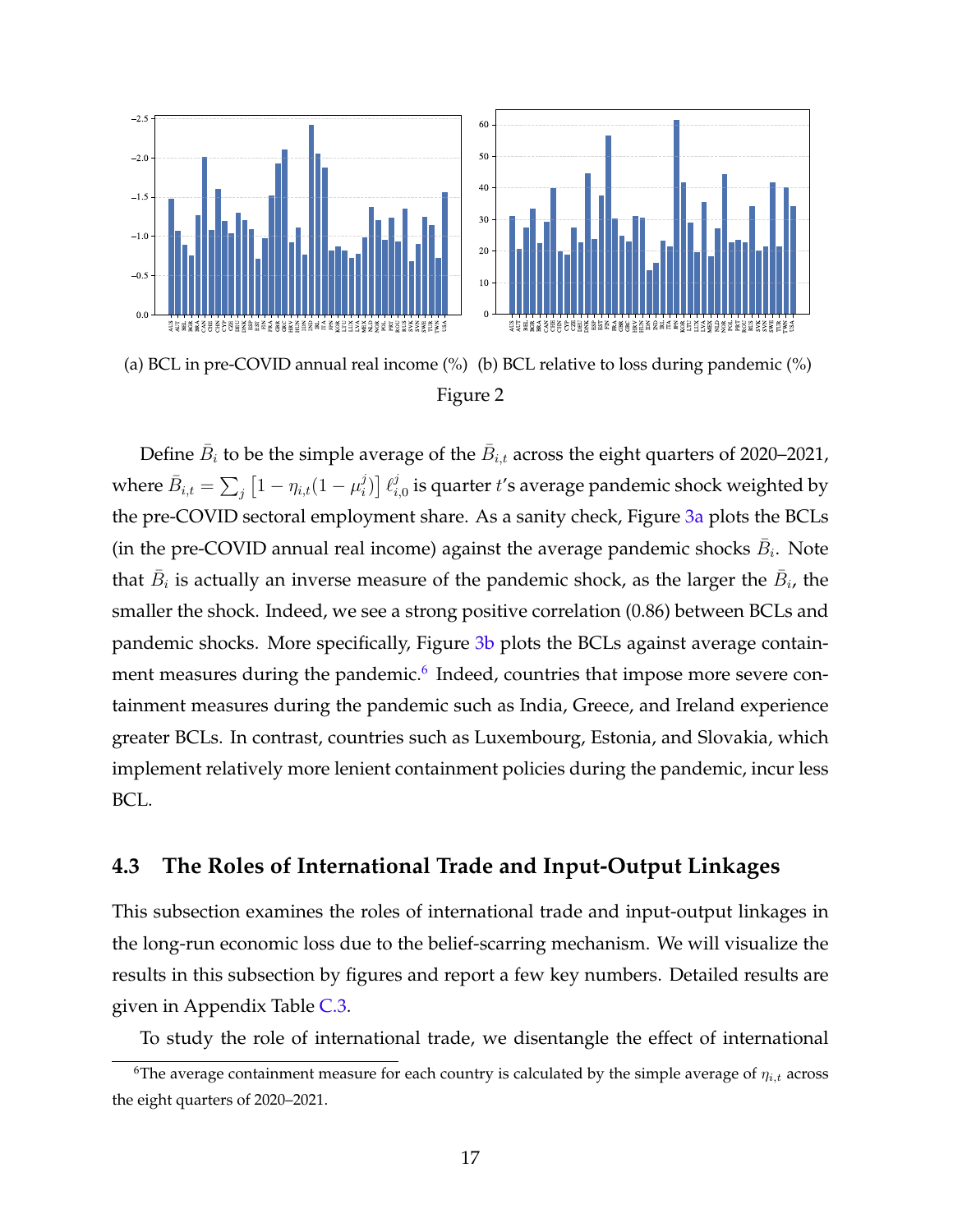<span id="page-17-0"></span>

trade from input-output linkages by focusing on a special case in which all input-output linkages are shut down. This is done by setting  $\beta_i^j = 1$  for all  $j$  and all  $i$  so that production requires only labor. We redo all of the quantitative exercises for two cases: under trade (that is, using calibrated trade costs) and under autarky (that is, all trade costs are set to infinity). Figure [4a](#page-18-0) shows the post-COVID BCL in terms of the pre-COVID annual real income for each country, and for both the trade and autarky cases. International trade exacerbates the long-run economic losses for all but four countries. For many countries, the extra losses under trade are substantial. The global BCL is 4.5% larger under trade than that of under autarky.

The reason is that the stakes of efficient allocation of labor across sectors according to comparative advantages is larger in an open-economy environment than in a closed one. Due to imperfect information, workers choose their sectors based on misperceived comparative advantages, resulting in labor misallocation. This labor-misallocation effect is larger under trade than under autarky. Note that [Bonadio et al.](#page-35-2) ([2021\)](#page-35-2) and [Hsu, Lin](#page-36-2) [and Yang](#page-36-2) [\(2020\)](#page-36-2) show that trade can mitigate the impacts of containment measures. The key difference is that they do not consider the role of information friction. Here we show that the interaction of information friction and trade can be harmful.[7](#page-17-1)

<span id="page-17-1"></span> $<sup>7</sup>$ Note, however, that there are four countries for which trade reduces the BCLs or even induces long-</sup> run gains instead of losses. The terms-of-trade effect may explain the gains enjoyed by two countries, while it is likely the mechanism highlighted in [Hsu, Lin and Yang](#page-36-2) ([2020](#page-36-2)) that mitigates the long-run losses for the other two countries. That is, during the pandemic, trade mitigates the negative impacts of containment measures for some countries, and thus causes workers in these countries to be less scarred to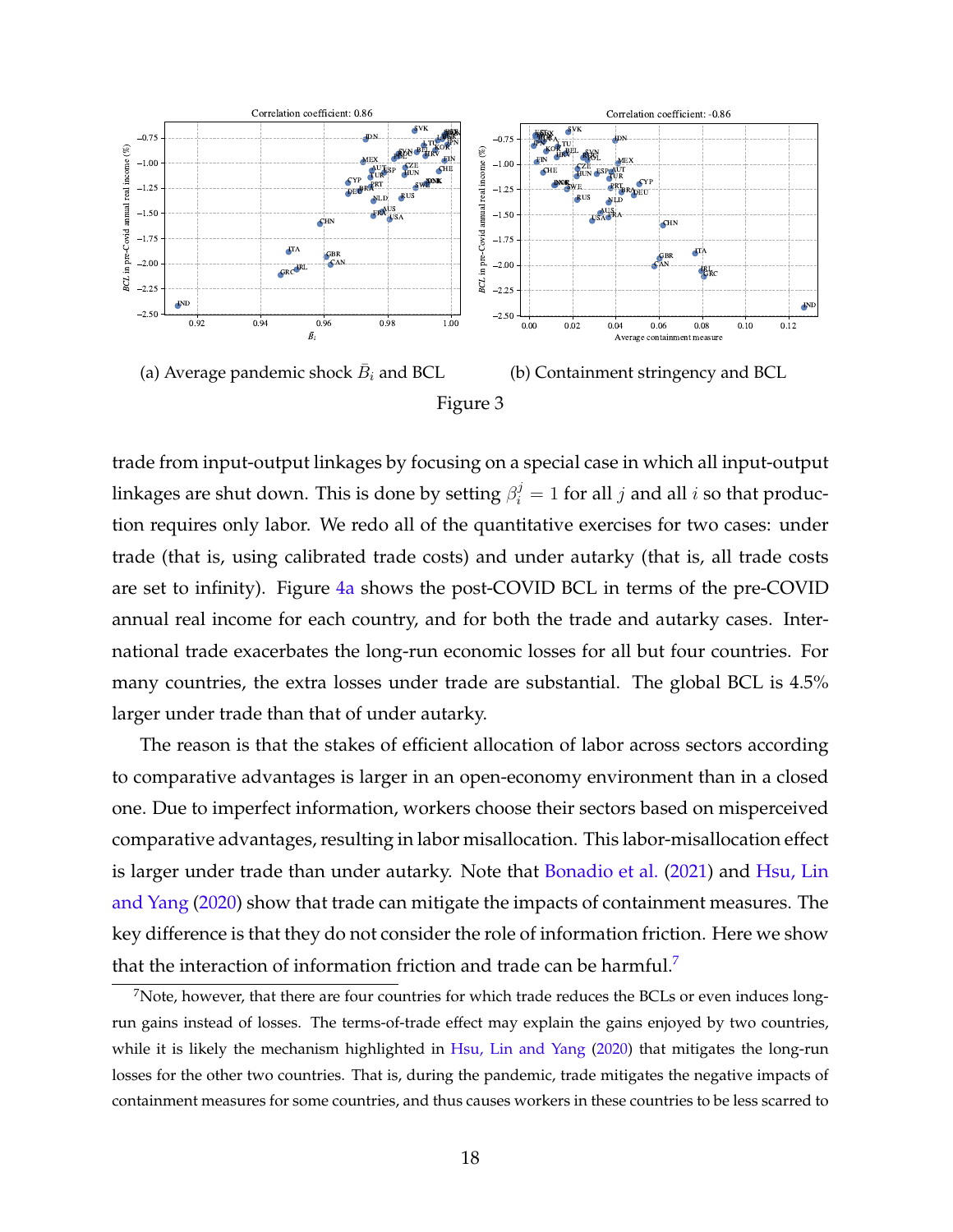<span id="page-18-0"></span>

Figure 4: The Roles of International Trade and Input-Output Linkages

Next, to highlight the role of input-output linkages, we compare two autarkic worlds in which each country is an autarky, one with such linkages and one without. The BCLs in the pre-COVID annual real income are presented in Figure [4b.](#page-18-0) The existence of domestic input-output linkages mitigates post-pandemic long-run losses for most countries. For many countries, the reductions in losses when input-output linkages are present are substantial. The global BCL is 20.3% smaller than without input-output linkages.

With the presence of input-output linkages, more productive producers sell more not only to final-good markets but also to other firms as intermediate inputs. Therefore, the highly productive firms are "used" more (and hence hire more workers) in an economy with input-output linkages than that without. From the viewpoint of buyers of intermediate inputs, their production relies more on productive input suppliers than on domestic workers, dampening the negative impacts of sectoral misallocation of labor due to scarred beliefs.

Finally, we compare the post-pandemic BCL under open economy and under autarky when input-output linkages are present. The result is summarized in Figure [5.](#page-19-0) Compared with the autarkic world, most countries suffer greater long-run losses under the open economy; only four countries suffer less. As we have seen from Figure [4a,](#page-18-0) trade worsens long-run economic losses by the *labor misallocation effect* in the case without input-output linkages. This effect is still present here, albeit to a lesser degree than

begin with. If this benefit of being less scarred dominates the above-mentioned labor misallocation effect due to information friction, then the BCLs may be dampened.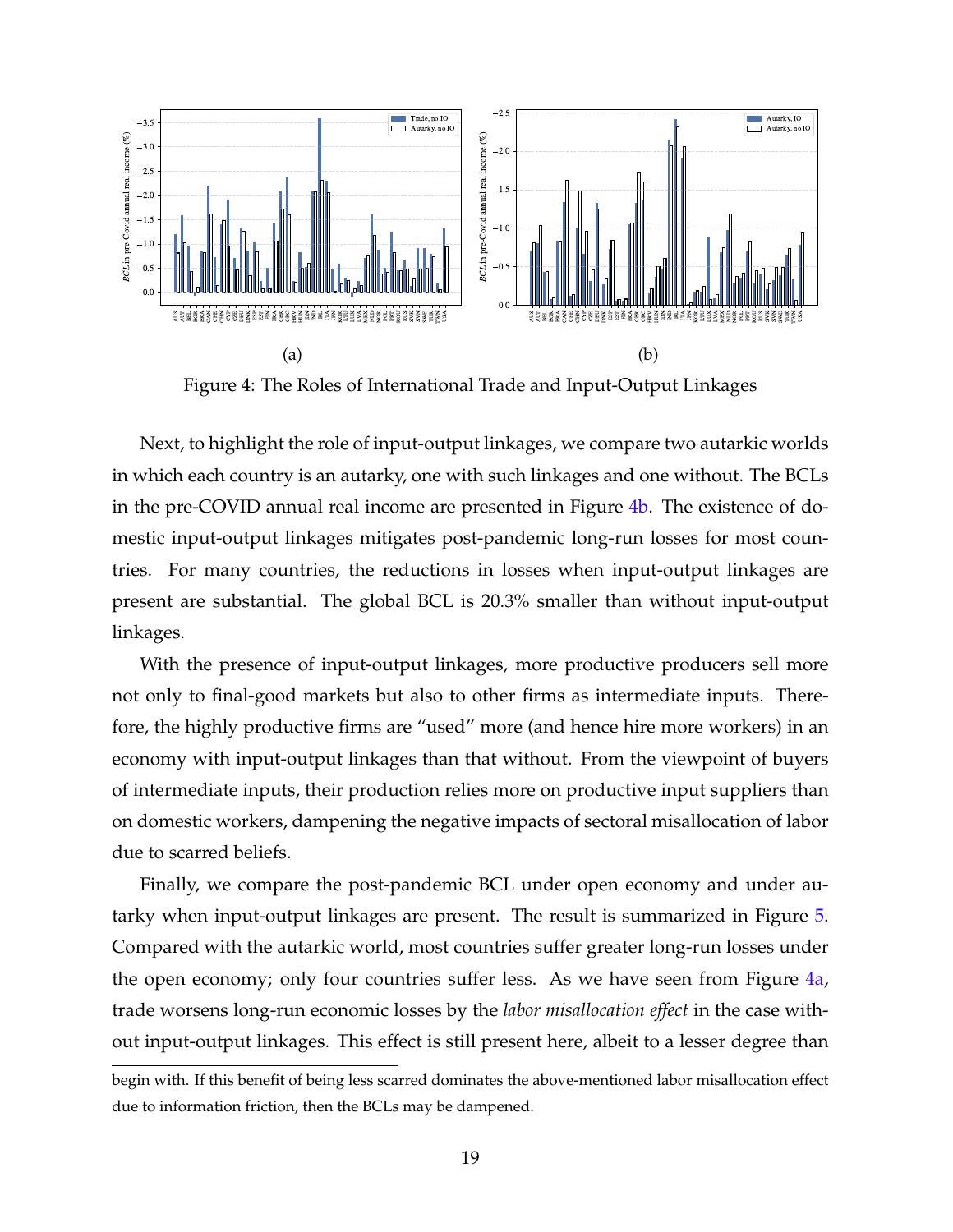<span id="page-19-0"></span>

Figure 5: The Role of International Trade When Input-Output Linkages are Present

that in Figure [4a](#page-18-0) because the use of intermediate inputs lowers the importance of labor in the production process. However, trade can amplify the above-mentioned sourcing benefits because the opportunities to source from the best input suppliers worldwide enhances production compared with the case in which only domestic sourcing is allowed under autarky. We shall refer to this effect as the *international sourcing effect*. Further-more, compared with Figure [4a](#page-18-0) where only the labor misallocation effect is present, there is an interaction from the combination of international trade and input-output linkages because the existence of global supply chains amplifies the stake of efficient allocation according to comparative advantages. This brings another negative effect of the belief-scarring mechanism on the post-COVID long-run losses.

It turns out the two negative effects dominate the positive international sourcing effect for all but four countries. Thus, when input-output linkages are present, trade amplifies the global BCL in the pre-COVID global real income by 44.3%, which is much larger than the effect of trade when input-output linkages are absent (4.5%).

#### **4.4 Robustness Checks**

Two key parameters in our model are the rate of learning from new data that is captured by the precision of the signal,  $1/\sigma_i^2$ , and the elasticity of sectoral labor supply  $\phi$ . We thus conduct robustness checks for each of these two parameters.

The first robustness check is on the rate of learning. Let *χ* be a scaling factor for the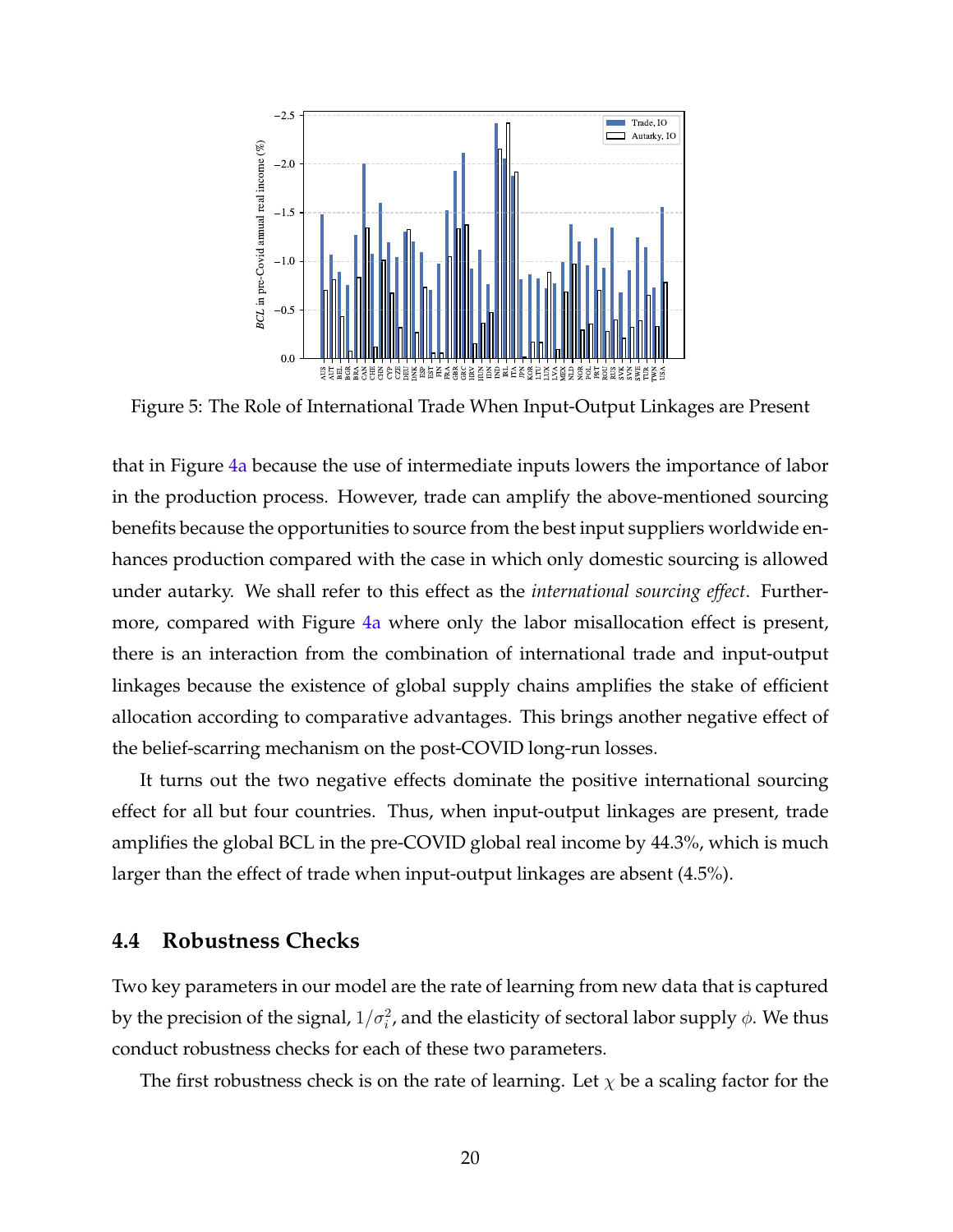precision of the signal, i.e.,

$$
\sigma_i^2(\chi) = \frac{(\sigma_i^2)^{\text{benchmark}}}{\chi}.
$$
\n(12)

A larger value of  $\chi$  implies that workers assign a smaller weight to prior beliefs and hence learn faster when new information becomes available. Our benchmark case corresponds to  $\chi = 1$ . We test alternative scenarios where the learning rate  $\chi$  is set to 10 and 0*.*1, and compute the respective post-COVID BCLs. The results are shown in Appendix Table [C.4](#page-33-0). Again, we find that trade worsens the long-run economic losses due to scarred beliefs. In the benchmark scenario, trade worsens the global BCL by 44.3% ([1.53-1.06]/1.06). In these two robustness checks, trade worsens the global BCL by 39.5% and 57.4% for  $\chi = 10$  and  $\chi = 0.1$ , respectively. Thus, the effect of trade is quantitatively similar in these cases. In terms of comparative statics of the learning rate *χ*, the global BCLs are 3.9% larger and 30.1% smaller for  $\chi = 10$  and  $\chi = 0.1$ , respectively, in comparison to the benchmark scenario. Thus, the larger the learning rate  $\chi$ , the larger the global BCLs. A larger  $\chi$  (a faster learning rate) implies faster recovery compared with the perfect-information equilibrium. However, a faster learning rate also implies that COVID shocks the real income to a larger degree during the pandemic period. The post-pandemic loss due to scarred belief is therefore larger because both the beliefs and the economy are more scarred to begin with.

Next, we change the labor supply parameter from  $\phi = 5.34$  to  $\phi = 3$  and  $\phi = 1.2$ . Lowering  $\phi$  reduces the sectoral labor supply elasticity. The results are shown in Ap-pendix Table [C.5.](#page-34-0) We find that trade worsens the global BCL in the case of  $\phi = 3$ , whereas it mitigates it in the case of  $\phi = 1.2$ . Recall from the previous subsection that the two negative effects of trade when input-output linkages are present are both associated with labor misallocation. When the sectoral labor supply becomes less elastic, these negative effects are reduced. In the case of  $\phi = 3$ , the negative effects still dominate the positive international sourcing effect, but we find that they are dominated when the value  $\phi$  falls below 1.2.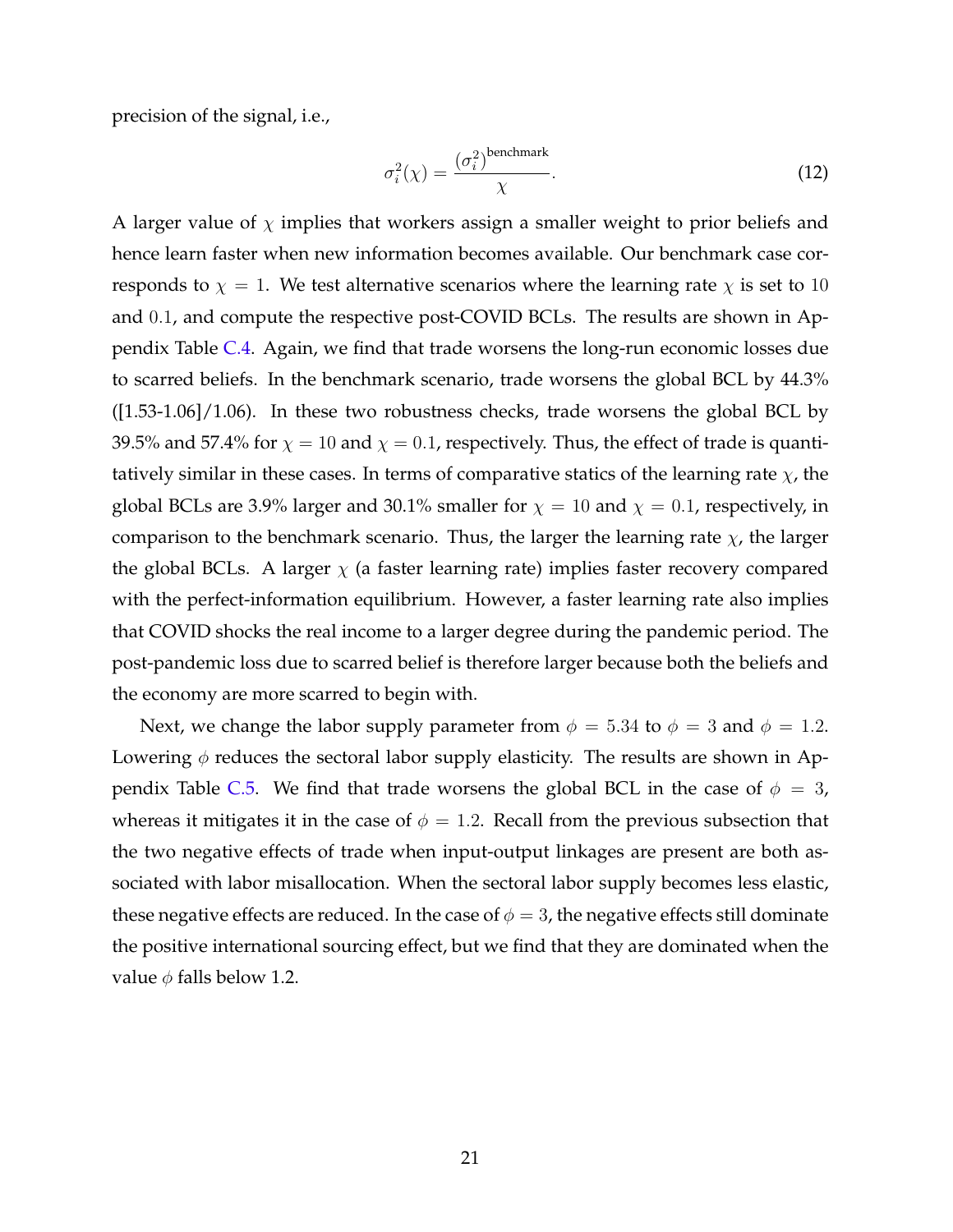### **5 Conclusion**

This paper studies how the interaction between Bayesian learning and pandemic shocks creates post-pandemic long-run after-effects. We study this belief-scarring mechanism in a quantitative trade model with sectoral input-output linkages. We first gauge the quantitative magnitude of this after-effect, and then investigate the roles of trade and input-output linkages. We find that the long-run losses due to the belief-scarring mechanism are substantial, as they are 14.0–61.7% relative to the economic losses during the pandemic. When these post-COVID losses are combined globally, they are 21.9% of the global economic loss during the pandemic. We find that trade generally worsens the long-run losses, while sectoral input-output linkages dampen them. With sectoral input-output linkages, trade also worsens the long-run losses, and this result is robust across different learning rates and a wide range of sectoral labor supply elasticities.

This study on the interaction between the pandemic and trade is rather unique relative to the trade literature for two reasons. First, most trade theories assume perfect information, and here we show that with imperfect information, trade may negatively affect long-run economic outcomes, which is contrary to the findings in recent studies on trade and the pandemic. Input-output linkages alone tend to dampen such losses, but such linkages amplify the negative effect of trade when they work in the open-economy environment. Even though the purpose of this paper is not to evaluate the role of the global supply chain comprehensively from various angles, our findings support the idea that if something goes wrong with trade, it gets worse with extensive global supply chains.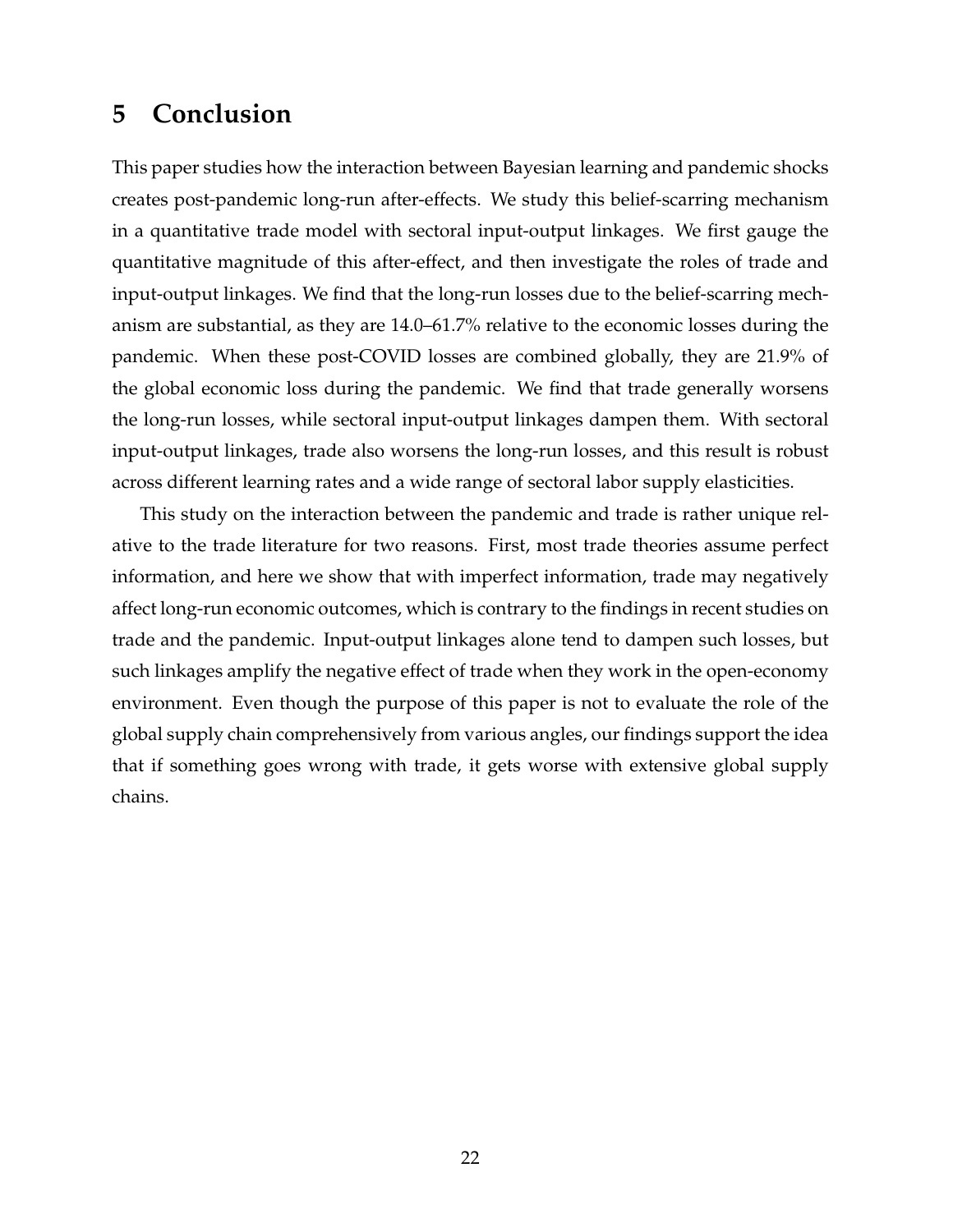### **Appendix**

### <span id="page-22-0"></span>**A Equilibrium Algorithm**

In this section, we present more details about the model. Recall that the total sectoral expenditure is

$$
X_{i,t}^j = \underbrace{\alpha_i^j \sum_{k=1}^J w_{i,t}^k L_{i,t}^k}_{\text{consumption}} + \underbrace{\sum_{l=1}^J \gamma_i^{l,j} (1 - \beta_i^l) \sum_{n=1}^N \pi_{i,n,t}^l X_{n,t}^l}_{\text{as intermediate for sector } l},
$$

which can be represented by a system of linear equations with consumption as intercepts. Let  $JK \times 1$  vector  $\mathbf{X_t} \equiv \{X_{i,t}^j\}$  be ordered as  $(j = 1, i = 1), (j = 1, i = 2), \ldots, (j = 1)$ 2,  $i = 1$ ,  $(j = 2, i = 2)$ , . . . ,  $(j = J, i = K)$ . The system can be expressed as

$$
\mathbf{b}_{\mathbf{t}} = \mathbf{A}_{\mathbf{t}} \times \mathbf{X}_{\mathbf{t}},
$$
  
\n
$$
JK \times 1 \quad JK \times JK \quad JK \times 1
$$
\n(13)

where the element of each term is

$$
[\mathbf{b}_{t}]_{(j,i)} = -\alpha_{i}^{j} \sum_{k=1}^{J} w_{i,t}^{k} L_{i,t}^{k}
$$

$$
[\mathbf{A}_{t}]_{(j,i),(l,n)} = \begin{cases} \gamma_{i}^{l,j} (1 - \beta_{i}^{l}) \pi_{i,n,t}^{l}, \text{ if } (l,n) \neq (j,i) \\ \gamma_{i}^{l,j} (1 - \beta_{i}^{l}) \pi_{i,n,t}^{l} - 1, \text{ if } (l,n) = (j,i) \end{cases}
$$

$$
[\mathbf{X}_{t}]_{(j,i)} = X_{i,t}^{j}.
$$

Using other equilibrium conditions and the linear system above, we specify our procedure to compute the equilibrium.

#### **A.1 Equilibrium Prices**

We first start with the procedure to compute the equilibrium prices, such as nominal wages across countries and sectors, and price indices and aggregate price index.

Given  $L_{i,t}$ , sectoral labor shares  $\ell_{i,t}^j$  and containment policies  $\eta_{i,t}$  for each period  $t$ , we can solve the equilibrium prices period-by-period. Therefore, we drop the time subscript to simplify the notation. There is an inner loop and an outer loop, of which the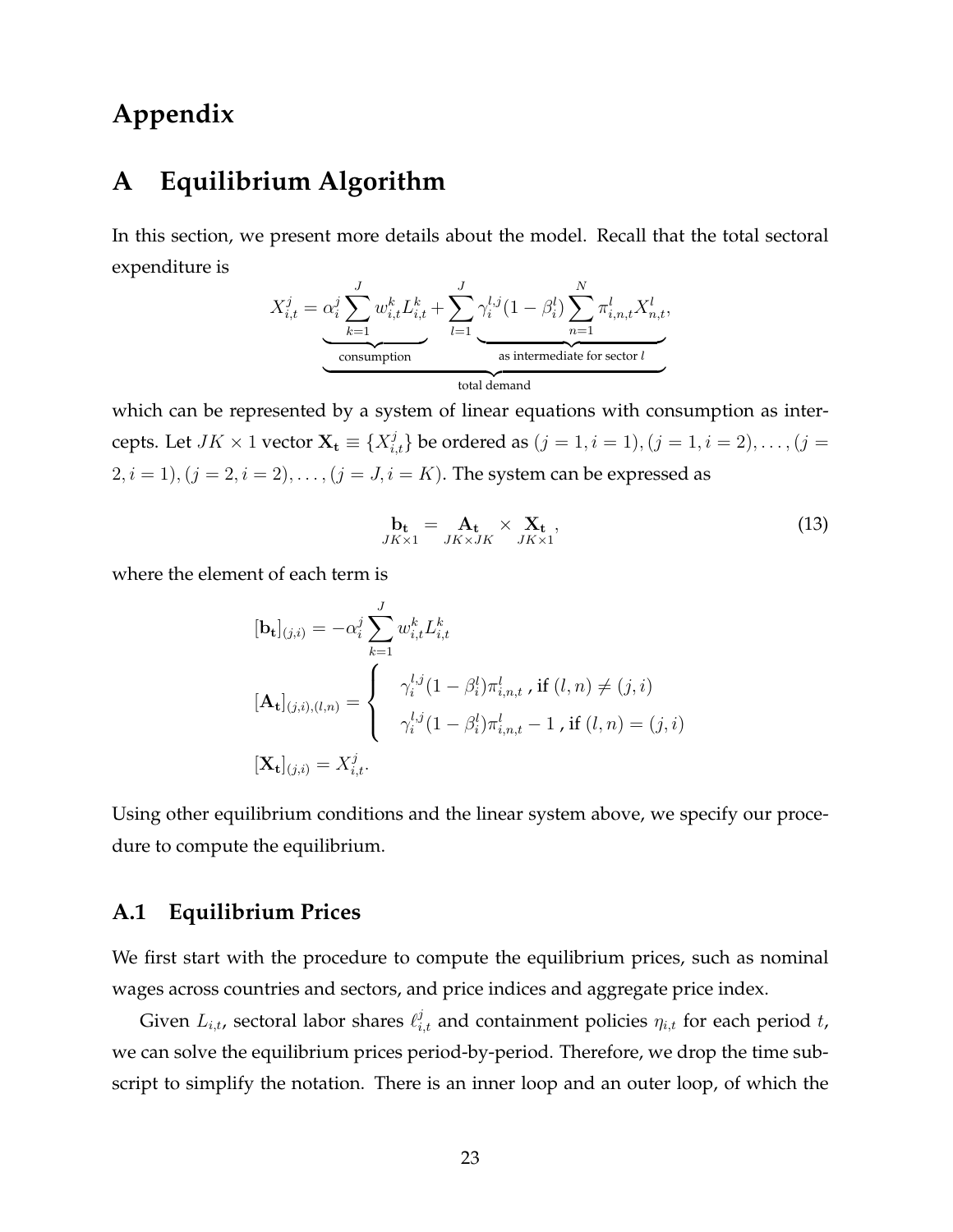rounds of iteration are indexed by  $r = 0, 1, 2, \dots$  For  $r = 0$ , start with an initial guess of wages  $\{w_i(0)\}$  such that it lies in a simplex (as in [Alvarez and Lucas](#page-35-9) ([2007\)](#page-35-9)), i.e.,

$$
\sum_{j=1}^{J} \sum_{i=1}^{K} w_i^j(0) L_i^j = 1.
$$

The equilibrium is computed by the following algorithm.

- 1. **Inner loop to obtain price indices.** Let  $\xi = 1, 2, \dots$  index the iteration of the inner loop. Given wages *wi*(*r*), start with an arbitrary initial guess of the price indices of intermediate bundles  $\{P_i^{M,j}\}$  $\hat{q}^{M,j}(0)\}.$ 
	- (a) With  $\{P_i^{M,j}\}$  $\mathcal{L}^{M,j}_i(\xi)\}$ , trade shares and sectoral prices are computed by

$$
\pi_{i,n}^{j}(\xi) = \frac{T_i^j \left[ \left( \frac{w_i^j}{1 - \eta_i (1 - \mu_i^j)} \right)^{\beta_i^j} P_i^{M,j}(\xi)^{1 - \beta_i^j} \tau_{i,n}^j \right]^{-\theta}}{\sum_{k=1}^K T_k^j \left[ \left( \frac{w_i^j}{1 - \eta_k (1 - \mu_k^j)} \right)^{\beta_k^j} P_i^{M,j}(\xi)^{1 - \beta_k^j} \tau_{k,n}^j \right]^{-\theta}}
$$

$$
= \frac{T_i^j \left[ \left( \frac{w_i^j}{1 - \eta_i (1 - \mu_i^j)} \right)^{\beta_i^j} P_i^{M,j}(\xi)^{1 - \beta_i^j} \tau_{i,n}^j \right]^{-\theta}}{\Phi_n^j(\xi)}
$$

$$
P_i^j(\xi) = \Gamma \left( \frac{\theta + 1 - \kappa}{\theta} \right)^{\frac{1}{1 - \kappa}} [\Phi_n^j(\xi)]^{-\frac{1}{\theta}}.
$$

(b) Update the price index of the intermediate-input bundle:

$$
P_i^{M,j}(\xi+1) = \prod_{l=1}^J [P_i^l(\xi)]^{\gamma_i^{j,l}}
$$

*.*

(c) Check convergence of  $P_i^{M,j}$  $b_i^{M,j}(.)$  by

$$
\max_{j,i} ||P_i^{M,j}(\xi+1) - P_i^{M,j}(\xi)|| < \text{tolerance}_{\text{inner loop}}.
$$

If the above condition does not hold, go back to Step (a) and start from  $P_i^{M,j}$  $\mathcal{L}^{M,j}(\xi+1)$ . If it holds, then assign the following values to the outer loop:

$$
\pi_{i,n}^j(r) = \pi_{i,n}^j(\xi)
$$
  
\n
$$
P_i^j(r) = P_i^j(\xi)
$$
  
\n
$$
P_i^{M,j}(r) = P_i^{M,j}(\xi + 1)
$$
  
\n
$$
P_i(r) = \prod_{j=1}^J [P_i^j(r)]^{\alpha_i^j}.
$$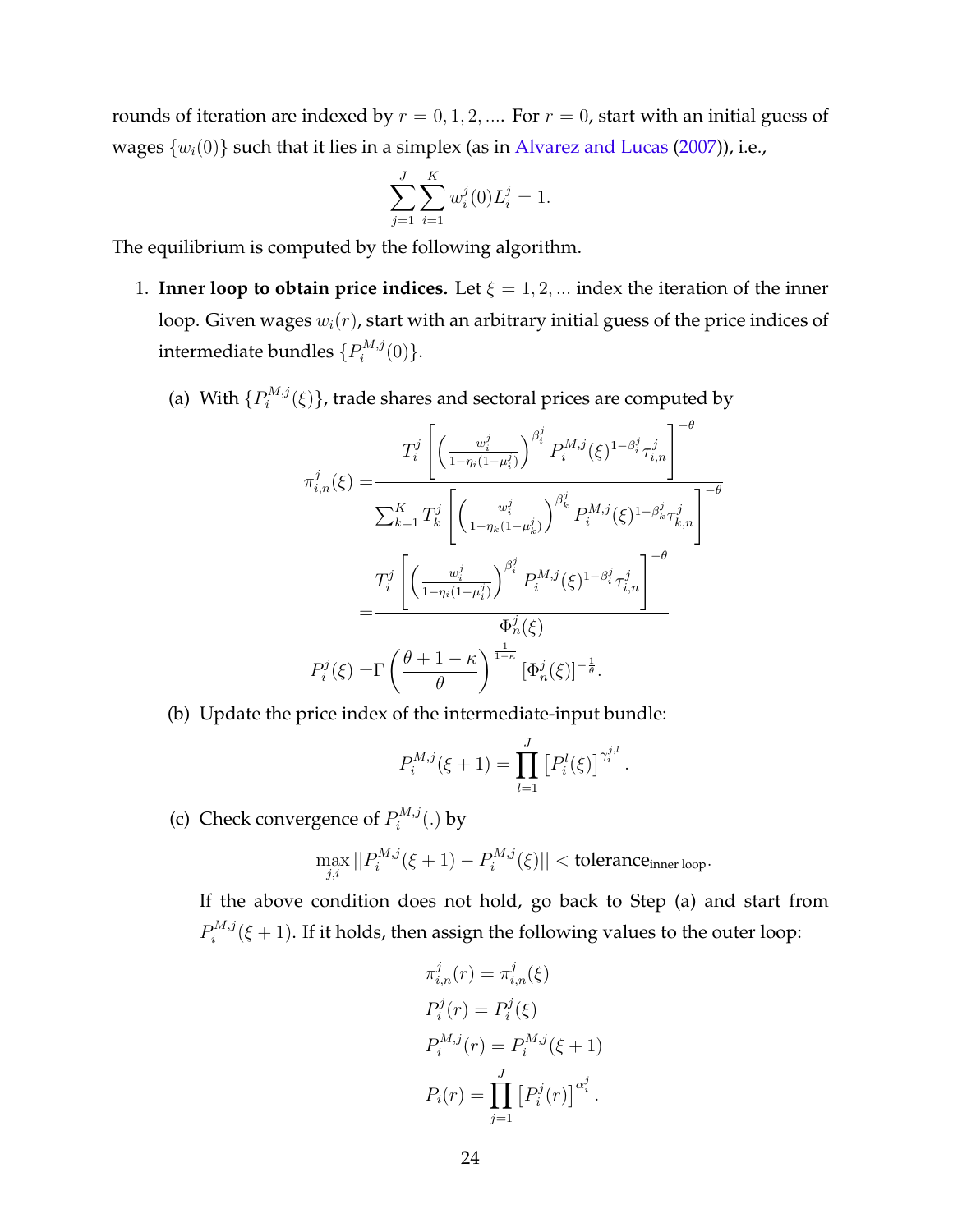2. By definition of  $X_i^j$ *i* ,

$$
X_i^j(r) = \alpha_i^j \sum_{k=1}^J w_i^k(r) \ell_i^k L_i + \sum_{l=1}^J \gamma_i^{l,j} (1 - \beta_i^l) \sum_{n=1}^K \pi_{i,n}^l(r) X_n^l(r),
$$

which entails a linear system of equations written as

$$
\mathbf{b}(r) = \mathbf{A}(r) \times \mathbf{X}(r)
$$
  
\n
$$
JK \times 1 \quad JK \times JK \quad JK \times 1
$$
  
\n
$$
= [\widetilde{\mathbf{A}}(r) - \mathbf{I}] \times \mathbf{X}(r),
$$

where

$$
[\mathbf{b}(r)]_{(j,i)} = -\alpha_i^j \sum_{k=1}^J w_i^k(r) \ell_i^k L_i
$$
  

$$
[\widetilde{\mathbf{A}}(r)]_{(j,i),(l,n)} = \gamma_i^{l,j} (1 - \beta_i^l) \pi_{i,n}^l(r)
$$
  

$$
[\mathbf{X}(r)]_{(j,i)} = X_i^j(r).
$$

Given  $\{w_i(r)\}$  and  $\{\pi_{i,n}^l(r)\}$ , solve  $[\mathbf{X}(r)]_{(j,i)}$ .

3. Use the labor-market clearing condition to define excess demand  $Z_i(r)$  by

$$
Z_i^j(r) \equiv \frac{1}{w_i^j(r)} \left[ \sum_{n=1}^K \beta_i^j \pi_{i,n}^j(r) X_n^j(r) - w_i^j(r) \ell_i^j L_i \right].
$$

In a similar fashion to the approach in [Alvarez and Lucas](#page-35-9) ([2007\)](#page-35-9), wages are updated by

$$
w_i^j(r+1) = w_i^j(r) \left[ 1 + \psi \frac{Z_i^j(r)}{\ell_i^j L_i} \right],
$$

where  $\psi \in (0,1)$  controls the speed of wage adjustment.

4. Stop iterations if

$$
\max_i\{|Z_i^j(r)|\} < \text{tolerance}.
$$

Otherwise, go back to Step 1.

Given the equilibrium wages  $\{w_i^j\}$ *i }*, the equilibrium price indices can be calculated accordingly.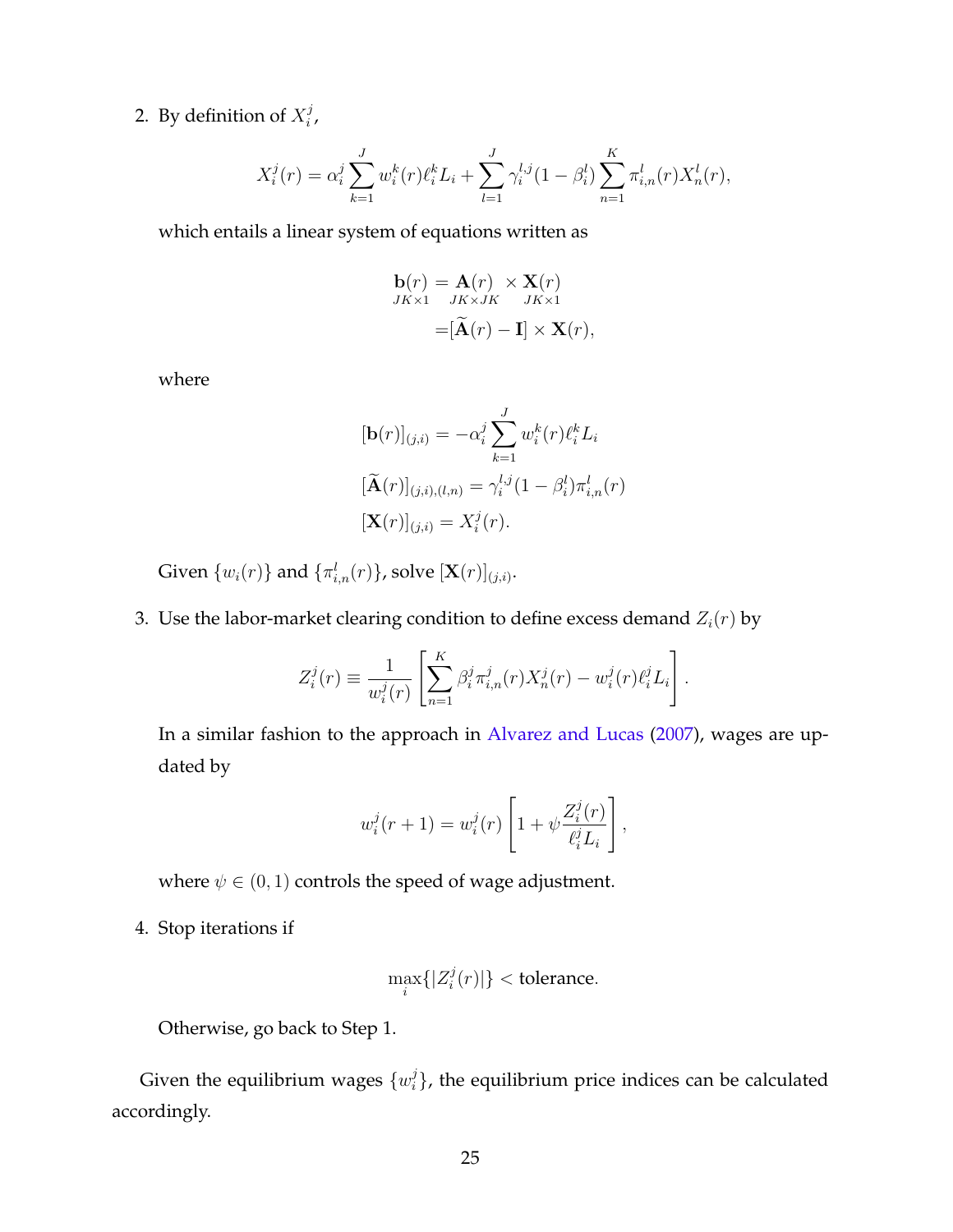#### <span id="page-25-1"></span>**A.2 Equilibrium Sectoral Labor Supply with Perfect Foresight**

In this subsection, we discuss the procedure to find the sectoral labor shares across *i* and *j* that are consistent with learning and equilibrium. Agents make decisions regarding the period-*t* sectoral labor supply at the end of period *t −* 1. They have perfect foresight about future containment policies *ηi,t*.

We use an iterative procedure to solve the equilibrium sectoral labor shares  $\ell_{i,t}^j$ :

- 1. Start with an initial guess such that  $\ell_{i,t}^j(0)$ .
- 2. Use  $\ell_{i,t}^j(r)$  and future of containment measures  $\widetilde{\eta}_{i,t}$  to compute real income  $\widetilde{\omega}_{i,t}^j(r) =$  $w_{i,t}^j(r)$  $\frac{w_{i,t}(r)}{P_{i,t}(r)}$  for each country *i* and each sector *j*.
- 3. Use the new sectoral real income to update the sectoral labor supply

$$
\ell_{i,t}^j(r+1) = \frac{\exp\left(\widetilde{\omega}_{i,t}^j(r)\right)^{1/\phi}}{\sum_{k=1}^J \exp\left(\widetilde{\omega}_{i,t}^k(r)\right)^{1/\phi}}.
$$

4. Stop the iterative procedure if

$$
\max_{(j,i)}\{|\ell_i^j(r+1) - \ell_i^j(r)|\} < \text{tolerance}.
$$

Otherwise, go back to Step 2.

For the equilibrium at period *t*, prices are solved using the actual containment policies  $\eta_{i,t}$ , and the sectoral labor supply  $\ell_{i,t}^j$  determined by agents at the end of period *t −* 1.

### <span id="page-25-0"></span>**B Parameterization**

This section provides more details on how the model is parameterized.

#### **B.1 Data**

To quantify the model, we reply on four data sources: the World Input-Output database (WIOD), Centre d'Études Prospectives et d'Informations Internationales (CEPII) data, work-from-home capacity data from [Dingel and Neiman](#page-35-1) ([2020\)](#page-35-1), and the Government Response Index by the Oxford COVID-19 Government Response Tracker (OxCGRT).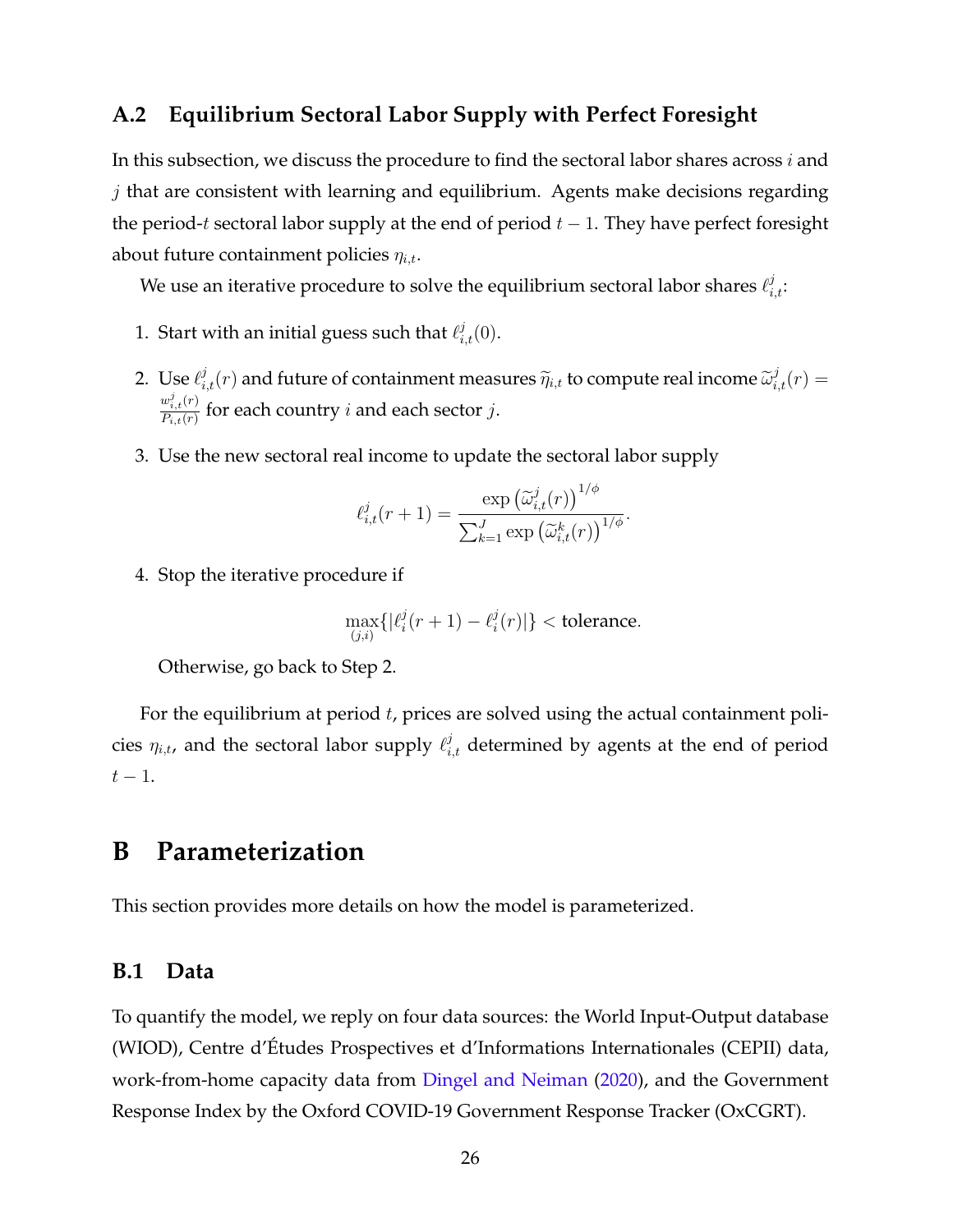#### <span id="page-26-0"></span>**B.1.1 WIOD and CEPII**

Our main data sources are the World Input-Output database (WIOD) and Centre d'Études Prospectives et d'Informations Internationales (CEPII) data, which contain information on bilateral trade for intermediates and for final goods for 43 countries and 56 industries. The country of Malta is dropped as it is not included in the data on containment policy from the Oxford COVID-19 Government Response Tracker. Table [C.1](#page-30-0) lists the 42 countries in the data. Under the Social Economic Account, the database also provides information on the total labor compensation and the total number of persons engaged for each industry; these allow for the calculation of country-specific wages. See [Timmer](#page-37-5) [et al.](#page-37-5) [\(2015\)](#page-37-5).

#### **B.1.2 Work-from-Home Capacity**

To measure work-from-home capacity by industry, we use the data from [Dingel and](#page-35-1) [Neiman](#page-35-1) [\(2020](#page-35-1)), who compute work-from-home capacity by occupation. We use the data aggregated to the 3-digit NAICS and adopt the version in which the capacity of each occupation was manually assigned by these authors by inspecting the definitions of the occupations. Our results remain similar when using the other version, which is algorithm-based. The data was downloaded from [https://github.com/jdingel/](https://github.com/jdingel/DingelNeiman-workathome) [DingelNeiman-workathome](https://github.com/jdingel/DingelNeiman-workathome).

To calculate the work-from-home capacity of each WIOD industry, we map each WIOD industry to one or multiple 3-digit NAICS industries according to their definitions. Six WIOD industries map directly to two-digit NAICS, in which case the 2 digit NAICS work-from-home capacities computed by these authors are used. When a WIOD industry maps to multiple NAICS industries, we proxy the WIOD industry's work-from-home capacity by the average across the corresponding NAICS industries weighted by their industrial employment. The industrial employment data is obtained from the Quarterly Workforce Indicators (QWI) under the LEHD program of the Census Bureau (<https://ledextract.ces.census.gov/static/data.html>); the fourth quarter of 2014 was used, as our WIOD data is for 2014. By-industry and by-state employment data is obtained from QWI, and the industrial employment is the sum across all states. This procedure creates a  $\{\mu^j\}$  for WIOD industries.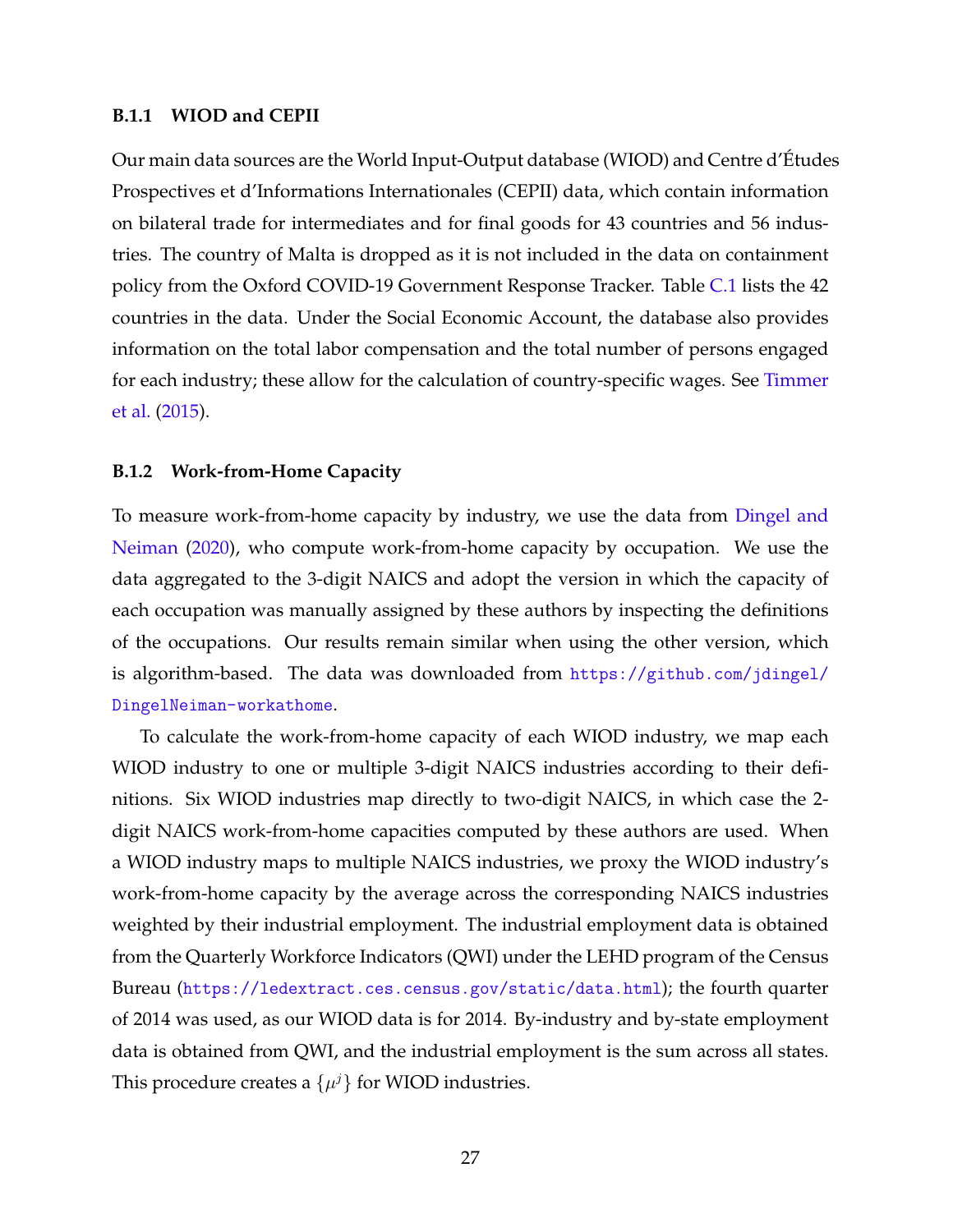In our aggregation of WIOD industries into fifteen sectors, the work-from-home capacity for each country-sector pair  $\mu_i^j$  $\mathbf{F}_i^j$  is computed as the average of these capacities across the industries in that sector, weighted by the industrial employment in that country given from the WIOD data.

#### **B.1.3 Oxford COVID-19 Government Response Tracker**

The Government Response Index by the Oxford COVID-19 Government Response Tracker (OxCGRT) summarizes government responses at a daily frequency in terms of various closures and containment, including school or workplace closures, stay-at-home requirements, border control, and restrictions on gathering, public events, public transport, and internal movements, and in terms of various economic supports and health measures (such as public information campaigns, testing policy, and contact tracing). For more details, see [Hale et al.](#page-36-1) ([2021\)](#page-36-1) and [https://www.bsg.ox.ac.uk/research/research-projects/](https://www.bsg.ox.ac.uk/research/research-projects/coronavirus-government-response-tracker) [coronavirus-government-response-tracker](https://www.bsg.ox.ac.uk/research/research-projects/coronavirus-government-response-tracker).

#### <span id="page-27-0"></span>**B.2 Estimation of Productivity Parameters** *{T j*  $\{ \tau_{i,n}^j \}$  and Trade Costs  $\{ \tau_{i,n}^j \}$

#### **B.2.1 Gravity Estimation**

We use a standard approach in estimating the productivity parameters  $\{T_i^j\}$ *i }* and trade  $\cos$ ts  $\tau_{i,n}^j$ . Start with the model's gravity equation:

$$
X_{i,n}^j = \frac{T_i^j (c_i^j \tau_i^j)^{-\theta}}{\Phi_n^j} X_n^j.
$$

Taking the logarithm of both sides, we have

$$
\ln X_{i,n}^j = \ln[T_i^j(c_i^j)^{-\theta}] + \ln[(\tau_{i,n}^j)^{-\theta}] + \ln[X_n^j(\Phi_n^j)^{-1}].
$$

Assume that trade costs take the functional form below,

$$
-\theta \ln \tau_{i,n}^j = \nu_0^j \ln (dist_{i,n}) + \nu_2^j contig_{i,n} + \nu_3^j comlang_{i,n} + \nu_4^j colony_{i,n},
$$

where  $dist_{i,n}$  is the distance between *i* and *n* in thousands of kilometers, and *contig*<sub>*i*,*n*</sub> equals one if countries *i* and *n* share a border. Analogously, *comlangi,n* and *colonyi,n* indicate whether two countries share the same language and colonial historical links. These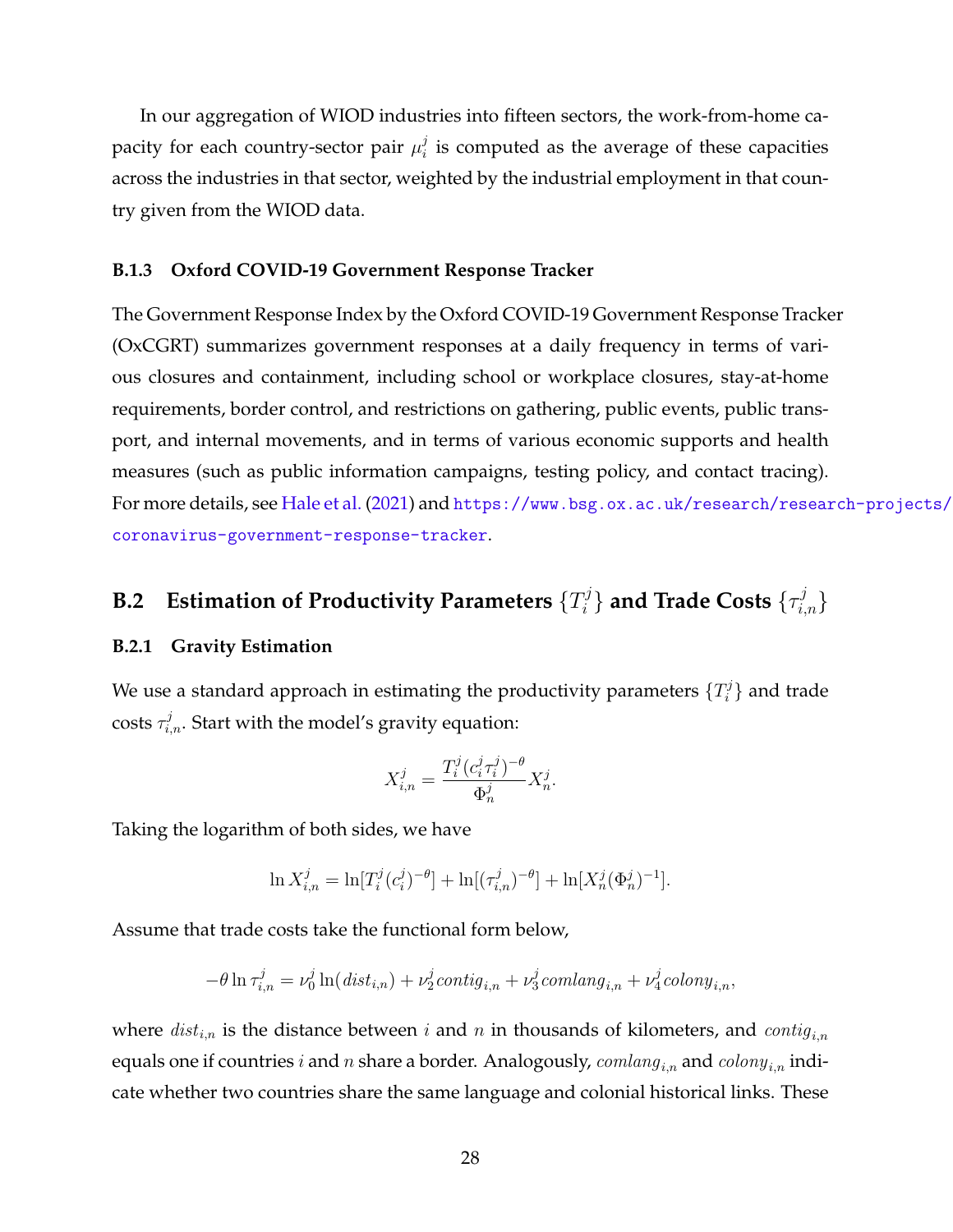variables are obtained from the GeoDist database from the Centre d'Etudes Prospectives et d'Informations Internationales (CEPII) (see [Mayer and Zignago](#page-37-6) [\(2011\)](#page-37-6)). Thus, the empirical specification is

$$
\ln X^j_{i,n} = \nu_0^j \ln \left( dist_{i,n} \right) + \nu_2^j contig_{i,n} + \nu_3^j comlang_{i,n} + \nu_4^j colony_{i,n} + D^{j,exp}_i + D^{j,imp}_n + \varepsilon^j_{i,n}.
$$

Following [Head](#page-36-10) ([2014\)](#page-36-10), we apply OLS to estimate the fixed effects model to obtain estimates of  $\{\nu^j, D_i^{j,exp}\}.$ 

#### **B.2.2 Uncover Technological Parameters**

We set  $\theta = 4$ , following the trade literature, in particular [Simonovska and Waugh](#page-37-3) ([2014\)](#page-37-3). Trade costs  $\{\tau_{i,n}^j\}$  can be calculated using the estimated coefficients:

$$
\hat{\tau}_{i,n}^j = \exp\left(\frac{\hat{\nu}_0^j \ln(dist_{i,n}) + \hat{\nu}_2^j contig_{i,n} + \hat{\nu}_3^j comlang_{i,n} + \hat{\nu}_4^j colony_{i,n}}{-\theta}\right)
$$

Then, we use the estimated exporter dummies and data on wages to obtain  $T_i^j$  by the following procedure. First, observe that

$$
\hat{T}_i^j = \exp(\hat{D}_i^{j,exp}) \times (c_i^j)^{\theta},
$$

where  $c_i^j = (w_i^j)$  $\int_i^j\bigl\beta_i^j\bigl(P_i^{M,j}\bigr)$  $\delta^{M,j}_i$ )<sup>1−βį</sup> is the unit cost of production. As mentioned in Appendix [B.1.1,](#page-26-0) wages  $w_i^j$  $a_i^j$  are calculated by dividing the total labor compensation of  $(j,i)$  by the number of people employed in (*j, i*) from the Social Economic Account in the WIOD. Hence,

$$
\hat{T}_i^j = \exp(\hat{D}_i^{j,exp}) \times [w_{i,data}^{\beta_i^j}(\hat{P}_i^{M,j})^{1-\beta_i^j}]^{\theta}
$$
\n(14)

<span id="page-28-2"></span><span id="page-28-1"></span><span id="page-28-0"></span>*.*

$$
\hat{P}_i^{M,j} = \prod_{l=1}^J (\hat{P}_i^l)^{\gamma_i^{j,l}}
$$
\n(15)

$$
\hat{P}_i^j = \Gamma\left(\frac{\theta - 1 + \kappa}{\theta}\right) \left[\sum_{k=1}^K \hat{T}_k^j [w_{i, data}^{\beta_i^j} (\hat{P}_i^{M,j})^{1 - \beta_i^j} \hat{\tau}_{i,k}^j]^{-\theta}\right]^{-\frac{1}{\theta}}.
$$
\n(16)

The following procedure is used to solve for  $\{T_i^j\}$ *i }*, as in [Fieler](#page-36-9) [\(2011](#page-36-9)) and [Ravikumar,](#page-37-4) [Santacreu and Sposi](#page-37-4) [\(2019](#page-37-4)). Let *r* index the rounds of iterations, and start with an initial guess of  $\{\hat{P}_{i}^{M,j}(0)\}.$ 

1. Update productivity:  $\hat{T}_i^j(r) = \exp(\hat{D}_i^{j,exp}) \times [w_{i,data}^{\beta_i^j} \hat{P}_i^{M,j}(r)^{1-\beta_i^j}]^{\theta}$ .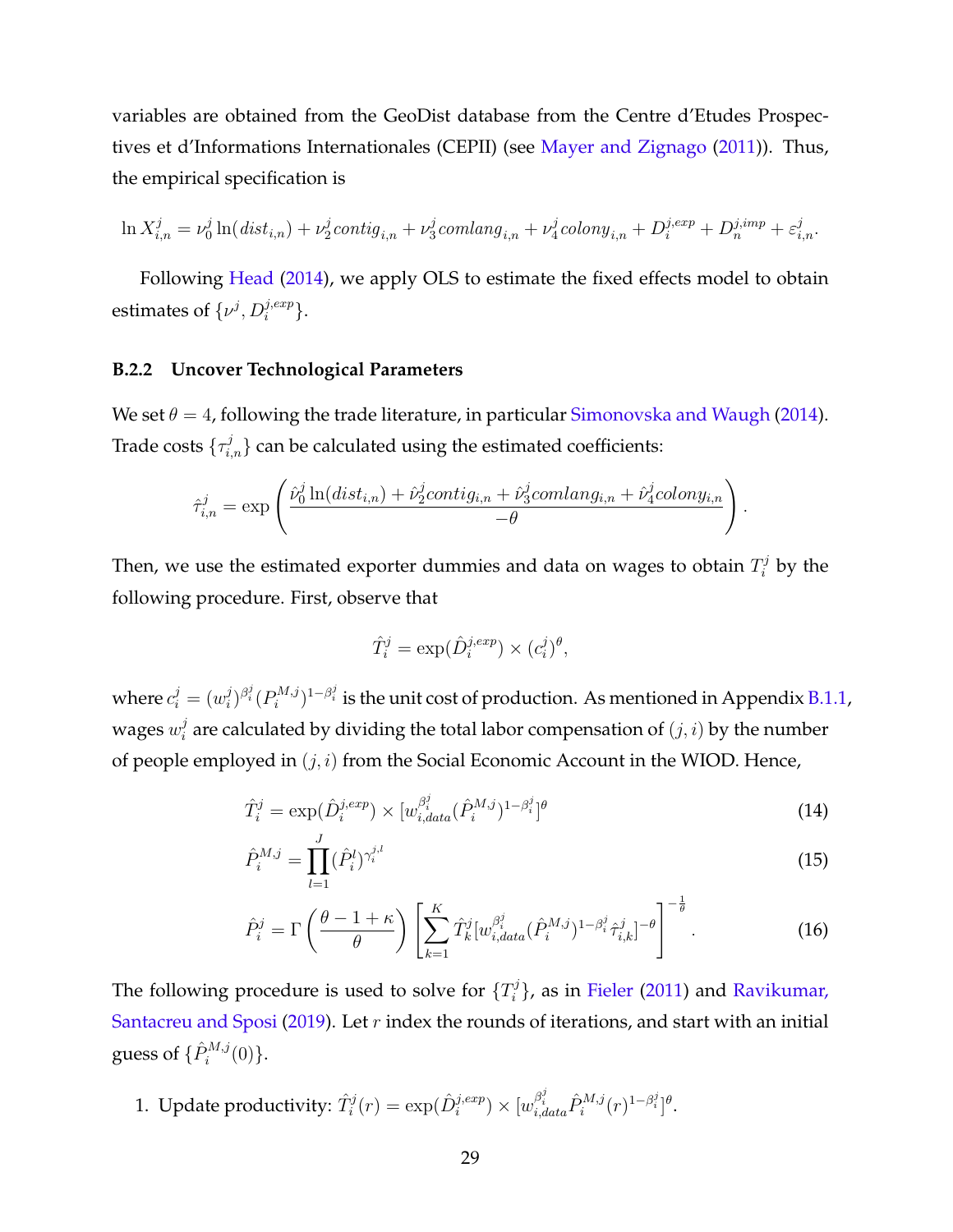- 2. Update sectoral price indices:  $\hat{P}_i^j(r) = \Gamma\left(\frac{\theta-1+\kappa}{\theta}\right)$ *θ*  $\bigg(\Big[\sum_{k=1}^K\hat{T}^j_k(r)(w^{\beta^j_i}_{i,data}\hat{P}^{M,j}_i(r)^{1-\beta^j_i}\hat{\tau}^j_{i,k})^{-\theta}\Big]^{-\frac{1}{\theta}}.$
- 3. Update the price indices of the intermediate-input bundle:  $\hat{P}_i^{M,j}(r+1) = \prod_{l=1}^J [\hat{P}_i^l(r)]^{\gamma_i^{j,l}}$ .
- 4. Stop the iterations if

$$
||\hat{P}_i^{M,j}(r+1) - \hat{P}_i^{M,j}(r)|| < tolerance.
$$

Otherwise, go back to Step 1.

5. Take  $\hat{T}^j_i = \hat{T}^j_i(r+1)$  as our estimates of the country-sector-specific productivity parameters.

For the model without input-output linkages, the calibration is the same except that  $\beta_i^j = 1$  in ([14\)](#page-28-0) and ([16\)](#page-28-1), and that ([15\)](#page-28-2) is not used.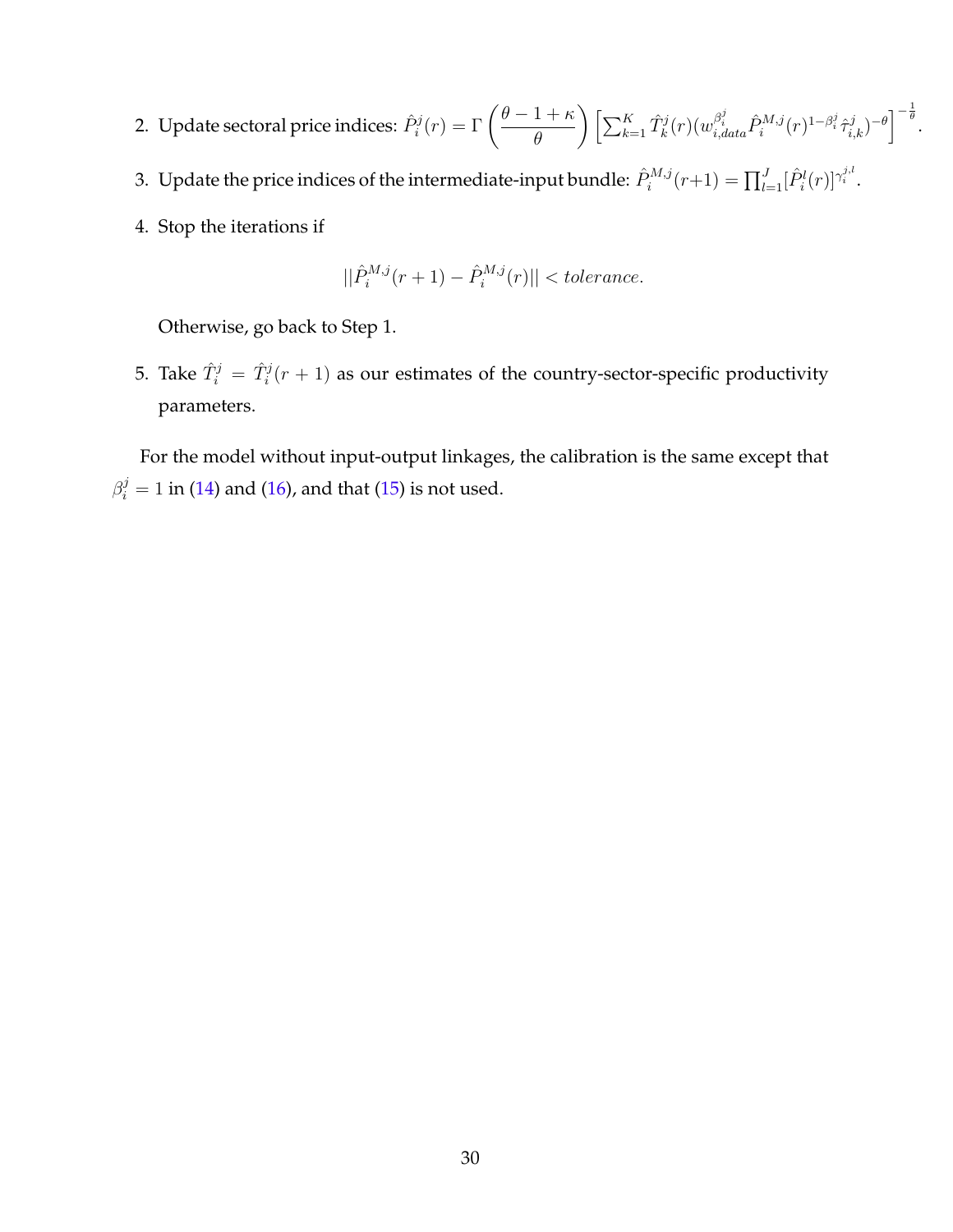## <span id="page-30-0"></span>**C Additional Tables**

| ISO-3 Code | Country name   | ISO-3 Code | Country name              |  |  |  |
|------------|----------------|------------|---------------------------|--|--|--|
| <b>AUS</b> | Australia      | <b>IND</b> | India                     |  |  |  |
| <b>AUT</b> | Austria        | <b>IRL</b> | Ireland                   |  |  |  |
| <b>BEL</b> | Belgium        | <b>ITA</b> | Italy                     |  |  |  |
| <b>BGR</b> | Bulgaria       | <b>JPN</b> | Japan                     |  |  |  |
| <b>BRA</b> | <b>Brazil</b>  | <b>KOR</b> | Republic of Korea         |  |  |  |
| <b>CAN</b> | Canada         | <b>LTU</b> | Lithuania                 |  |  |  |
| <b>CHE</b> | Switzerland    | <b>LUX</b> | Luxembourg                |  |  |  |
| <b>CHN</b> | China          | <b>LVA</b> | Latvia                    |  |  |  |
| <b>CYP</b> | Cyprus         | <b>MEX</b> | Mexico                    |  |  |  |
| <b>CZE</b> | Czech Republic | <b>NLD</b> | Netherlands               |  |  |  |
| <b>DEU</b> | Germany        | <b>NOR</b> | Norway                    |  |  |  |
| <b>DNK</b> | Denmark        | POL        | Poland                    |  |  |  |
| <b>ESP</b> | Spain          | PRT        | Portugal                  |  |  |  |
| <b>EST</b> | Estonia        | <b>ROU</b> | Romania                   |  |  |  |
| <b>FIN</b> | Finland        | <b>RUS</b> | <b>Russian Federation</b> |  |  |  |
| <b>FRA</b> | France         | <b>SVK</b> | Slovakia                  |  |  |  |
| <b>GBR</b> | United Kingdom | <b>SVN</b> | Slovenia                  |  |  |  |
| <b>GRC</b> | Greece         | <b>SWE</b> | Sweden                    |  |  |  |
| <b>HRV</b> | Croatia        | <b>TUR</b> | Turkey                    |  |  |  |
| <b>HUN</b> | Hungary        | <b>TWN</b> | Taiwan                    |  |  |  |
| <b>IDN</b> | Indonesia      | <b>USA</b> | <b>United States</b>      |  |  |  |

Table C.1: List of Countries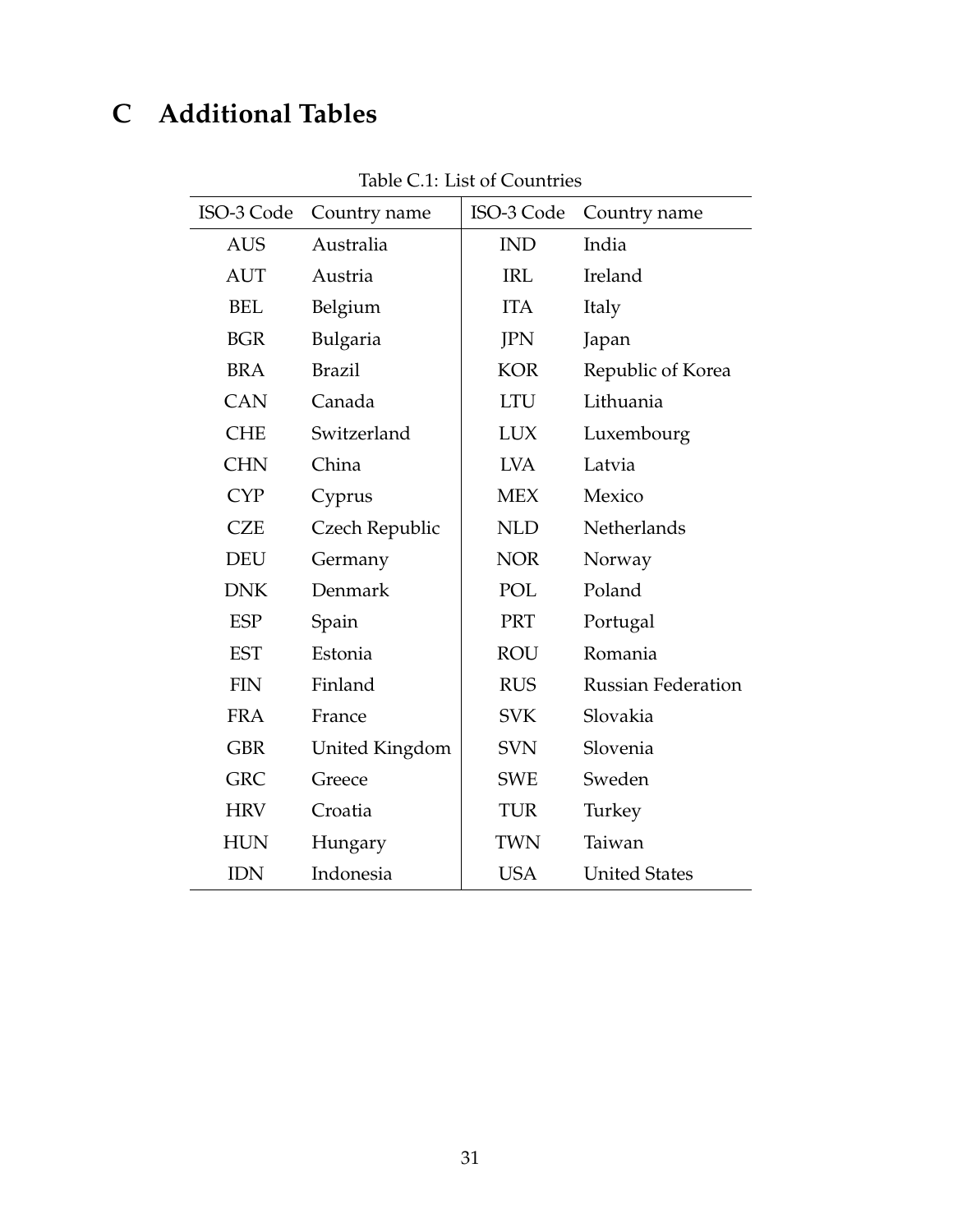|  | Table C.2: Concordance of WIOD Sectors |  |  |
|--|----------------------------------------|--|--|
|  |                                        |  |  |

<span id="page-31-0"></span>

| WIOD description                                | WIOD code           | Industry                               | $\boldsymbol{j}$ |
|-------------------------------------------------|---------------------|----------------------------------------|------------------|
| Crop and animal production                      | A01                 | Agriculture and mining                 | $\boldsymbol{0}$ |
| Forestry and logging                            | A02                 | Agriculture and mining                 | 0                |
| Fishing and aquaculture                         | A03                 | Agriculture and mining                 | 0                |
| Mining and quarrying                            | B                   | Agriculture and mining                 | 0                |
| Coke and refined petroleum products             | C19                 | Petroleum, chemical and pharmaceutical | 1                |
| Chemical products                               | C <sub>20</sub>     | Petroleum, chemical and pharmaceutical | 1                |
| Pharmaceutical products                         | C <sub>21</sub>     | Petroleum, chemical and pharmaceutical | 1                |
| Construction                                    | $\rm F$             | Construction                           | 2                |
| Financial services                              | K64                 | Finance and insurance                  | 3                |
| Insurance                                       | K65                 | Finance and insurance                  | 3                |
| Auxiliary to financial services                 | K66                 | Finance and insurance                  | 3                |
| Accommodation and food                          | I                   | Accommodation and food                 | 4                |
| Real estate                                     | L68                 | Other business sector services         | 5                |
| Legal and accounting                            | M69_M70             | Other business sector services         | 5                |
| Architectural                                   | M71                 | Other business sector services         | 5                |
| Scientific research                             | M72                 | Other business sector services         | 5                |
| Advertising                                     | M73                 | Other business sector services         | 5                |
| Other professional                              | M74_M75             | Other business sector services         | 5                |
| Administrative                                  | ${\bf N}$           | Other business sector services         | 5                |
| Wood and cork                                   | C16                 | Wood, paper, and printing              | 6                |
| Paper products                                  | C17                 | Wood, paper, and printing              | 6                |
| Printing and reproduction of recorded media     | C18                 | Wood, paper, and printing              | 6                |
| Public administration                           | O84                 | Public service, and education          | 7                |
| Education                                       | P85                 | Public service, and education          | 7                |
| Human health and social work                    | Q                   | Public service, and education          | 7                |
| Other service                                   |                     | Public service, and education          | 7                |
|                                                 | $R_S$<br><b>J58</b> |                                        |                  |
| Publishing<br>Media                             |                     | Publishing, media, and IT              | 8                |
| Telecommunications                              | J59_J60<br>J61      | Publishing, media, and IT              | 8<br>8           |
|                                                 |                     | Publishing, media, and IT              |                  |
| Computer and information                        | J62_J63<br>C22      | Publishing, media, and IT              | 8<br>9           |
| Rubber and plastic products                     |                     | Resource manufacturing                 | 9                |
| Other non-metallic mineral products             | C <sub>23</sub>     | Resource manufacturing                 |                  |
| Basic metals                                    | C <sub>24</sub>     | Resource manufacturing                 | 9<br>9           |
| Fabricated metal products                       | C25                 | Resource manufacturing                 |                  |
| Food products, beverages, and tobacco products  | $C10-C12$           | Food and textile                       | 10               |
| Textiles, wearing apparel, and leather products | $C13-C15$           | Food and textile                       | 10               |
| Wholesale and retail vehicles                   | G45                 | Trade and repair of motor vehicles     | 11               |
| Wholesale trade                                 | G46                 | Trade and repair of motor vehicles     | 11               |
| Retail trade                                    | G47                 | Trade and repair of motor vehicles     | 11               |
| Land transport                                  | H49                 | Transportation and storage             | 12               |
| Water transport                                 | H <sub>50</sub>     | Transportation and storage             | 12               |
| Air transport                                   | H <sub>51</sub>     | Transportation and storage             | 12               |
| Warehousing                                     | H <sub>52</sub>     | Transportation and storage             | 12               |
| Postal activities                               | H <sub>53</sub>     | Transportation and Storage             | 12               |
| Electricity and gas                             | D35                 | Utility                                | 13               |
| Water supply                                    | E36                 | Utility                                | 13               |
| Sewerage and waste                              | E37-E39             | Utility                                | 13               |
| Electronic and optical products                 | C <sub>26</sub>     | Equipment, vehicle, and others         | 14               |
| Electrical equipment                            | C27                 | Equipment, vehicle, and others         | 14               |
| Machinery and equipment                         | C28                 | Equipment, vehicle, and others         | 14               |
| Motor vehicles                                  | C29                 | Equipment, vehicle, and others         | 14               |
| Other transport equipment                       | C30                 | Equipment, vehicle, and others         | 14               |
| Furniture                                       | C31_C32             | Equipment, vehicle, and others         | 14               |
| Repair and installation of machinery            | C33                 | Equipment, vehicle, and others         | 14               |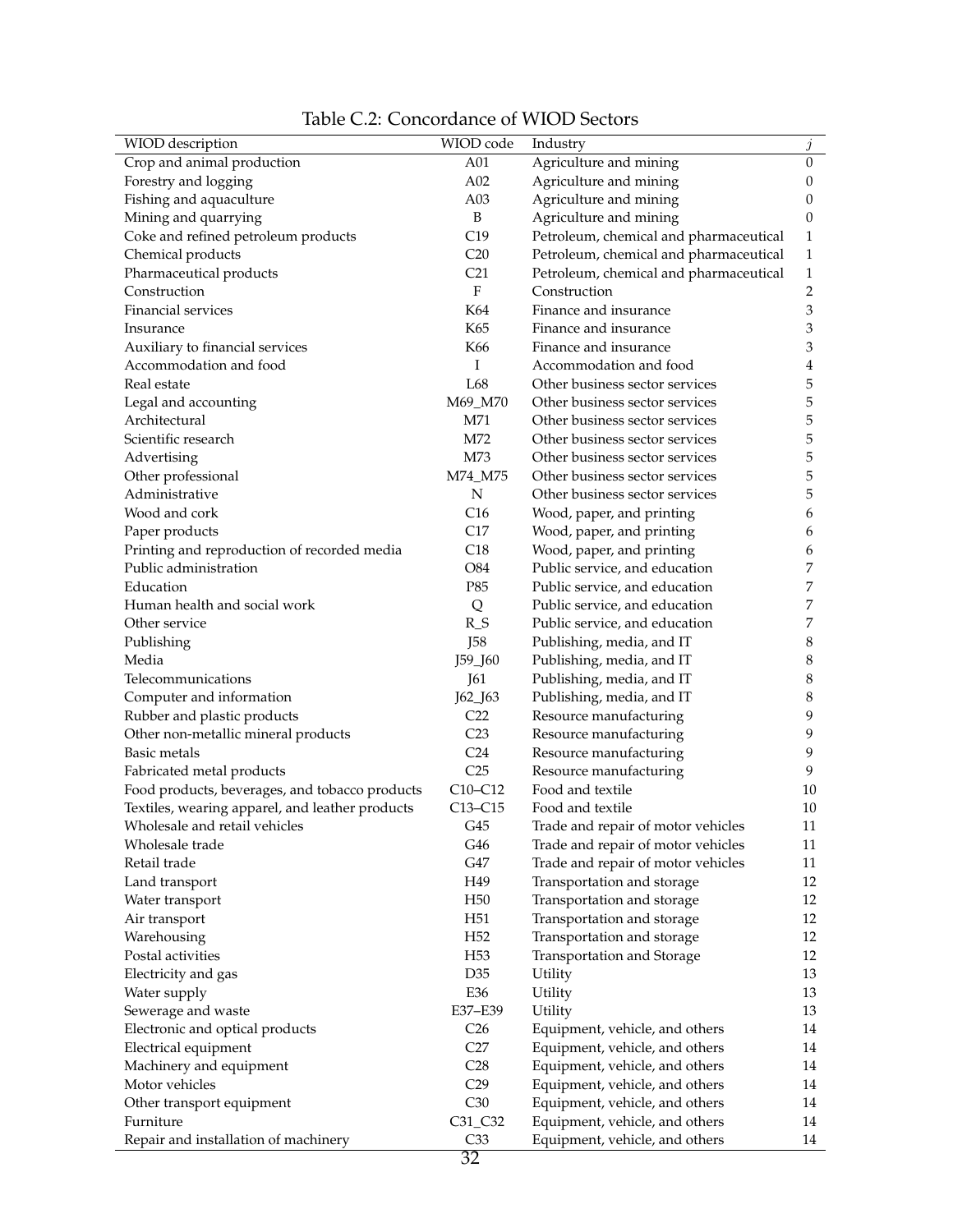|                      | With IO linkages |         | Without IO linkages |         |
|----------------------|------------------|---------|---------------------|---------|
| Country              | Open economy     | Autarky | Open economy        | Autarky |
| Australia            | $-1.48$          | $-0.70$ | $-1.20$             | $-0.81$ |
| Austria              | $-1.07$          | $-0.81$ | $-1.60$             | $-1.03$ |
| Belgium              | $-0.89$          | $-0.43$ | $-0.96$             | $-0.44$ |
| Bulgaria             | $-0.76$          | $-0.08$ | 0.06                | $-0.10$ |
| Brazil               | $-1.28$          | $-0.83$ | $-0.85$             | $-0.82$ |
| Canada               | $-2.01$          | $-1.35$ | $-2.20$             | $-1.62$ |
| Switzerland          | $-1.08$          | $-0.12$ | $-0.72$             | $-0.14$ |
| China                | $-1.60$          | $-1.01$ | $-1.41$             | $-1.49$ |
| Cyprus               | $-1.20$          | $-0.67$ | $-1.92$             | $-0.96$ |
| Czech Republic       | $-1.04$          | $-0.32$ | $-0.71$             | $-0.46$ |
| Germany              | $-1.31$          | $-1.33$ | $-1.32$             | $-1.25$ |
| Denmark              | $-1.21$          | $-0.27$ | $-0.87$             | $-0.35$ |
| Spain                | $-1.09$          | $-0.73$ | $-1.04$             | $-0.84$ |
| Estonia              | $-0.71$          | $-0.06$ | $-0.24$             | $-0.08$ |
| Finland              | $-0.98$          | $-0.06$ | $-0.52$             | $-0.08$ |
| France               | $-1.53$          | $-1.05$ | $-1.43$             | $-1.06$ |
| United Kingdom       | $-1.93$          | $-1.33$ | $-2.09$             | $-1.72$ |
| Greece               | $-2.11$          | $-1.37$ | $-2.37$             | $-1.60$ |
| Croatia              | $-0.93$          | $-0.15$ | $-0.24$             | $-0.22$ |
| Hungary              | $-1.12$          | $-0.37$ | $-0.83$             | $-0.50$ |
| Indonesia            | $-0.76$          | $-0.47$ | $-0.53$             | $-0.61$ |
| India                | $-2.42$          | $-2.16$ | $-2.09$             | $-2.07$ |
| Ireland              | $-2.06$          | $-2.42$ | $-3.59$             | $-2.31$ |
| Italy                | $-1.88$          | $-1.92$ | $-2.31$             | $-2.06$ |
| Japan                | $-0.82$          | $-0.02$ | $-0.48$             | $-0.03$ |
| South Korea          | $-0.87$          | $-0.17$ | $-0.59$             | $-0.19$ |
| Lithuania            | $-0.82$          | $-0.17$ | $-0.29$             | $-0.25$ |
| Luxembourg           | $-0.72$          | $-0.89$ | 0.08                | $-0.08$ |
| Latvia               | $-0.77$          | $-0.10$ | $-0.24$             | $-0.14$ |
| Mexico               | $-0.99$          | $-0.68$ | $-0.71$             | $-0.75$ |
| Netherlands          | $-1.38$          | $-0.98$ | $-1.61$             | $-1.18$ |
| Norway               | $-1.20$          | $-0.29$ | $-0.88$             | $-0.38$ |
| Poland               | $-0.96$          | $-0.36$ | $-0.52$             | $-0.42$ |
| Portugal             | $-1.24$          | $-0.70$ | $-1.26$             | $-0.82$ |
| Romania              | $-0.93$          | $-0.28$ | $-0.45$             | $-0.45$ |
| Russia               | $-1.35$          | $-0.40$ | $-0.68$             | $-0.48$ |
| Slovak Republic      | $-0.68$          | $-0.21$ | $-0.14$             | $-0.28$ |
| Slovenia             | $-0.91$          | $-0.32$ | $-0.92$             | $-0.49$ |
| Sweden               | $-1.25$          | $-0.39$ | $-0.92$             | $-0.49$ |
| Turkey               | $-1.14$          | $-0.65$ | $-0.79$             | $-0.73$ |
| Taiwan               | $-0.73$          | $-0.33$ | $-0.18$             | $-0.06$ |
| <b>United States</b> | $-1.56$          | $-0.78$ | $-1.32$             | $-0.94$ |
| World                | $-1.53$          | $-1.06$ | $-1.39$             | $-1.33$ |
| Average              | $-1.21$          | $-0.66$ | $-1.02$             | $-0.73$ |

<span id="page-32-0"></span>Table C.3: BCL in Pre-COVID Annual Real Income

Note: This table reports the post-COVID belief-scarring cumulative losses (BCLs) relative to the pre-COVID annual income for countries in our sample, as well as their simple average. The "World" row reports the global sum of the BCLs in the pre-COVID global annual income. We consider trade/autarky economic environments with/without input-output linkages.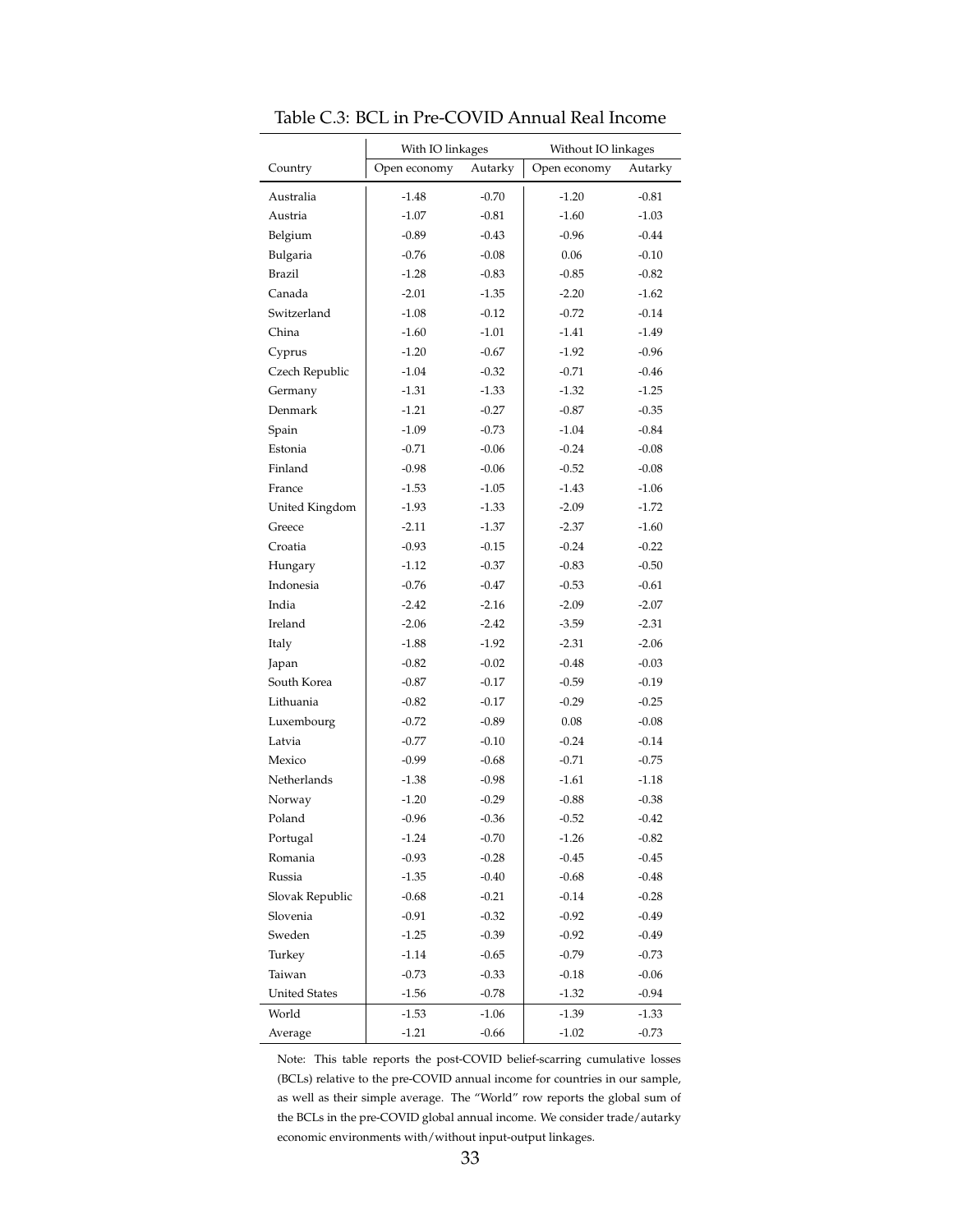|                      | Learning rate $= 10$ |         | Learning rate $= 0.1$ |         |  |  |
|----------------------|----------------------|---------|-----------------------|---------|--|--|
| Country              | Open economy         | Autarky | Open economy          | Autarky |  |  |
| Australia            | $-1.51$              | $-0.77$ | $-0.97$               | $-0.36$ |  |  |
| Austria              | $-1.06$              | $-0.85$ | $-0.89$               | $-0.63$ |  |  |
| Belgium              | $-0.85$              | $-0.44$ | $-0.70$               | $-0.28$ |  |  |
| Bulgaria             | $-0.67$              | $-0.08$ | $-0.79$               | $-0.06$ |  |  |
| Brazil               | $-1.39$              | $-0.94$ | $-0.76$               | $-0.46$ |  |  |
| Canada               | $-1.92$              | $-1.38$ | $-1.87$               | $-1.02$ |  |  |
| Switzerland          | $-1.01$              | $-0.12$ | $-0.90$               | $-0.07$ |  |  |
| China                | $-1.73$              | $-1.13$ | $-1.04$               | $-0.58$ |  |  |
| Cyprus               | $-1.12$              | $-0.72$ | $-0.89$               | $-0.38$ |  |  |
| Czech Republic       | $-1.02$              | $-0.33$ | $-0.83$               | $-0.23$ |  |  |
| Germany              | $-1.38$              | $-1.46$ | $-0.67$               | $-0.68$ |  |  |
| Denmark              | $-1.15$              | $-0.27$ | $-1.05$               | $-0.20$ |  |  |
| Spain                | $-1.04$              | $-0.74$ | $-0.90$               | $-0.55$ |  |  |
| Estonia              | $-0.64$              | $-0.06$ | $-0.59$               | $-0.04$ |  |  |
| Finland              | $-0.90$              | $-0.06$ | $-0.91$               | $-0.04$ |  |  |
| France               | $-1.52$              | $-1.09$ | $-1.03$               | $-0.60$ |  |  |
| United Kingdom       | $-2.05$              | $-1.44$ | $-1.01$               | $-0.80$ |  |  |
| Greece               | $-2.15$              | $-1.46$ | $-1.55$               | $-0.89$ |  |  |
| Croatia              | $-0.90$              | $-0.17$ | $-0.67$               | $-0.10$ |  |  |
| Hungary              | $-1.08$              | $-0.38$ | $-0.95$               | $-0.30$ |  |  |
| Indonesia            | $-0.79$              | $-0.51$ | $-0.54$               | $-0.28$ |  |  |
| India                | $-2.60$              | $-2.29$ | $-1.61$               | $-1.51$ |  |  |
| Ireland              | $-2.06$              | $-2.57$ | $-1.54$               | $-1.52$ |  |  |
| Italy                | $-1.85$              | $-1.94$ | $-1.65$               | $-1.56$ |  |  |
| Japan                | $-0.79$              | $-0.02$ | $-0.69$               | $-0.00$ |  |  |
| South Korea          | $-0.83$              | $-0.17$ | $-0.77$               | $-0.14$ |  |  |
| Lithuania            | $-0.79$              | $-0.18$ | $-0.63$               | $-0.12$ |  |  |
| Luxembourg           | $-0.75$              | $-1.00$ | $-0.34$               | $-0.49$ |  |  |
| Latvia               | $-0.71$              | $-0.10$ | $-0.69$               | $-0.07$ |  |  |
| Mexico               | $-0.99$              | $-0.71$ | $-0.85$               | $-0.48$ |  |  |
| Netherlands          | $-1.45$              | $-1.10$ | $-0.62$               | $-0.41$ |  |  |
| Norway               | $-1.17$              | $-0.31$ | $-0.85$               | $-0.20$ |  |  |
| Poland               | $-0.95$              | $-0.38$ | $-0.61$               | $-0.20$ |  |  |
| Portugal             | $-1.17$              | $-0.73$ | $-1.23$               | $-0.55$ |  |  |
| Romania              | $-0.86$              | $-0.29$ | $-0.99$               | $-0.23$ |  |  |
| Russia               | $-1.33$              | $-0.40$ | $-1.17$               | $-0.33$ |  |  |
| Slovak Republic      | $-0.60$              | $-0.22$ | $-0.79$               | $-0.15$ |  |  |
| Slovenia             | $-0.80$              | $-0.33$ | $-1.02$               | $-0.25$ |  |  |
| Sweden               | $-1.21$              | $-0.41$ | $-0.91$               | $-0.26$ |  |  |
| Turkey               | $-1.12$              | $-0.68$ | $-1.01$               | $-0.51$ |  |  |
| Taiwan               | $-0.67$              | $-0.34$ | $-0.70$               | $-0.26$ |  |  |
| <b>United States</b> | $-1.55$              | $-0.79$ | $-1.18$               | $-0.57$ |  |  |
| World                | $-1.59$              | $-1.14$ | $-1.07$               | $-0.68$ |  |  |
| Average              | $-1.19$              | $-0.70$ | $-0.94$               | $-0.44$ |  |  |

<span id="page-33-0"></span>Table C.4: BCL in Pre-COVID Annual Real Income for Various Learning Rates *χ*

Note: This table reports the post-COVID belief-scarring cumulative losses (BCLs) relative to the pre-COVID annual income for countries in our sample, as well as their simple average. The "World" row reports the global sum of the BCLs in the pre-COVID global annual income. We consider different values of learning rates  $(\chi)$  and trade/autarky economic environments with the presence of input-output linkages.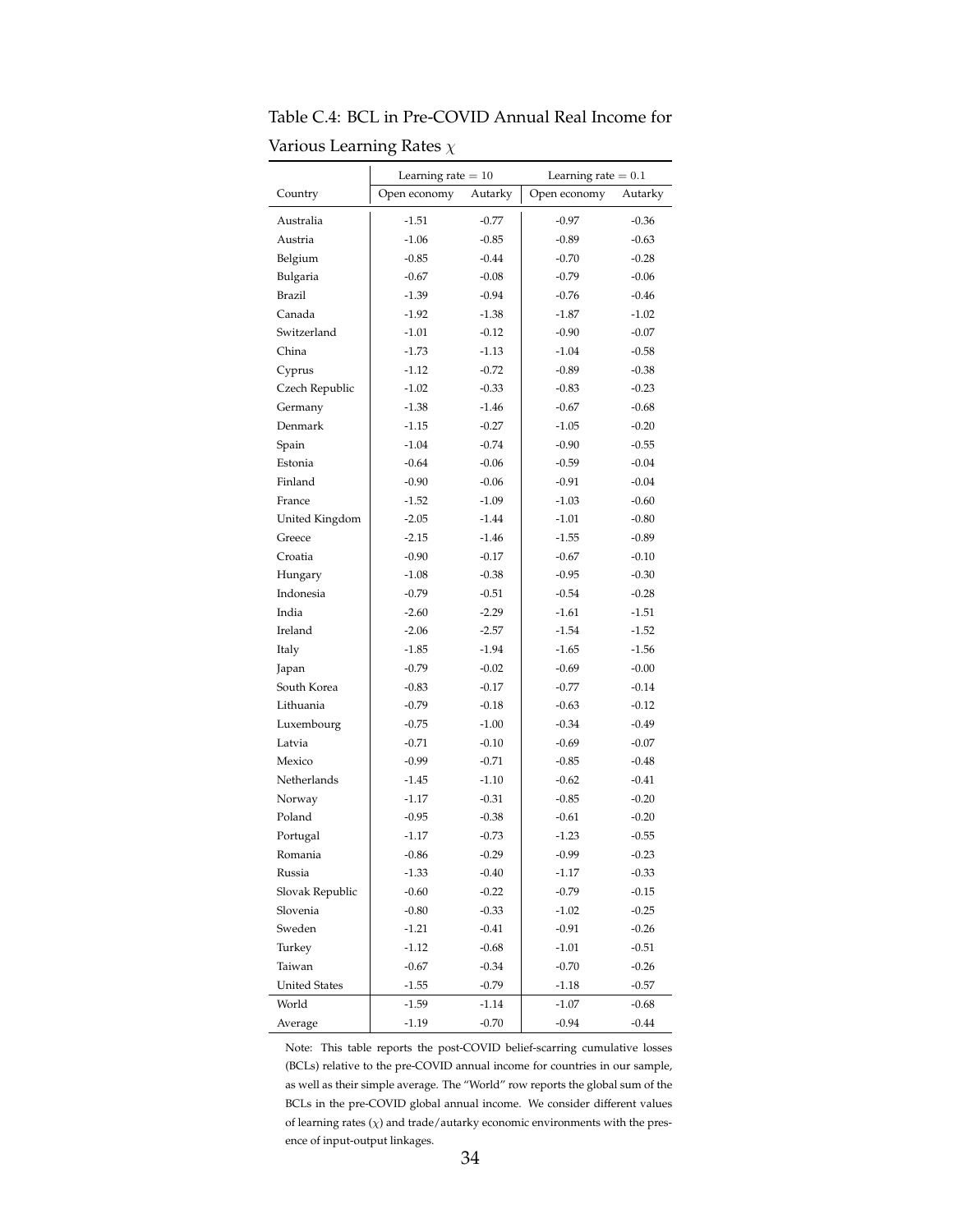|                      | $\phi=3$     |         | $\phi = 1.2$ |         |
|----------------------|--------------|---------|--------------|---------|
| Country              | Open economy | Autarky | Open economy | Autarky |
| Australia            | $-1.23$      | $-0.84$ | $-0.35$      | $-0.59$ |
| Austria              | $-0.62$      | $-0.95$ | $-0.15$      | $-0.72$ |
| Belgium              | $-0.42$      | $-0.51$ | $-0.14$      | $-0.32$ |
| Bulgaria             | $-0.52$      | $-0.09$ | 0.04         | $-0.11$ |
| Brazil               | $-1.45$      | $-1.07$ | $-1.11$      | $-1.02$ |
| Canada               | $-1.42$      | $-1.57$ | $-0.18$      | $-1.12$ |
| Switzerland          | $-0.61$      | $-0.16$ | $-0.15$      | $-0.11$ |
| China                | $-1.86$      | $-1.28$ | $-1.44$      | $-1.15$ |
| Cyprus               | $-0.66$      | $-0.87$ | $-0.03$      | $-0.93$ |
| Czech Republic       | $-0.74$      | $-0.40$ | $-0.27$      | $-0.39$ |
| Germany              | $-1.01$      | $-1.40$ | $-0.47$      | $-0.77$ |
| Denmark              | $-0.85$      | $-0.33$ | $-0.27$      | $-0.24$ |
| Spain                | $-0.86$      | $-0.81$ | $-0.16$      | $-0.48$ |
| Estonia              | $-0.42$      | $-0.07$ | $-0.14$      | $-0.07$ |
| Finland              | $-0.67$      | $-0.09$ | $-0.27$      | $-0.08$ |
| France               | $-1.16$      | $-1.16$ | $-0.36$      | $-0.69$ |
| United Kingdom       | $-1.45$      | $-1.31$ | $-0.39$      | $-0.65$ |
| Greece               | $-1.96$      | $-1.91$ | $-0.84$      | $-2.29$ |
| Croatia              | $-0.68$      | $-0.19$ | $-0.18$      | $-0.20$ |
| Hungary              | $-0.91$      | $-0.46$ | $-0.37$      | $-0.47$ |
| Indonesia            | $-1.01$      | $-0.67$ | $-1.21$      | $-0.93$ |
| India                | $-3.37$      | $-3.15$ | $-4.28$      | $-4.34$ |
| Ireland              | $-1.12$      | $-3.10$ | $-0.26$      | $-2.85$ |
| Italy                | $-1.53$      | $-2.05$ | $-0.43$      | $-1.13$ |
| Japan                | $-0.82$      | $-0.04$ | $-0.55$      | $-0.05$ |
| South Korea          | $-0.72$      | $-0.20$ | $-0.18$      | $-0.15$ |
| Lithuania            | $-0.64$      | $-0.22$ | $-0.26$      | $-0.28$ |
| Luxembourg           | $-0.31$      | $-1.20$ | $-0.10$      | $-1.27$ |
| Latvia               | $-0.44$      | $-0.12$ | 0.06         | $-0.14$ |
| Mexico               | $-1.07$      | $-0.91$ | $-0.75$      | $-0.99$ |
| Netherlands          | $-0.92$      | $-1.10$ | $-0.32$      | $-0.68$ |
| Norway               | $-0.84$      | $-0.36$ | $-0.29$      | $-0.30$ |
| Poland               | $-0.70$      | $-0.42$ | $-0.19$      | $-0.33$ |
| Portugal             | $-0.94$      | $-0.89$ | $-0.15$      | $-0.84$ |
| Romania              | $-0.72$      | $-0.35$ | $-0.06$      | $-0.34$ |
| Russia               | $-1.44$      | $-0.51$ | $-0.96$      | $-0.48$ |
| Slovak Republic      | $-0.25$      | $-0.26$ | 0.27         | $-0.25$ |
| Slovenia             | $-0.46$      | $-0.40$ | $-0.03$      | $-0.39$ |
| Sweden               | $-0.97$      | $-0.47$ | $-0.42$      | $-0.35$ |
| Turkey               | $-1.24$      | $-0.90$ | $-0.85$      | $-1.00$ |
| Taiwan               | $-0.51$      | $-0.44$ | 0.25         | $-0.44$ |
| <b>United States</b> | $-1.48$      | $-0.78$ | $-0.81$      | $-0.32$ |
| World                | $-1.61$      | $-1.33$ | $-1.27$      | $-1.31$ |
| Average              | $-0.98$      | $-0.81$ | $-0.45$      | $-0.72$ |

<span id="page-34-0"></span>Table C.5: BCL in Pre-COVID Annual Real Income for Various Sectoral Labor Supply Elasticities *ϕ*

Note: This table reports the post-COVID belief-scarring cumulative losses (BCLs) relative to the pre-COVID annual income for countries in our sample, as well as their simple average. The "World" row reports the global sum of the BCLs in the pre-COVID global annual income. We consider different values of sectoral labor supply elasticities (*ϕ*) and trade/autarky economic environments with the presence of input-output linkages.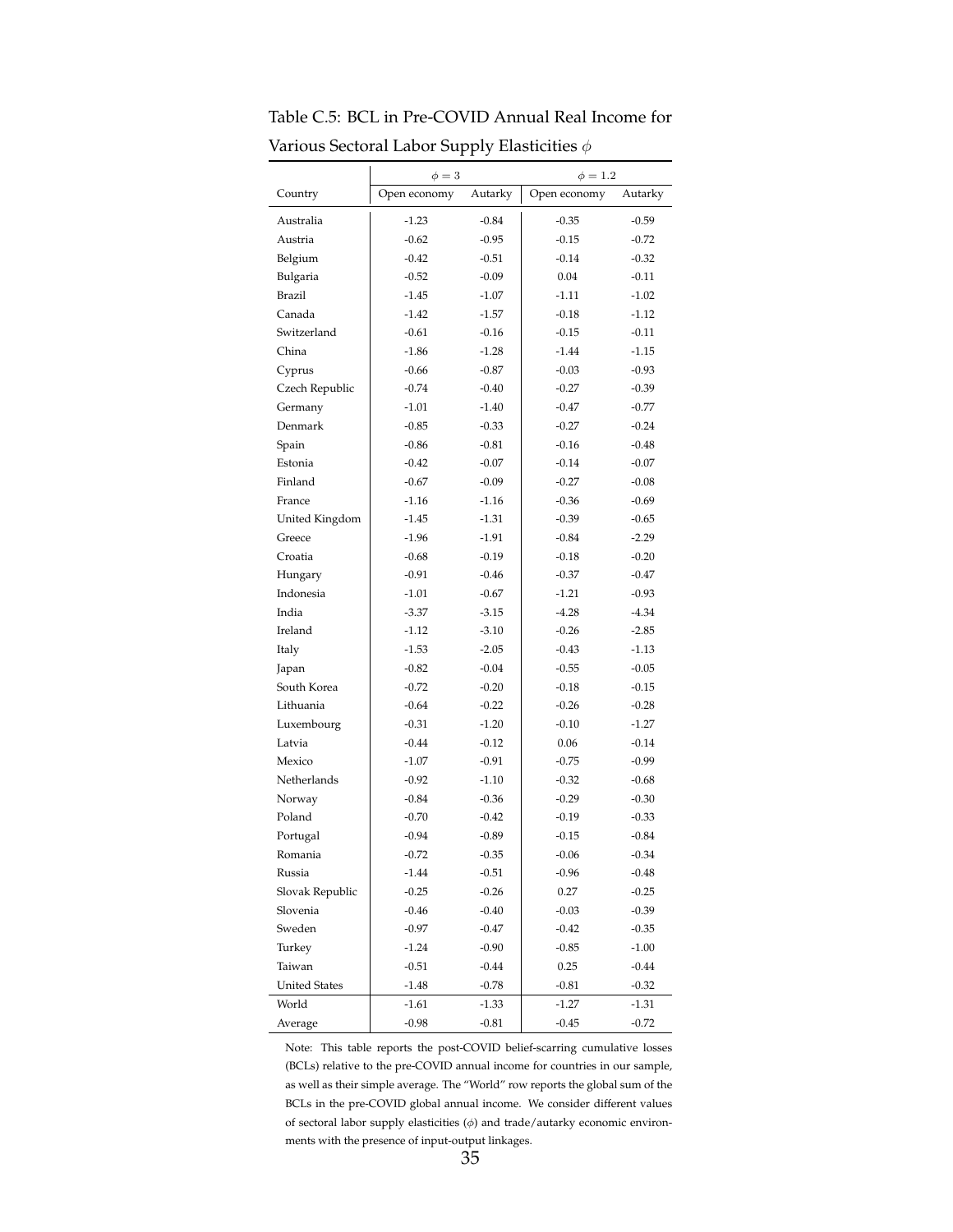### **References**

- <span id="page-35-5"></span>**Acemoglu, Daron, Victor Chernozhukov, Iván Werning, and Michael D. Whinston.** 2021. "Optimal Targeted Lockdowns in a Multigroup SIR Model." *American Economic Review: Insights*, 3(4): 487–502.
- <span id="page-35-9"></span>**Alvarez, Fernando, and Robert E. Lucas.** 2007. "General equilibrium analysis of the Eaton–Kortum model of international trade." *Journal of Monetary Economics*, 54(6): 1726–1768.
- <span id="page-35-6"></span>**Alvarez, Fernando, David Argente, and Francesco Lippi.** 2021. "A Simple Planning Problem for COVID-19 Lock-Down, Testing, and Tracing." *American Economic Review: Insights*, 3(3): 367–82.
- <span id="page-35-3"></span>**Antrás, Pol, Stephen J. Redding, and Esteban Rossi-Hansberg.** 2020. "Globalization and Pandemics." NBER Working Paper 27840.
- <span id="page-35-4"></span>**Argente, David, Chang-Tai Hsieh, and Munseob Lee.** 2022. "The Cost of Privacy: Welfare Effects of The Disclosure of Covid-19 Cases." *Review of Economics and Statistics*, 104(1): 176–186.
- <span id="page-35-7"></span>**Atkeson, Andrew.** 2020. "What Will Be the Economic Impact of COVID-19 in the US? Rough Estimates of Disease Scenarios." NBER Working Paper 26867.
- <span id="page-35-2"></span>**Bonadio, Barthélémy, Zhen Huo, Andrei A. Levchenko, and Nitya Pandalai-Nayar.** 2021. "Global supply chains in the pandemic." *Journal of International Economics*, 133: 103534.
- <span id="page-35-0"></span>**Caliendo, Lorenzo, and Fernando Parro.** 2015. "Estimates of the Trade and Welfare Effects of NAFTA." *The Review of Economic Studies*, 82(1): 1–44.
- <span id="page-35-8"></span>**Caliendo, Lorenzo, Maximiliano Dvorkin, and Fernando Parro.** 2019. "Trade and Labor Market Dynamics: General Equilibrium Analysis of the China Trade Shock." *Econometrica*, 87(3): 741–835.
- <span id="page-35-1"></span>**Dingel, Jonathan I., and Brent Neiman.** 2020. "How Many Jobs Can be Done at Home?" *Journal of Public Economics*, 189: 104235.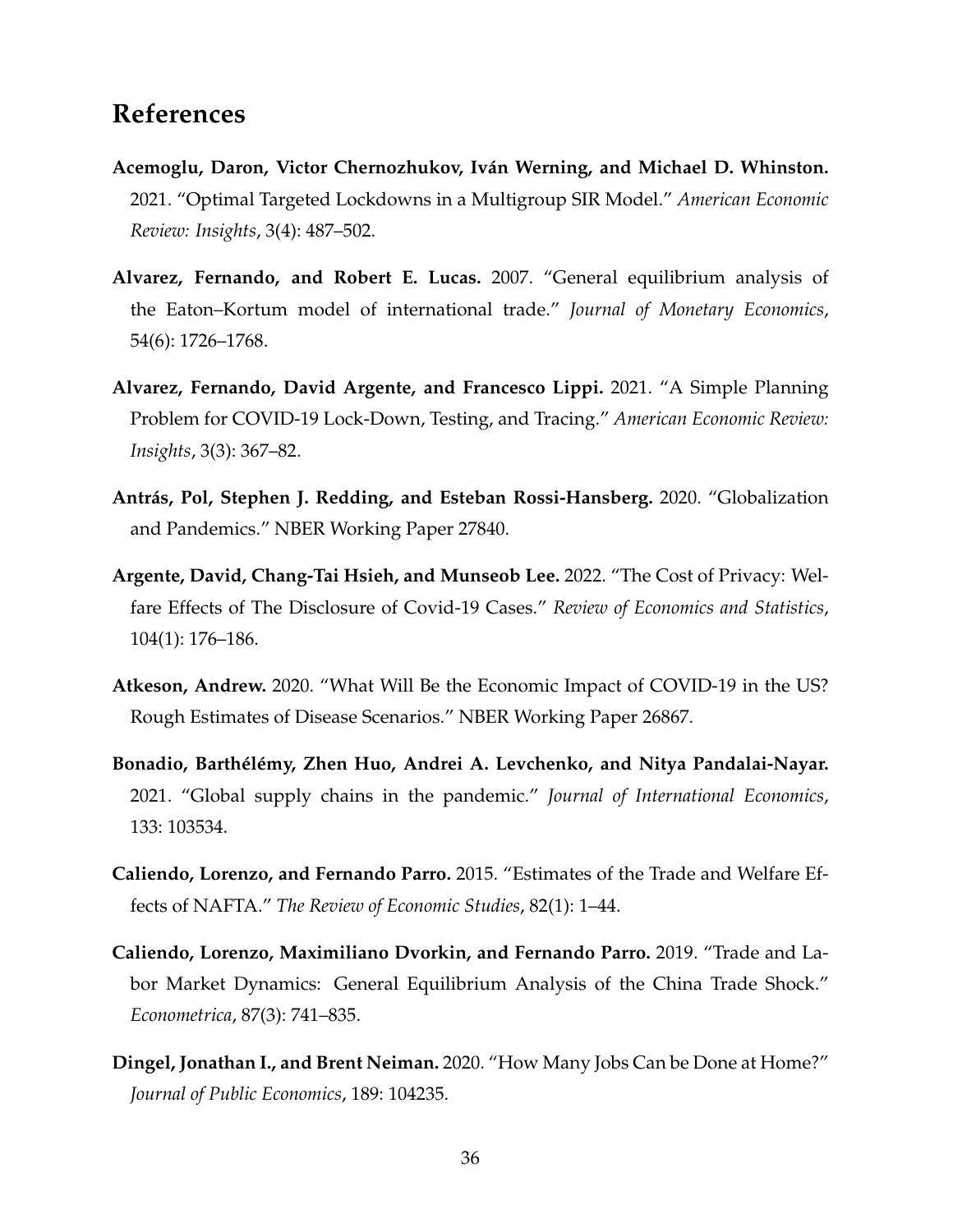- <span id="page-36-0"></span>**Eaton, Jonathan, and Samuel Kortum.** 2002. "Technology, Geography, and Trade." *Econometrica*, 70(5): 1741–1779.
- <span id="page-36-6"></span>**Eichenbaum, Martin S., Sergio Rebelo, and Mathias Trabandt.** 2021. "The Macroeconomics of Epidemics." *The Review of Financial Studies*, 34(11): 5149–5187.
- <span id="page-36-4"></span>**Elenev, Vadim, Tim Landvoigt, and Stijn Van Nieuwerburgh.** 2022. "Can the Covid Bailouts Save the Economy?" *Economic Policy*. eiac009.
- <span id="page-36-5"></span>**Fajgelbaum, Pablo D., Amit Khandelwal, Wookun Kim, Cristiano Mantovani, and Edouard Schaal.** 2021. "Optimal Lockdown in a Commuting Network." *American Economic Review: Insights*, 3(4): 503–22.
- <span id="page-36-7"></span>**Farboodi, Maryam, Gregor Jarosch, and Robert Shimer.** 2021. "Internal and External Effects of Social Distancing in a Pandemic." *Journal of Economic Theory*, 196: 105293.
- <span id="page-36-9"></span>**Fieler, Ana Cecilia.** 2011. "Nonhomotheticity and Bilateral Trade: Evidence and a Quantitative Explanation." *Econometrica*, 79(4): 1069–1101.
- <span id="page-36-1"></span>**Hale, Thomas, Noam Angrist, Rafael Goldszmidt, Beatriz Kira, Anna Petherick, Toby Phillips, Samuel Webster, Emily Cameron-Blake, Laura Hallas, Saptarshi Majumdar, et al.** 2021. "A global panel database of pandemic policies (Oxford COVID-19 Government Response Tracker)." *Nature Human Behaviour*, 5(4): 529–538.
- <span id="page-36-10"></span>**Head, Keith.** 2014. "Gravity Equations: Workhorse, Toolkit, and Cookbook." *Handbook of International Economics*, 4: 131.
- <span id="page-36-2"></span>**Hsu, Wen-Tai, Hsuan-Chih Lin, and Han Yang.** 2020. "Between Lives and Economy: Optimal COVID-19 Containment Policy in Open Economies." *SSRN Working Paper 3705800*.
- <span id="page-36-8"></span>**Jones, Callum, Thomas Philippon, and Venky Venkateswaran.** 2021. "Optimal Mitigation Policies in a Pandemic: Social Distancing and Working from Home." *The Review of Financial Studies*, 34(11): 5188–5223.
- <span id="page-36-3"></span>**Kermack, William Ogilvy, A. G. McKendrick, and Gilbert Thomas Walker.** 1927. "A Contribution to the Mathematical Theory of Epidemics." *Proceedings of the Royal So-*